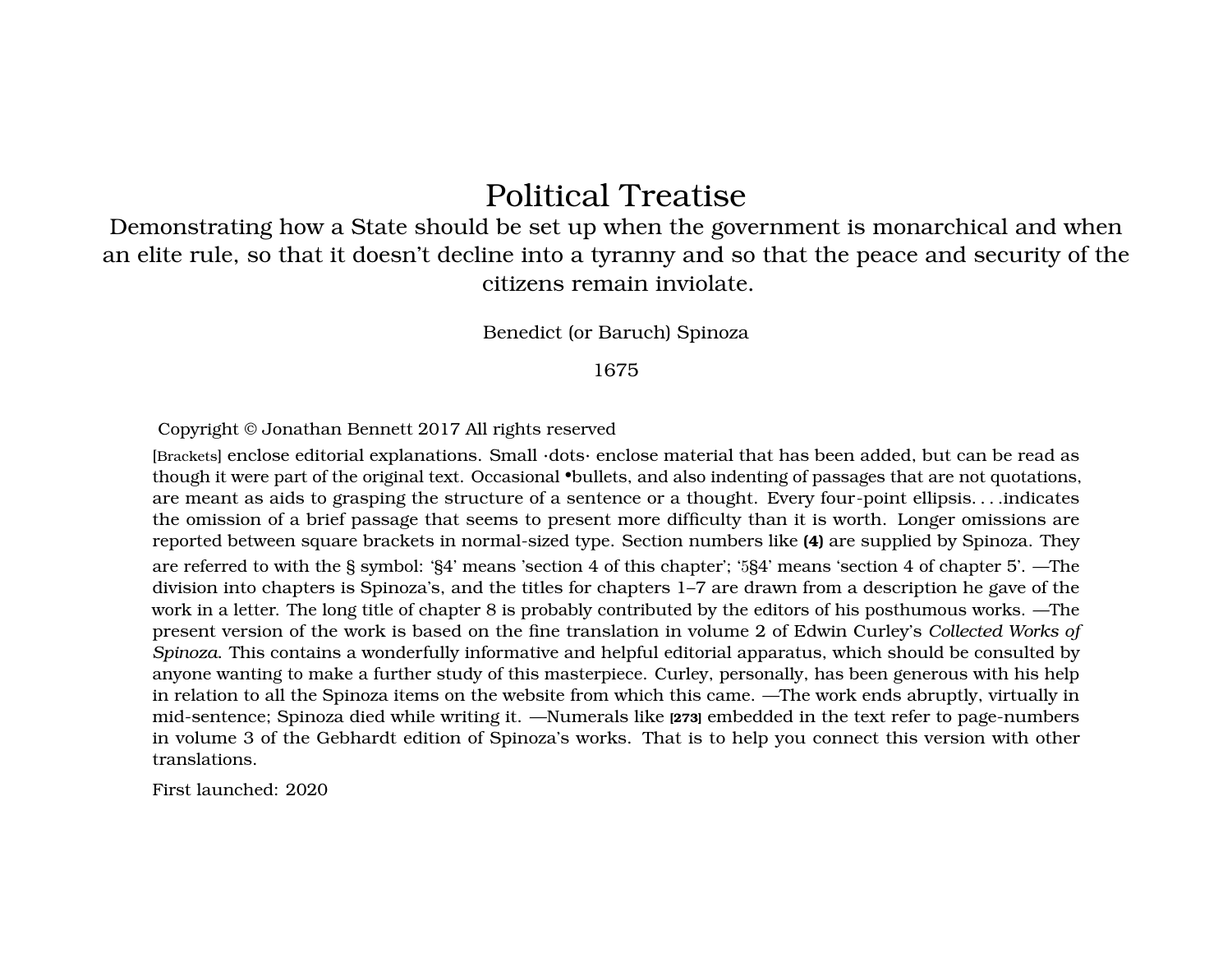# **Contents**

| <b>Chapter 1: Introduction</b>                                                                                                                                                                  | $\bf{2}$ |
|-------------------------------------------------------------------------------------------------------------------------------------------------------------------------------------------------|----------|
| Chapter 2: Natural right                                                                                                                                                                        | $\bf{3}$ |
| Chapter 3: The right of supreme /powers                                                                                                                                                         | 9        |
| Chapter 4: Which matters of state depend only on the governance of the supreme /powers                                                                                                          | 13       |
| Chapter 5: The ultimate and highest end a state can aim at                                                                                                                                      | 16       |
| Chapter 6: How a monarchic government should be set up so as not to fall into a tyranny                                                                                                         | 17       |
| Chapter 7: Demonstrating methodically the fundamental principles of a non-tyrannical monarchy                                                                                                   | 24       |
| Chapter 8: That an aristocratic state should be composed of many patricians; of its excellence; that it is more<br>absolute than a monarchic state, and hence more suited to preserving freedom | 35       |
| Chapter 9: Aristocracies with several cities                                                                                                                                                    | 50       |
| Chapter 10: The fall of Aristocracies                                                                                                                                                           | 55       |
| <b>Chapter 11: Democracy</b>                                                                                                                                                                    | 58       |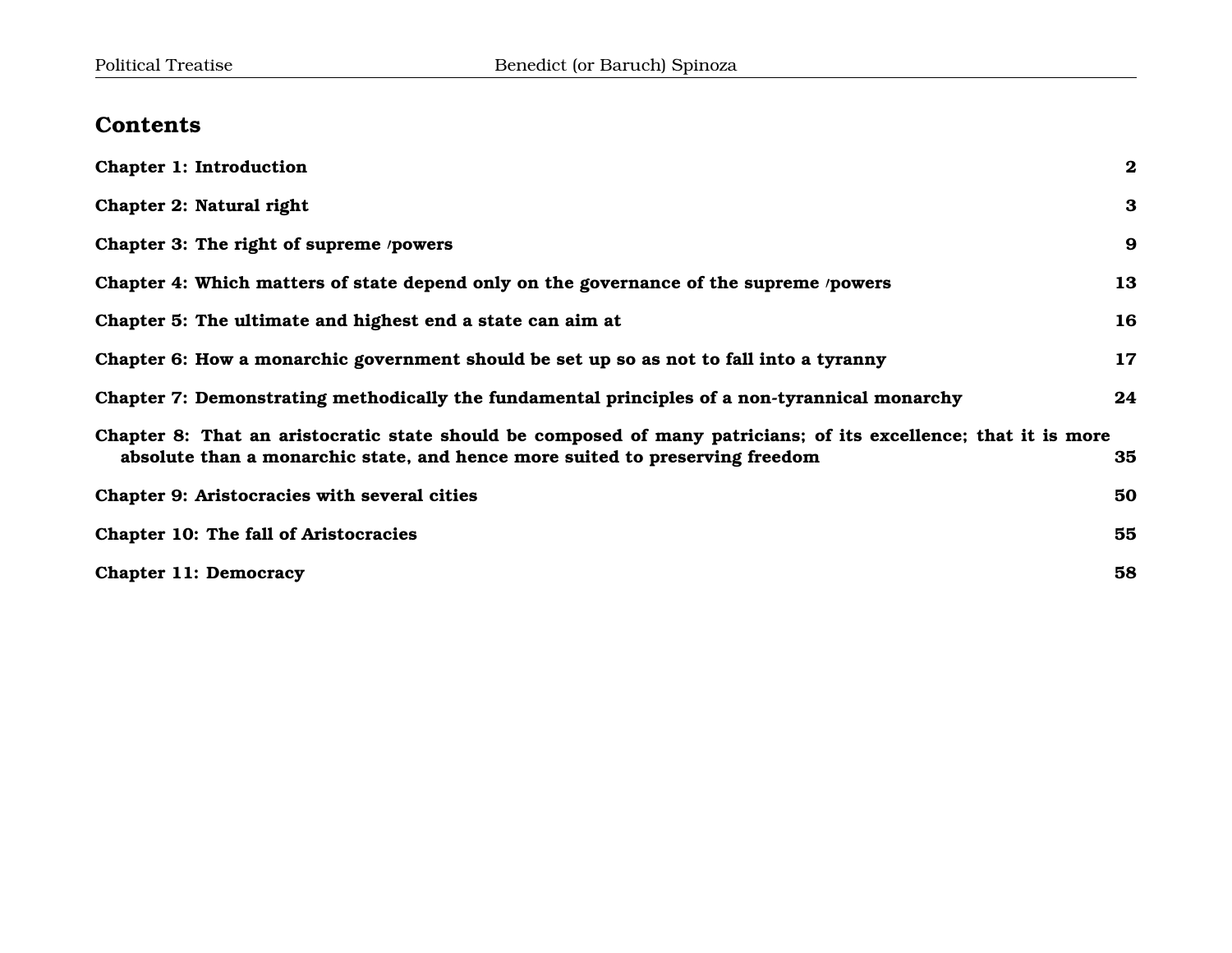#### **Glossary**

**adequate(ly):** In Spinoza's *Ethics* this is a quite difficult technical term. In the present work it can apparently be understood plainly, as carrying no extra load.

**affect** (noun): Something in a range of states from wishes and hopes at one end to passions and obsessions at the other. Being led by affects is, Spinoza holds, worse than being guided by prudence, wisdom, reason. See, for example, the contrast in section 6 on page [57](#page-56-0)

**arts:** In this work, arts are skills, techniques, sets of practical rules.

**established practice:** This translates *institutum*. A more colloquial rendering would translate it as 'basic way of going about things'; but this is hard to fit smoothly into Spinoza's sentences.

**Ethics:** References to passages in Spinoza's *Ethics* on page [3](#page-3-0) follow a system in which, for example, 4p4c refers to Part 4, proposition 4, corollary. Also s = scholium, App = appendix item.

**ex suo ingenio:** According to (or on the basis of, or driven by) his way of looking at things (or opinions, or wishes). The present version leaves this in Latin because there is no satisfactory brief English equivalent; except on page [3,](#page-3-0) where 'according to *his* mentality' is inescapable because of the need to emphasise 'his'.

**God:** Spinoza equates 'God' with 'nature', and maintains that

God is not a person; so the use of 'he' and 'his' in connection with God is not strictly correct. On the other hand, using 'it' and 'its' presents Spinoza as constantly digging the reader in the ribs with reminders that God is not a person; and he doesn't do that. The present version goes with the incorrect pronouns, but bear in mind that they *are* incorrect. The 'he'/'it' problem does not arise in Latin.

**operate:** Translates *operor*; the idea is that of working, doing something, having effects.

**power,** *'power*: This version follows Curley in using 'power' to translate the Latin *potentia*, and '*reducer'* to translate *potestas*. The former is absolutely general: it covers (for example) sugar's ability to dissolve in water. The latter often (though not always) refers to power that is legal, or a matter of right. Roughly and briefly: a king has *potestas* over his subjects; they may have *potentia* to rebel against him.

**public affairs:** This phrase is used to translate *respublica*, close kin to 'republic'.

**sin:** Translates *peccatum*, which actually means 'moral wrong', without the religious overtones that 'sin' carries. Why the mistranslation? Because in some contexts a single word is needed. Similarly *peccare* (verb).

**under his own control:** This translates *sui juris*, literally '(living) by (or according to) his own right (or law)'. Note that *juris* is the genitive of *jus* = 'right' or 'law'.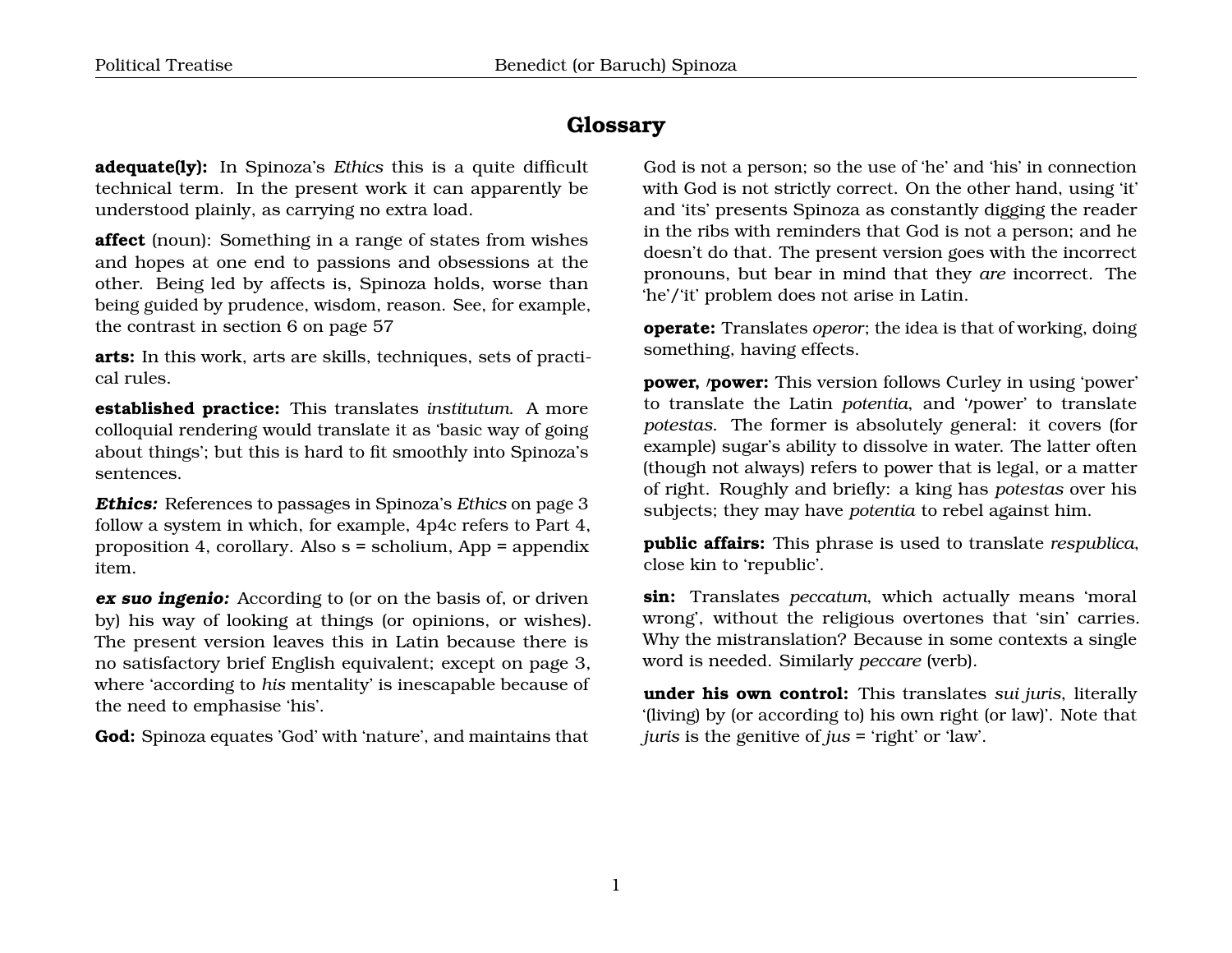#### <span id="page-3-0"></span>**Chapter 1: Introduction**

**(1)** Philosophers think of **[273]** the affects [see Glossary] that we are tormented by as vices that men fall into by their own fault. That is why they usually laugh at them, weep over them, censure them, or (if they want to seem particularly holy) curse them. They believe they perform a godly act and reach the pinnacle of wisdom when they have learned how to praise in many ways a human nature that doesn't exist anywhere, and how to attack in words the human nature that is real. They conceive men not as they are, but as they want them to be. That is why for the most part they have written satire instead of ethics, and why they have never conceived a politics that could be put into practice, but only one that would be thought a fantasy, possible only in utopia or in the golden age of the poets, where there would be no need for it. In all the sciences with a practical application—especially politics—theory is believed to be out of harmony with practice. No men are thought less suitable to guide public affairs [see Glossary] than theorists or philosophers.

**(2)** Those who engage in politics are thought to set traps for men more than to look after their interests, and to be crafty rather than wise. Experience, of course, has taught them that as long as there are men there will be vices. **[274]** So they try to anticipate men's wickedness, using the arts [see Glossary] they have learned from experience and long practice, arts men usually employ more from fear than because they are guided by reason. In this way they seem to be opposed to religion—especially to theologians who believe that the supreme /powers [see Glossary] ought to treat the public business by the same rules of piety that private men are bound by. Still, there can't be any doubt that political practitioners have written much more successfully than philosophers about

political affairs. Having had experience as their teacher, they have taught nothing remote from practice.

**(3)** I am absolutely convinced that experience has shown •every conceivable kind of state in which men can live in harmony, as well as •the means by which a multitude should be directed or kept within definite limits. So I don't believe that *thinking about* this topic can come up with anything that hasn't already been learned and tested by experience, except for things that are completely at variance with experience or with practice. Men are so constituted that they can't live without some common law. But those who have discussed and established the common laws and public affairs have been very acute (whether far-sighted or ·merely· shrewd). So it is hardly credible that we can conceive anything potentially useful for society as a whole that •hasn't been suggested by circumstances or chance and •hasn't been seen by men who are keenly attentive to their common affairs and to looking after their own security.

**(4)** So when I applied my mind to politics, I didn't intend to advance anything new or unheard-of, but only to demonstrate certainly and indubitably the things that agree best with practice, deducing them from the condition of human nature. To investigate the matters pertaining to this science with the same freedom of spirit we are accustomed to use in investigating mathematical subjects, I have been careful not to laugh at human actions, or mourn them, or curse them, but only to understand them. So I have viewed human affects—like love, hate, anger, envy, love of esteem, compassion, and the other emotions—not as vices of human nature but as properties that it has, in the same way that heat, cold, storms, thunder, etc. are properties of the air. Though affects are inconvenient, they are inevitable, and have definite causes through which we try to understand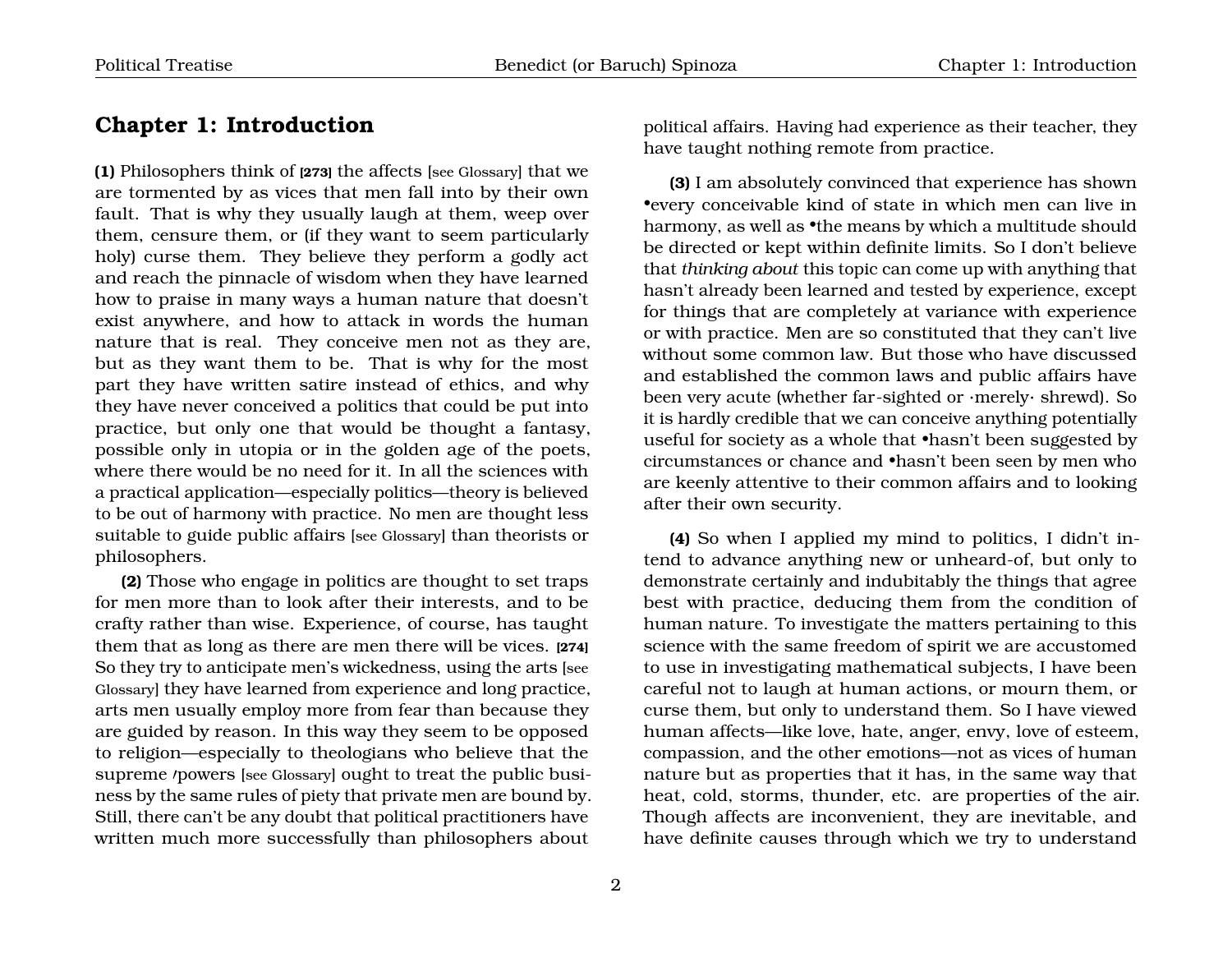their nature. **[275]** The mind rejoices in contemplating them truly just as much as it does in knowing things that are pleasing to the senses.

**(5)** For these things are certain (and I have demonstrated them in my *Ethics* [see Glossary]):

•men are necessarily subject to affects (4p4c);

•they are so constituted that they pity those whose affairs are going badly, and envy those who are prospering (3p32s);

•they are more inclined to vengeance than to mercy (4App13);

•everyone wants everyone else to live according to *his* mentality, approving what he approves and rejecting what he rejects (3p31c).

- •Since everyone wants to be first, they fall into quarrels and try as hard as they can to crush each other. Whoever turns out to be the winner prides himself more on harming the loser than on doing good for himself (4p58s).
- •Though everyone is convinced that religion teaches each person to love his neighbour as himself—i.e. that he should defend his neighbour's right as he would his own—still, I have shown that this persuasion has little power against the affects (4p15).

It is strong, of course, at the point of death, when illness has conquered the affects and the man lies wasting away. It is strong also in houses of worship, where men conduct no business. But it has no weight in the marketplace or the court, where we need it most. Moreover, though I have shown that **•reason can do much to restrain and moderate** the affects (5p1 to p10s), I have also seen that •the path reason teaches us to follow is very difficult (5p42s). So people who convince themselves that a multitude who are divided over public affairs can be induced to live only according to

the prescription of reason—those people are dreaming of the golden age of the poets. They are captive to a myth.

**(6)** So, a state whose well-being depends on someone's good faith, and whose affairs cannot be properly looked after unless the people who manage them are willing to act in good faith, won't be stable at all. It cannot last unless its affairs are so ordered that the people who administer them—whether they are led by reason or by an affect [see Glossary]—cannot be induced to be disloyal or to act badly. It doesn't make any difference to the security of the state *in what spirit* men are led to administer matters properly, provided they *do* administer them properly. For freedom of mind, or strength of character, is a private virtue. But security is a virtue of the state.

**(7)** Finally, because all men everywhere, whether barbarians or civilized, **[276]** combine their practices and form some sort of civil order, we must seek the causes and natural foundations of the state, not from the teachings of reason but from the common nature—the common condition—of men. That is what I have set out to do in the following chapters.

#### <span id="page-4-0"></span>**Chapter 2: Natural right**

**(1)** In my *Treatise on Theology and Politics* I treated both natural right and civil right, and in my *Ethics* I explained what sin [see Glossary], merit, justice, injustice, and finally, human freedom are. But so that the readers of this treatise won't need to look elsewhere for the things that are most important in it, I have resolved to explain them again here, and to demonstrate them rigorously.

**(2)** Any natural thing whatever can be conceived adequately [see Glossary], whether it exists or not. So just as a natural thing's •beginning to exist cannot be inferred from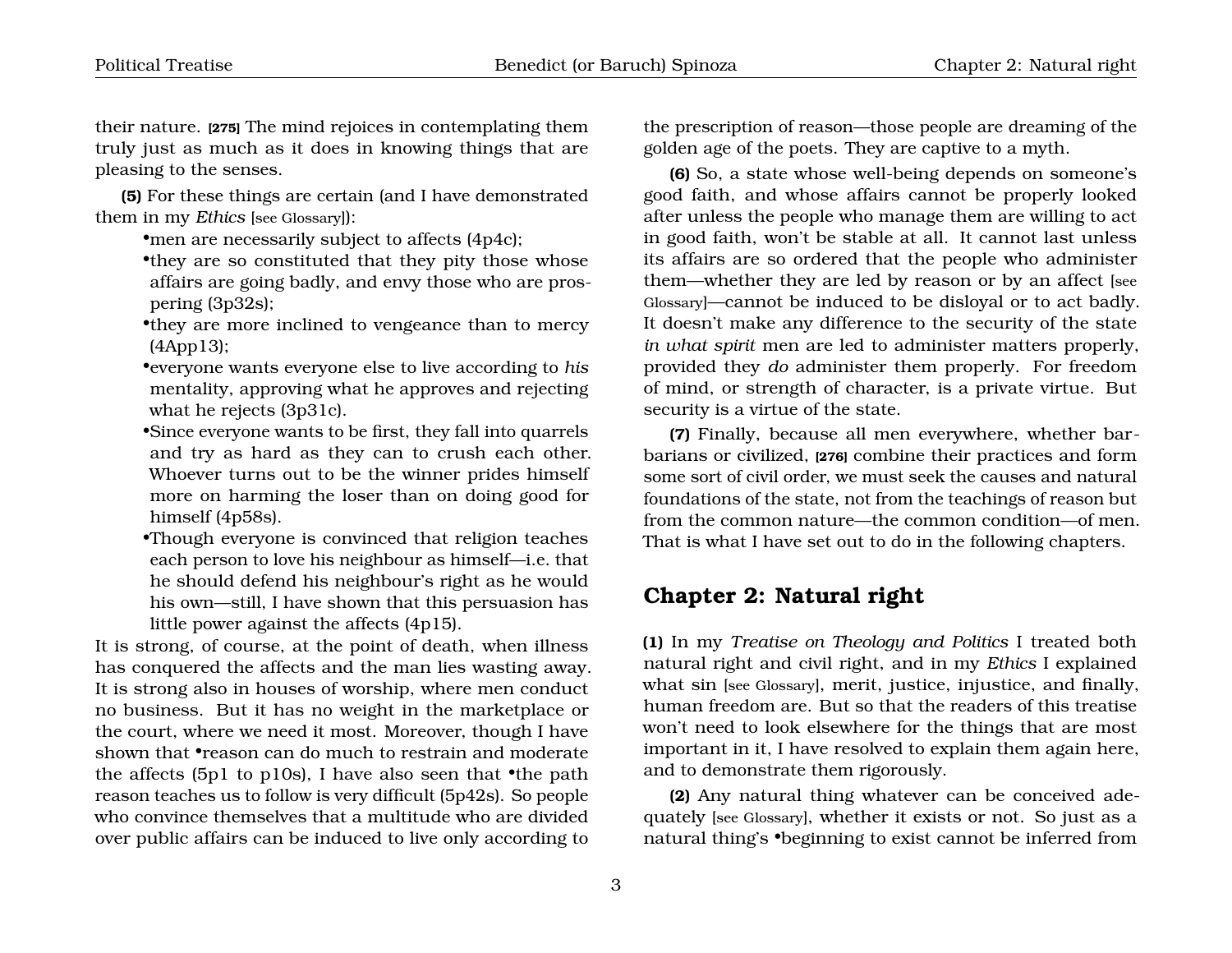its definition, neither can its •staying in existence. For the ideal essence of these things is the same after they have begun to exist as it was before. So. . . .the same power they require to begin to exist, they also require to continue to exist. From this it follows that the power by which natural things exist, and so by which they operate [see Glossary], cannot be anything but the eternal power of God. For if it were any other power—a created power—it couldn't preserve *itself*, and so couldn't preserve natural things. The same power that would be needed to create it would also be needed to keep it in existence; ·and so there would be an infinite regress of powers, unless it came to a halt with the eternal, uncreated power of God.·

**(3)** From this fact—that the power of natural things, by which they exist and operate, is the very power of God—we easily understand what the right of nature is. For since God has the right over all things, and God's right is nothing but his [see Glossary entry on 'God'] power itself, insofar as it is considered to be absolutely free, it follows that each natural thing has as much right by nature as it has power to exist and operate. For **[277]** the power of each natural thing by which it exists and operates is nothing but the very power of God, which is absolutely free.

**(4)** By the right of nature, then, I understand the laws of nature themselves, or the rules according to which all things happen, i.e. the very power of nature. So the natural right of the whole of nature, and as a result, of each individual, extends as far as its power does. Hence, whatever each man does according to the laws of his nature, he does with the supreme right of nature. He has as much right over nature as he has power.

<span id="page-5-0"></span>**(5)** Therefore, if human nature were so constituted that

men lived only according to the prescription of reason, and did not try for anything else, the right of nature—considered in relation to human beings alone—would be determined only by the power of reason. But men are led more by blind desire than by reason. So the natural power (i.e. the right) of men ought to be defined not by reason but by whatever appetite determines them to act and try to preserve themselves.

Desires that don't arise from reason are admittedly not so much men's actions as their passions. But because we are dealing here with the power or right of nature across the board, we have no need to distinguish the desires generated in us by reason from those generated by other causes. Both kinds of desire are effects of nature, and display the natural force by which man tries to stay in existence. Whether a man is wise or ignorant, he is a part of nature, and what determines him to act is the power of nature, i.e. the nature of this individual man. Led by reason or only by desire, he does nothing except according to the laws and rules of nature, i.e. (by §4) in accordance with the right of nature.

**(6)** Most people, though, believe that men<sup>[1](#page-5-0)</sup> disturb the order of nature rather than *following* it, and they conceive men in nature as a kingdom within a kingdom. For they maintain that the human mind was not produced by any natural causes, but was created immediately by God, so independent of other things that it has an absolute *power* to **[278]** determine itself and to use reason properly. But experience teaches all too well that it is no more in our power to have a sound mind than it is to have a sound body.

Again, since each thing does its best to stay in existence, we cannot doubt that if it were as much in our /power to live according to the prescription of reason as it is to be led by blind desire, everyone would be led by reason and organise

<sup>1</sup> [The Latin is *ignaros* = 'ignorant men'. This is presumably some kind of slip; Spinoza surely took the belief he is criticising to be about men in general.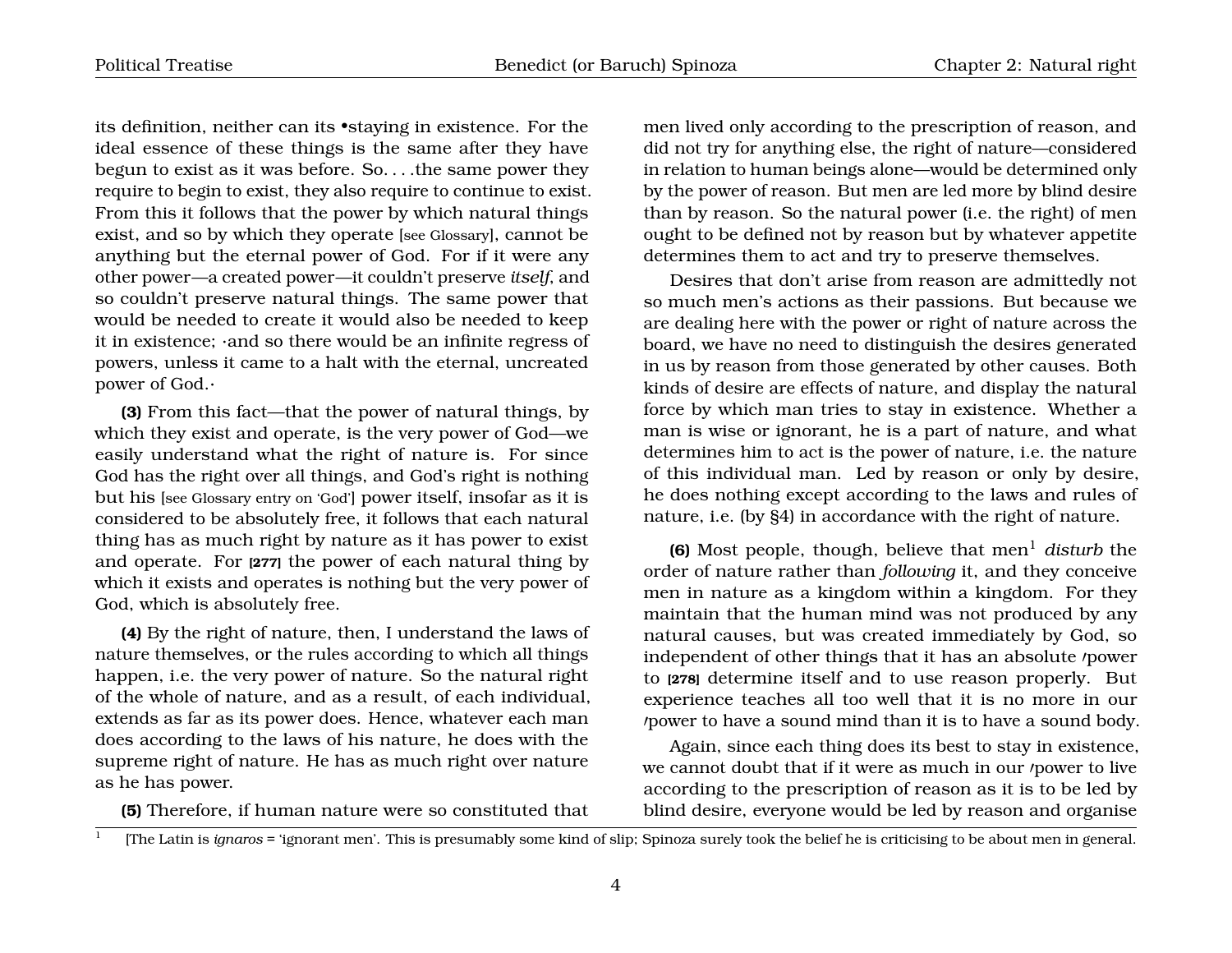his life wisely. But this is far from true. Everyone is swept away by his own pleasure.

The theologians don't remove this difficulty when they claim that the cause of this weakness is a vice of human nature—a sin—that had its origin in the fall of •our first ancestor. For if it was also in the  $\gamma$  power of  $\bullet$ the first man either to stand firm or to fall, and if his mind was intact and he was unimpaired in his nature, how could it have happened that he fell, knowingly and with eyes open?

They say he was deceived by the Devil. But who deceived the Devil? Who, I ask, made that most excellent of all intelligent creatures so insane that he wanted to be greater than God? Wasn't he, a being with a sound mind, doing his best to stay in existence?

Again, how could it have happened that the very first man, whose mind was intact and who was the master of his will, was seduced and underwent the loss of his mental faculties? If he had the /power to use reason correctly, he could not be deceived. He necessarily tried as hard as he could to stay in existence and keep his mind sound; and it is supposed that he had this in his /power. So he must have kept his mind sound and could not be deceived. The story ·of the first man· shows that this is false. So it must be acknowledged that it was not in the first man's *power* to use reason correctly. Like us, he was subject to affects.

**(7)** Moreover, no-one can deny that man, like all other individuals, does his best to stay in existence. If some difference could be conceived ·between man and other individuals·, it would have to arise from man's having free will. But the more we conceive man to be **free**, the more we are forced to maintain that he must **necessarily** preserve himself and be in possession of his faculties. Anyone who doesn't confuse **[279]** freedom with contingency will easily grant me this. Whatever convicts a man of weakness cannot be related to his freedom,

for freedom is a virtue, a perfection. A man cannot be called free on the grounds that he can *not exist* or that he can *not use reason*; he can be called free only to the extent that he has the *'power* to exist and operate according to the laws of human nature. So the more we consider a man to be free, the less it is open to us to say that he can fail to use reason and choose evils in preference to goods.

That is why God [see Glossary], who

•exists, understands, and operates with absolute freedom, also

•exists, understands and operates necessarily, i.e. from the necessity of his own nature.

For there is no doubt that God operates with the same freedom with which he exists. Therefore, as he exists in accordance with the necessity of his nature, so also he acts in accordance with the necessity of his nature, i.e. he acts absolutely freely.

**(8)** I conclude, then, that it is not in anyone's *power* to always use reason and be at the highest peak of human freedom—but that nevertheless everyone always does whatever he can to stay in existence.

I also conclude that—because everyone has as much right as he has power—what each man attempts and does, whether he is wise or foolish, he attempts and does by the supreme right of nature. From these considerations it follows that the right and established practice [see Glossary] of nature, under which all men are born and for the most part live, prohibits nothing except what no-one desires and no-one can do; it does not prohibit disputes or hatreds, or anger, or deceptions, and it is absolutely not averse to anything appetite urges.

This is not surprising. For limits are set to nature not ·only· by the laws of human reason, which aim only at men's true advantage and preservation, but ·also· by infinitely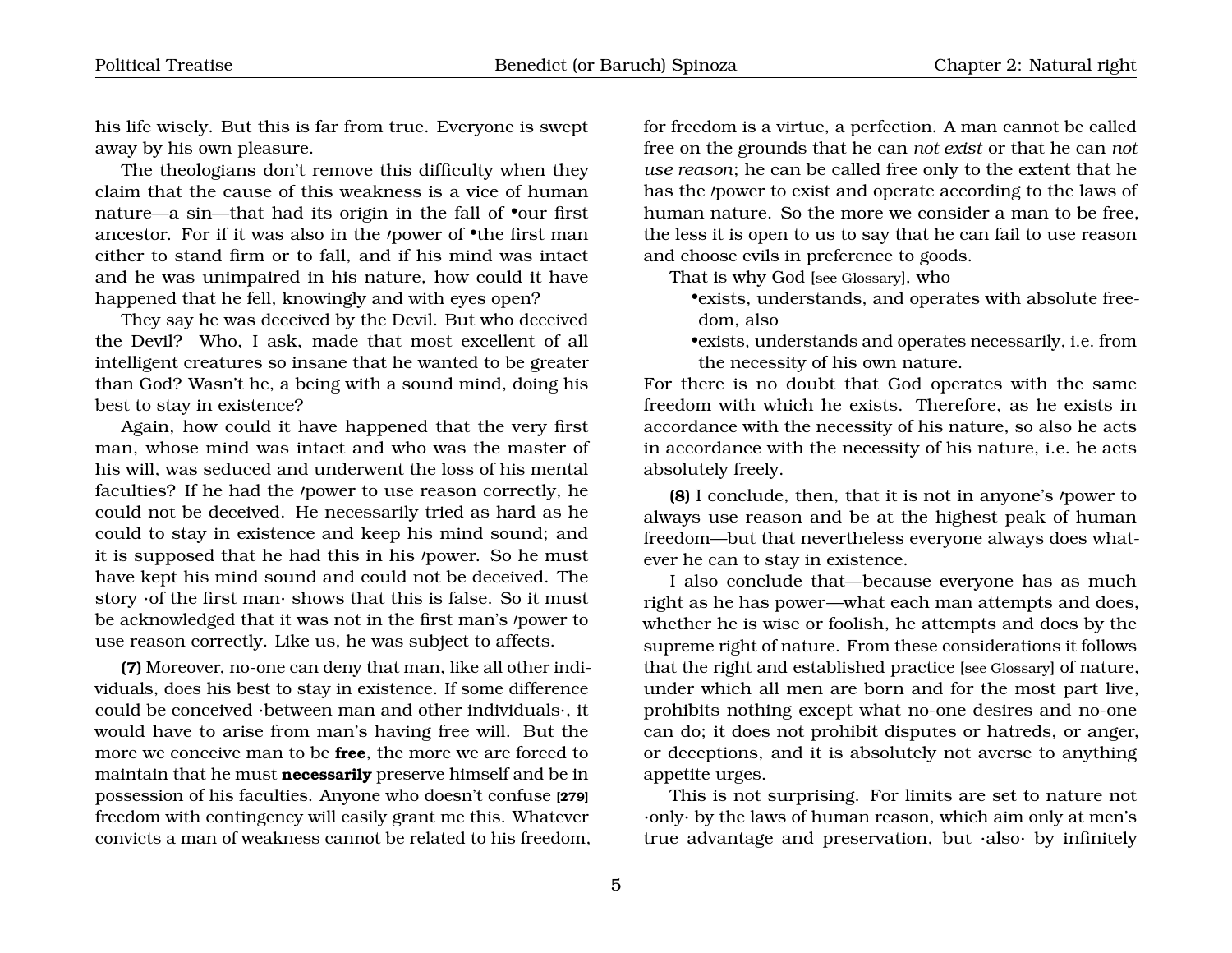many other ·laws·, which are concerned with the eternal order of the whole of nature, of which man is a small part. It is only in accordance with the necessity of this eternal order that all individuals are caused to exist and operate in a definite way. So whenever something in nature seems to us ridiculous, absurd or evil, that comes from •our knowing things only in part, being mostly ignorant of the order and coherence of the whole of nature, from  $\bullet$ our wanting everything to be directed in accordance with what our reason prescribes, though what ·our· reason says is evil is evil in relation not to the order and laws of nature as a whole but to the laws of our nature.

**(9)** Moreover, **[280]** it follows that each person is subject to someone else's control so long as he is under the other person's *'power*, and that he is under his own control so long as he can fend off every force and avenge any injury done to him, as seems good to him, and absolutely, insofar as he can live *ex suo ingenio* [see Glossary].

**(10)** One person has another in his *power* if a he has him tied up, or **b** he has taken away his weapons and means of defending himself or escaping, or **c** he has instilled fear in him, or **d** he has so bound him to himself by a benefit that the other person would rather conduct himself according to his benefactor's wishes than according to his own, and wants to live according to his benefactor's opinion, not according to his own. Someone who has another person in his *power* in the manner of **a** or **b** possesses only his body, not his mind. If he has him in his 0power in the manner of **c** or **d** then he has made both his mind and his body subject to his control—but only while the fear or hope lasts. When either of these is taken away, the other person remains under his own control.

**(11)** A person's faculty of judgement can also be subject to someone else's control through the other person's deceiving his mind. From this it follows that a mind is completely its own master just to the extent that it can use reason rightly. Indeed, because we ought to reckon human power not so much by the strength of the body as by the strength of the mind, it follows that people are most their own masters when they can exert the most power with their reason, and are most guided by reason. So I call a man completely free just insofar as he is guided by reason, because to that extent he is determined to action by causes that can be understood adequately through his own nature alone, even though they determine him to act necessarily. For (as I have shown in §7), freedom does not deny the necessity of acting. It affirms it.

**(12)** An assurance given to someone by which x has promised only in words that he will do something he could legitimately omit doing (or conversely ·that he won't do something that he could legitimately do·) remains valid just as long as x's will does not change. For if he retains the 0power to cancel his assurance, he really has not surrendered his *right*; he has only given *words*. So if x, who by the right of nature is his own judge, has judged—whether rightly or wrongly (for it is only human to err)—that the assurance he gave will lead to more harm than good, he will think that he ought to cancel his assurance. And by the right of nature (by §9) he will cancel it.

**(13)** If two men **[281]** make an agreement with one another and join forces, they can do more together; and so together they have more right over nature than either does alone. The more connections they form in this way, the more right they will all have together. [The switch from 'two' to 'all' is in the original.]

**(14)** Insofar as men are tormented by anger, envy, or any ·other· affect of hatred, they are pulled in different directions, and are opposed to one another. For that reason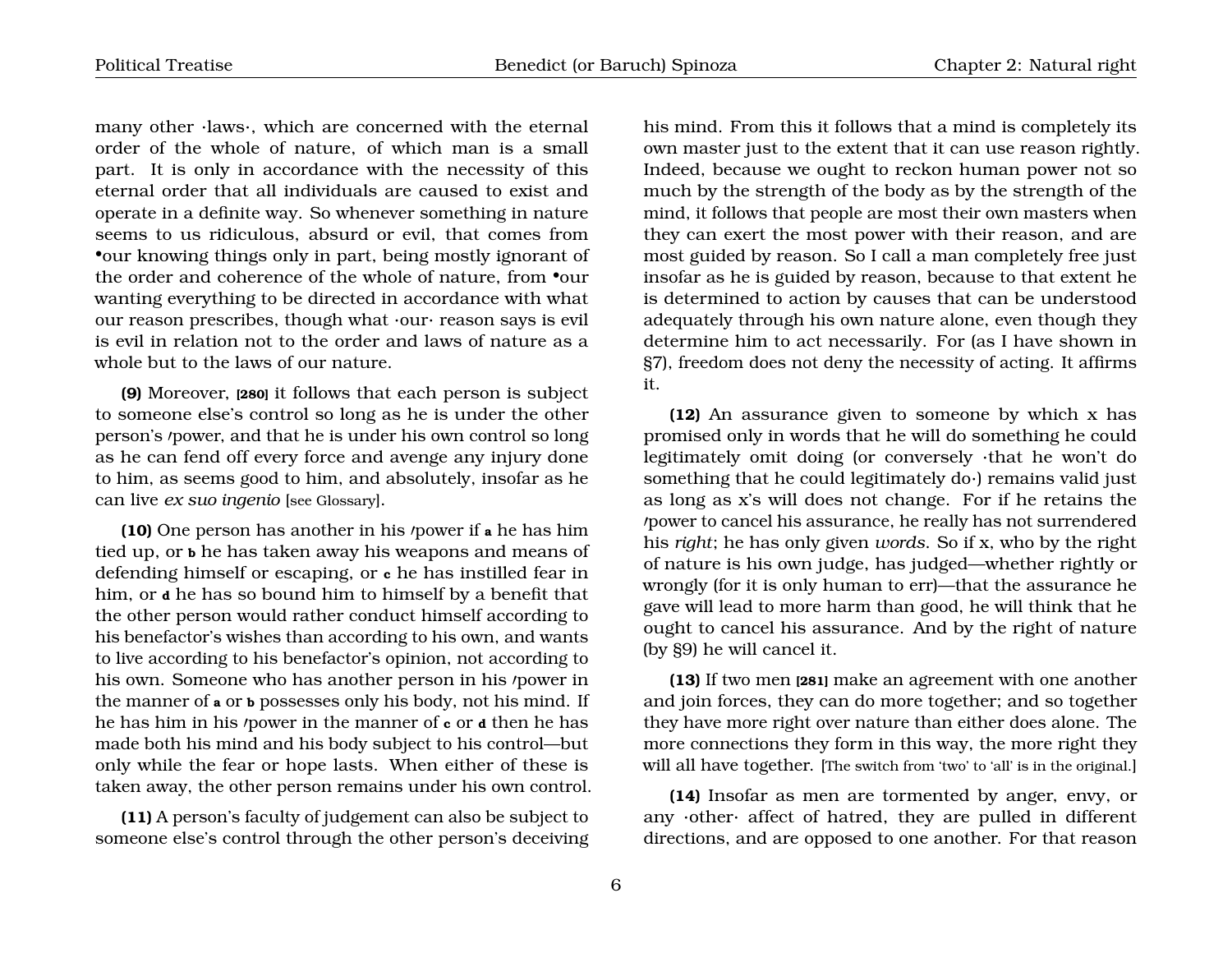they are more to be feared the more they can do, and the more their level of shrewdness and cunning is above that of other animals. And because (as I said in 1§5) men are by nature subject to these affects most of the time, they are by nature enemies. For my greatest enemy is the one I most have to fear and most have to be on guard against.

**(15)** Moreover, since (by §9) everyone in the state of nature is under his own control just as long as he can prevent others from overpowering him, and since it is futile for one person alone to try to protect himself from all others, it follows that as long as human natural right is determined by each individual person's power, there *is* no human natural right. It consists more in opinion than in fact, since there is no secure way to maintain it.

What is more, it is certain that the greater the cause a man has for fear, the less he can do and so the less right he has. And men can hardly sustain their lives and cultivate their minds without mutual aid.

So I conclude that the right of nature that is a special property of the human race can hardly be conceived except where men have *common* rights and are *jointly* able

- •to claim for themselves lands they can inhabit and cultivate,
- •to protect themselves, fending off any force, and •to live according to opinions that they all share.

For (by §13) the more they agree as one in this way, the more right they all have together. If this is why the scholastics maintain that man is a social animal—because in the state of nature men can hardly be their own masters—I have nothing to say against them.

**(16)** Where men have common rights, and all are led as if by one mind, it is certain (by §13) that each of them has that much less right in proportion as the rest of them together

are more powerful than he is—that is, he really has no right over nature beyond **[282]** what the common right grants him. For the rest, whatever he is commanded to do according to the common agreement, he is bound to carry out—or (by §4) is rightly compelled to do.

**(17)** This right defined by the power of a multitude is usually called *sovereignty*. Anyone who by common agreement has responsibility for public affairs—that is, the rights of making, interpreting, and repealing laws, fortifying cities, and making decisions about war and peace, etc.—has this right absolutely. If this responsibility is the business of a council composed of the common multitude, then the state is called a **democracy**; if the council is made up only of certain select people, it is called an **aristocracy**; and finally, if the responsibility for public affairs [see Glossary]—and hence sovereignty—is vested in one person, it is called a **monarchy**.

**(18)** What I have shown in this chapter makes clear to us that in the state of nature there is no *sin* [see Glossary]—or if anyone sins, he sins only against himself. No-one is bound by the law of nature to conduct himself according to someone else's wishes if he doesn't want to, or to regard anything as good or evil except what he himself *ex suo ingenio* [see Glossary] decides is good or evil. And absolutely, the law of nature prohibits nothing except what no-one can do (see §§5 and 8).

A sin is an action that cannot rightly be done. If men were bound by the established practice [see Glossary] of nature to be guided by reason, everyone would *necessarily* be guided by reason. For the established practices of nature are the established practices of God (by §§2 and 3). God established them with the same freedom with which he exists. So these things follow from the necessity of the divine nature (see §7). They are eternal and cannot be violated. But men are mostly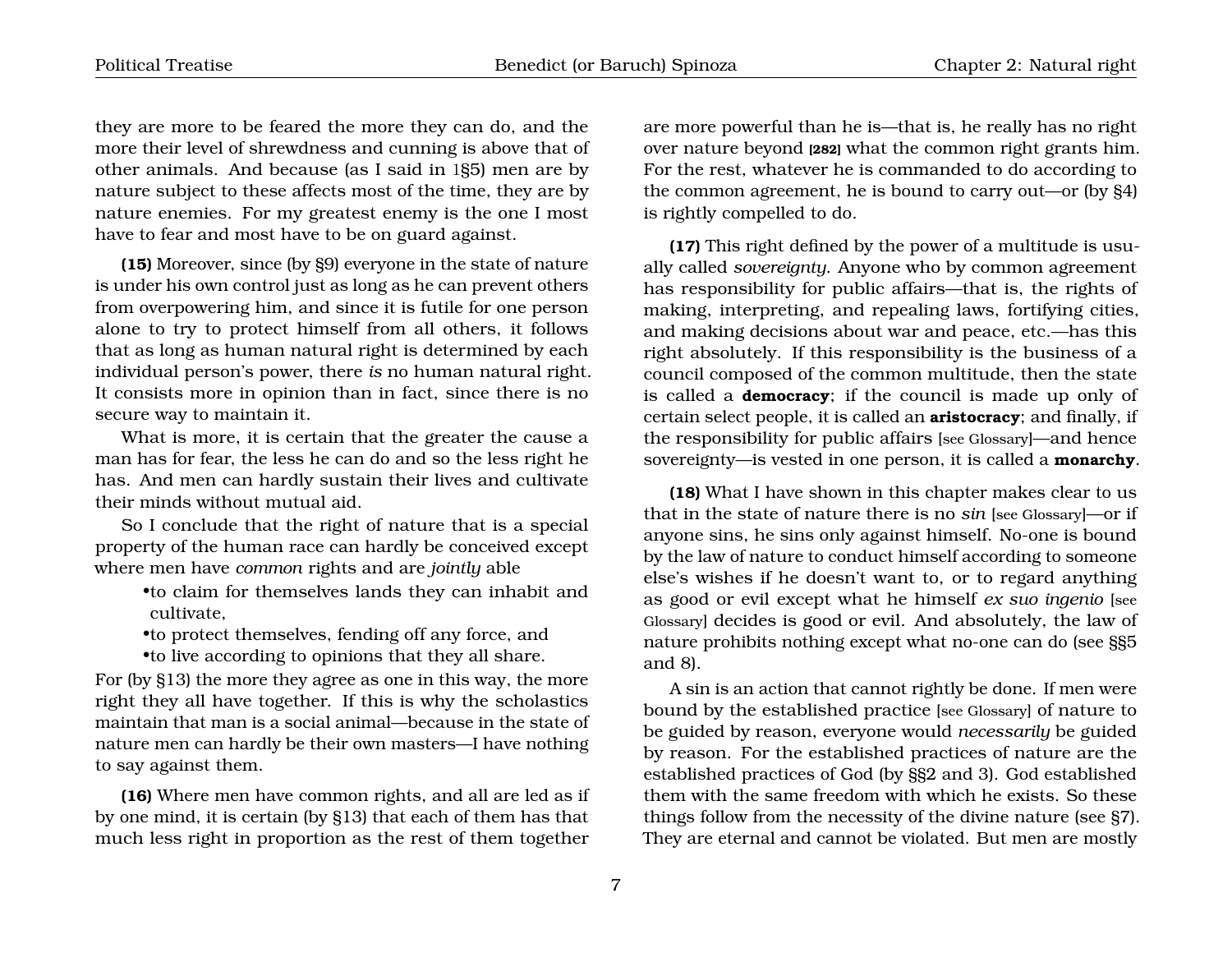guided by appetite without reason. They don't *disturb* the order of nature; they necessarily *follow* it. So the ignorant and weak-minded are no more bound by the law of nature to organise their lives wisely than a sick man is bound to have a healthy body.

**(19)** Sin, then, can be conceived only in a state, where the common law of the whole state decides what is good and what is evil, and where (by §16) the only way to act rightly is to act in accordance with the common decree or agreement. For (as I said in §18) a sin is something that cannot be done rightly, or that is prohibited by law. And obedience is a constant willingness to do what **[283]** by law is good and what the common decree says ought to be done.

**(20)** But we are also accustomed to call 'sin' what is contrary to the dictate of sound reason, and ·to call· 'obedience' a constant will to moderate our appetites according to the prescription of reason. I would completely approve of this if

•human freedom consisted in giving free rein to our appetites, and

•bondage consisted in being governed by reason.

But because a man is free to the extent that he can be led by reason and moderate his appetites, it is only very improperly that we can call a rational life 'obedience' and call 'sin' what is really a weakness of mind (and not a lack of restraint against oneself). Sin is more a ground for calling a man a slave than for calling him free. See §§7 and 11.

**(21)** But because reason teaches us to practice piety, and to be of a good and peaceful disposition, which can happen only in a state—and moreover, because a multitude can't be led as if by one mind, as is required in a state, unless the state has laws established according to the prescription of reason—it is not so improper for men who have become accustomed to live in a state to call something a sin if it is

contrary to the dictate of reason. For the best states should have established their laws according to reason's dictate. As for my saying (in §18) that, if a man sins at all in a state of nature, he sins against himself, see 4§§4 and 5, where I show in what sense we can say that the person who has sovereignty and possesses the right of nature is bound by laws and can sin.

**(22)** As for religion, it is certain that the more a man loves God and worships him wholeheartedly, the more free he is and the more obedient to himself. Insofar as

•we attend not to the order of nature (which we don't know) but only to the dictates of reason concerning religion, and insofar as

•we consider those dictates as

•revealed to us by God, as if he were speaking in us, or also as

•laws, revealed through the prophets

to that extent we say—speaking in a human way—that if a man loves God wholeheartedly he **'obeys'** him, and that if he is guided by blind desire he **'sins'**.

Meanwhile, we should bear in mind •that we are in God's /power [284] as clay is in the /power of the potter, who from one lump makes one vessel for an honourable purpose and another for a dishonourable one; and •that a man can indeed act against decrees of God considered as having been inscribed as laws in our mind or in the mind of the prophets, but cannot act against God's eternal decree, which has been inscribed in the whole of nature and concerns the order of the whole of nature.

**(23)** Therefore, like **sin** and **obedience**, taken strictly, so also *justice* and *injustice* can be conceived only in a state. For in nature nothing can rightly be said to belong to one person and not to another. Instead, everything belongs to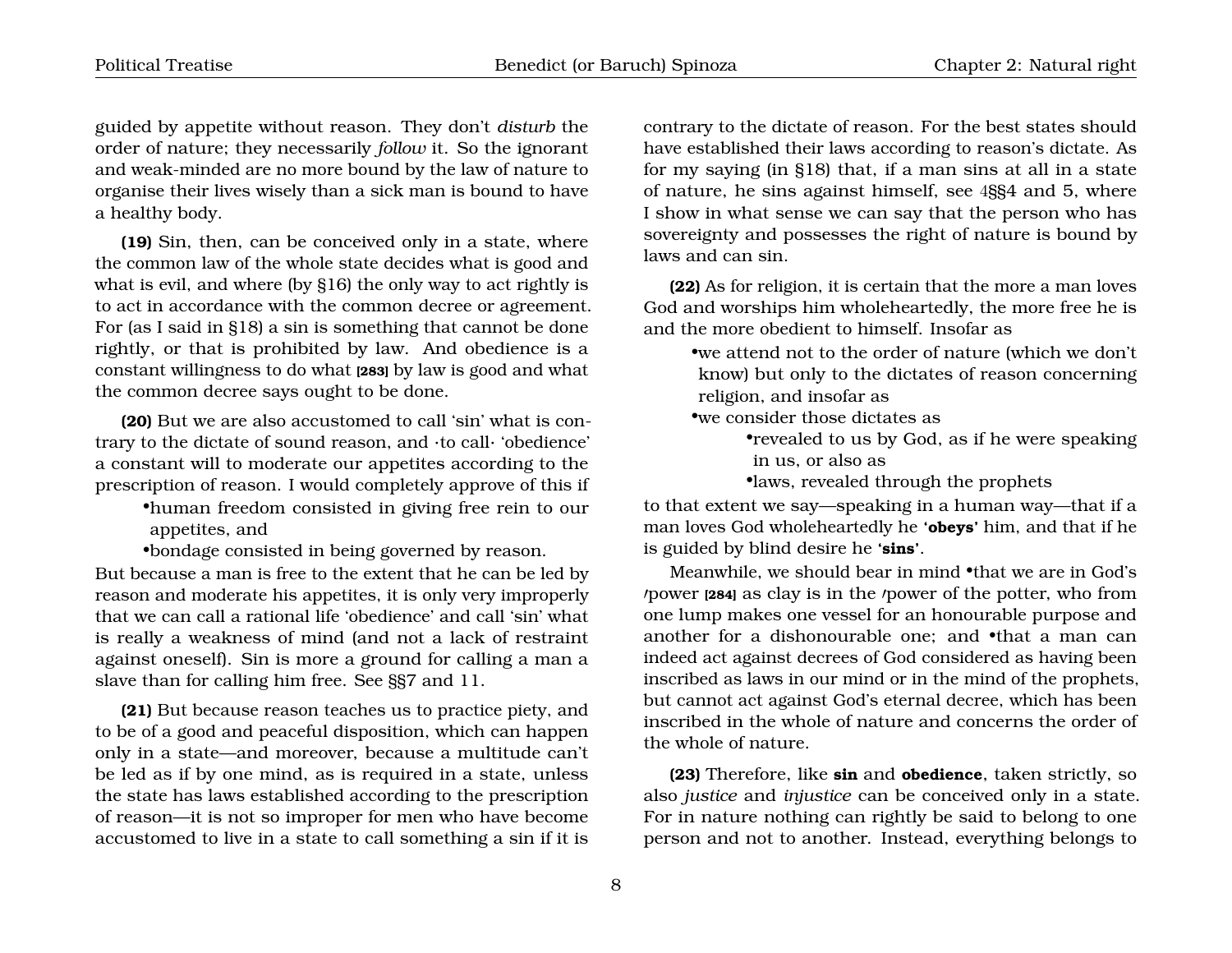everyone—that is, to whoever has the *power* to claim it for himself. But in a state, where common Law settles what belongs to one person and what to another, a person is called *just* if he has a constant will to give to each person his own, and *unjust* if he tries to make his own what belongs to someone else.

**(24)** For the rest, I have explained in *Ethics* that praise and blame are affects of joy and sadness, accompanied by the idea of human virtue or weakness as a cause.

#### <span id="page-10-0"></span>**Chapter 3: The right of supreme /powers**

**(1)** The order of each state is called 'civil'; the whole body of the state is called a 'commonwealth'; and its common business, which depends on the direction of a sovereign, is called 'public affairs' [see Glossary]. Insofar as men enjoy by civil right all the advantages of a commonwealth, we call them 'citizens'; insofar as they are bound to obey the established practices [see Glossary] or laws of the commonwealth, we call them 'subjects'. Finally, as I said in 2§17, there are three kinds of civil order: democratic, aristocratic, and monarchic. Before I begin to treat each of these separately, I shall first demonstrate what pertains to civil orders in general. The first thing that needs to be considered is the supreme right of a commonwealth, or of the supreme /powers.

**(2)** From 2§15 it is evident that the right of a state, or of the supreme *powers*, is nothing more than the right of nature, determined not by •the power of each person but by •the power of a multitude, led as if by one mind. **[285]** That is, just as each person in the natural state has as much right as he has power, so also the body and mind of the whole state have as much right as they have power. So each citizen or subject has less right in proportion as the commonwealth

itself is more powerful than he is (see 2§16). Therefore, no citizen *does* or *has* anything by right except what he can defend by the common decision of the commonwealth.

**(3)** If a commonwealth grants a right to someone and consequently grants him the *power* to live *ex suo ingenio* [see Glossary], for without that (by 2§12) it has given only *words*

—it has thereby surrendered its own right and transferred it to the person to whom it gave that *'power*. Moreover, if it has given this *power* to two or more people, so that each of them may live *ex suo ingenio*, it has thereby *divided* political authority. Finally, if it has given this same /power to each of the citizens, it has thereby destroyed itself: the commonwealth no longer exists, and everything reverts to the natural state. All these consequences are most evident from what I have been saying.

It follows that it is entirely inconceivable that each citizen should be permitted by the established practice of the commonwealth to live *ex suo ingenio*. So the natural right that each person has to be his own judge necessarily ceases in the civil order. I say explicitly 'by the established practice of the commonwealth' because—strictly and carefully speaking—each person's natural right does *not* cease in the civil order. Both in the natural state and in the civil order, a man acts according to the laws of his own nature and looks out for his own advantage. In each condition he is guided in what actions he performs or avoids by *hope* or *fear*. The main difference between the two conditions is that in the civil order everyone fears the same things; they all have one and the same cause of security and mode of living. This, of course, does not eliminate each person's ability to judge. Whoever has resolved to obey all the commands of a commonwealth, whether because he fears its power or because he loves peace, is surely looking out for his own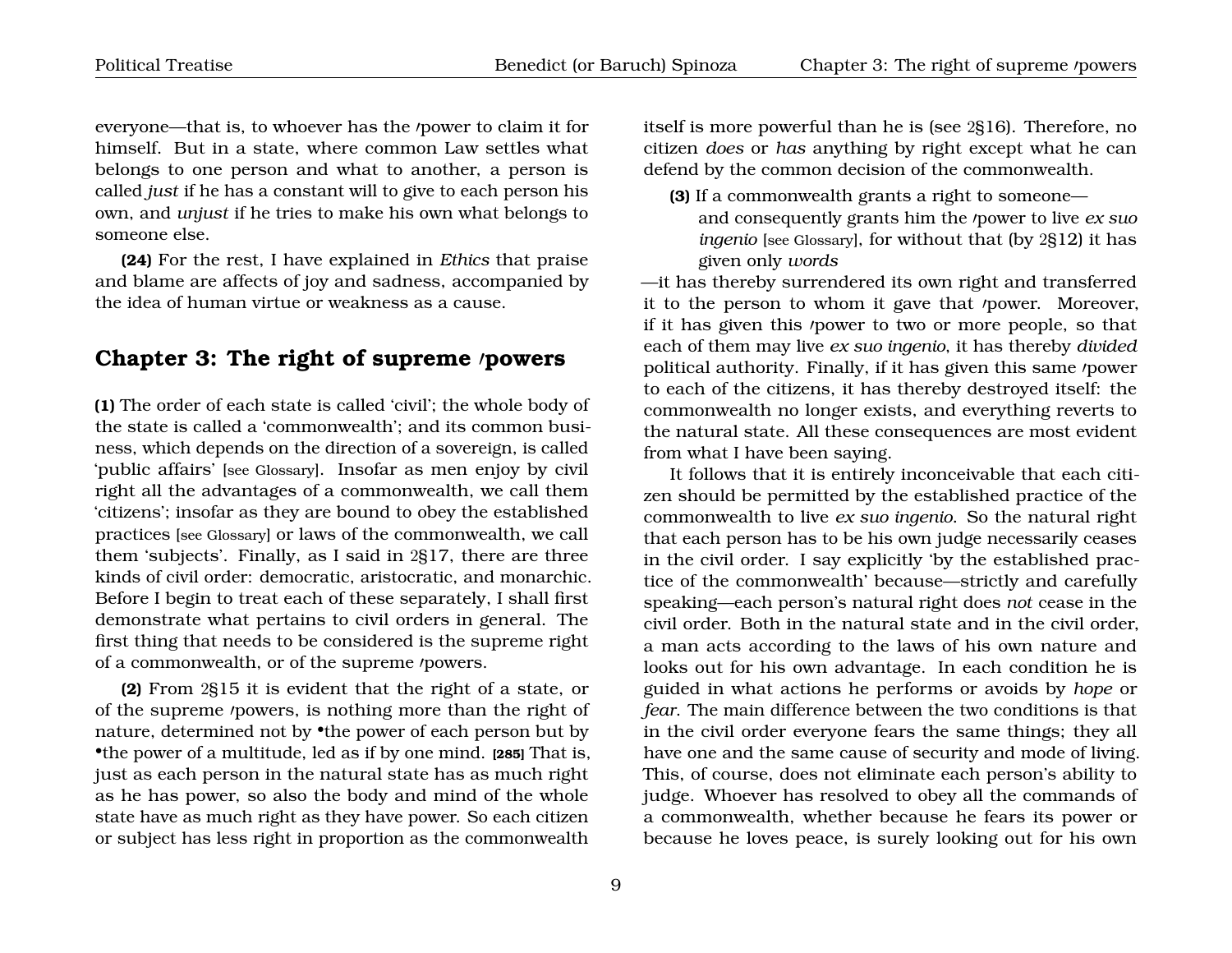security and his own advantage *ex suo ingenio*.

**(4)** Nor is it conceivable that each citizen would be allowed to *interpret* the decrees or laws of the commonwealth. If everyone were allowed to do this, that would make everyone his own judge, since everyone could easily excuse or embellish his deeds under a pretext of right, **[286]** and hence, organise his life *ex suo ingenio*. But (by §3) this is absurd.

**(5)** We see, then, that each citizen is not under his own control [see Glossary], but under that of the commonwealth, and is bound to carry out all its commands. He has no right to decide what is fair or unfair, pious or impious. On the contrary, because the body of the state must be guided as if by one mind, and hence the will of the commonwealth must be considered the will of all, what the commonwealth has decided is just and good must be thought of as having been decreed by each ·citizen·. So the subject is bound to carry out the decrees of the commonwealth, even if he thinks them unfair.

**(6)** But it may be objected:

Isn't it contrary to the dictate of reason to subject yourself completely to someone else's judgment? So isn't the civil order incompatible with reason?

If this were right, it would follow that the civil order is irrational, and can be created only by men devoid of reason. But since reason teaches nothing contrary to nature, sound reason cannot dictate that each person remain under his own control, so long as men are subject to affects (by 1§5); that is (by 2§15), reason dictates the contrary.

Moreover, reason teaches us without qualification to seek peace, which certainly cannot be obtained unless the common laws of the state are observed without violation. So, the more a man is led by reason, i.e. (by 2§11) the more free he is, the more steadfastly he will observe the laws of the

state and carry out the commands of the supreme /power he is subject to.

Furthermore, the civil order is naturally established to take away the common fear and relieve the common wretchedness. So what it aims at most is what everyone who is guided by reason would try to do in the state of nature, though *there* it would be (by 2§15) in vain.

If a man who is guided by reason is commanded by the commonwealth to do something he knows is incompatible with reason, the harm of that is greatly outweighed by the good he derives from the civil order itself. ·And what he is ordered to do is not, after all, incompatible with reason·, for it is also a law of reason that we should choose the lesser of two evils.

So we can conclude that no-one who acts according to the law of the commonwealth is acting contrary to the prescription of his own reason. **[287]** Everyone will grant me this more easily after I have explained how far the power of the commonwealth—and consequently its right—extends.

**(7)** For the **first** consideration is that just as (by 2§11) in the state of nature the man who is guided by reason is the most powerful and the most under his own control, so a commonwealth will also be the most powerful and the most its own master if it is founded on and directed by reason. For the right of a commonwealth is determined by the power of a multitude that is led as if by one mind. But this union of minds is inconceivable unless the commonwealth aims most at what sound reason says is useful to all men.

**(8)** The **second** consideration is that subjects are not their own masters, but are under the control of the commonwealth, insofar as they **a** fear its power or threats or **b** love the civil order (by 2§10). From this it follows that the rights of the commonwealth do not extend far enough to cover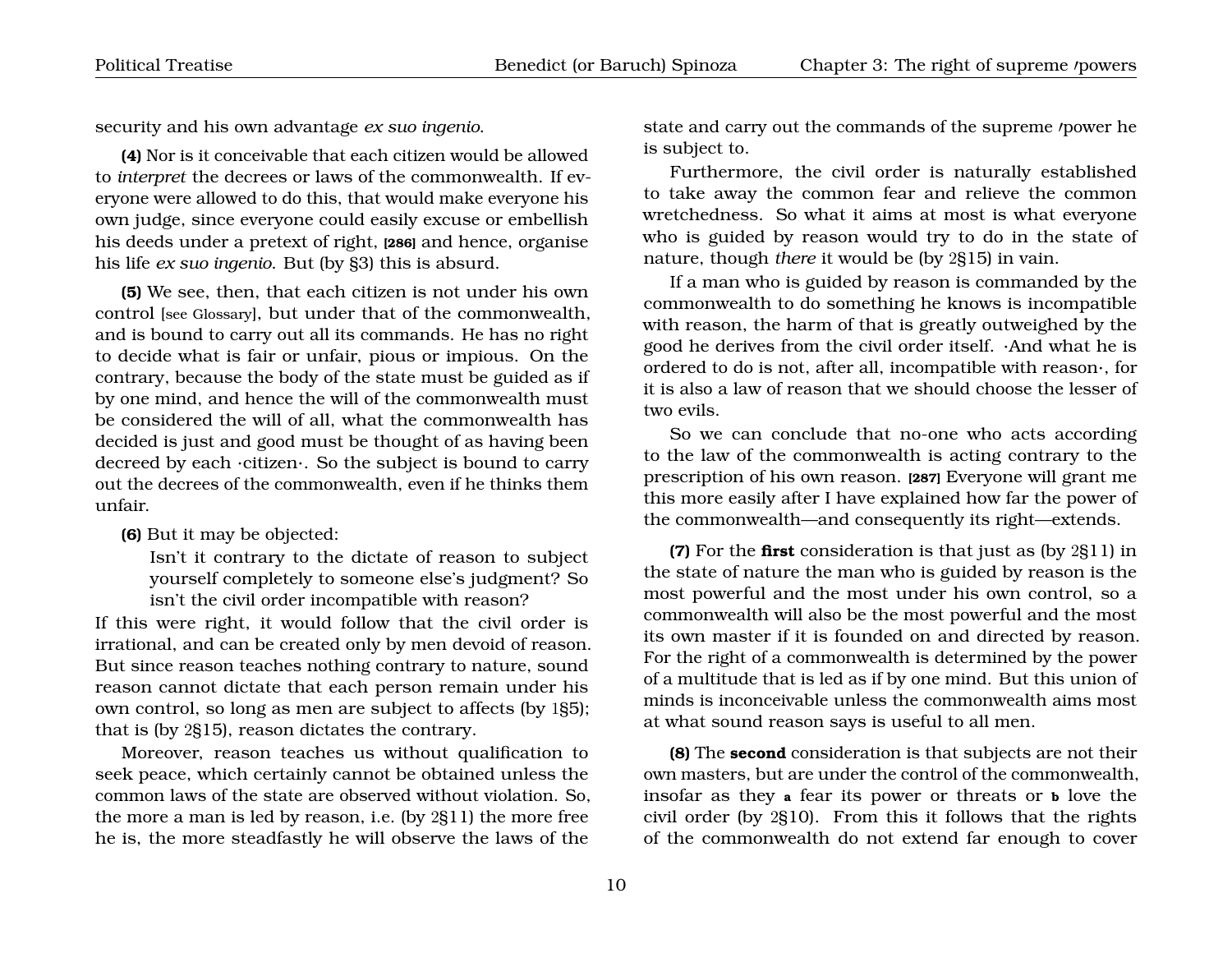things that no-one can be induced to do by **b** rewards or **a** threats. For example, no-one can surrender his ability to form judgements. For what rewards or threats can induce a man to believe that the whole is not greater than its part? or that God does not exist? or that a body that he sees to be finite is an infinite being? or to believe anything else contrary to what he senses or thinks? Similarly, by what rewards or threats can a man be induced to love what he hates or to hate what he loves?

In this category we may put the things that human nature so abhors that it considers them worse than any other evil, such as that a man should

•act as a witness against himself,

•torture himself,

•kill his parents,

•not try to avoid death,

and the like, which no-one can be induced to do by rewards or threats. If anyone still wants to say that the commonwealth has the right or *'*power to command such things, we can only understand this as being on a par with saying that a man can rightly be insane and mad. For what would it be but madness to issue a law by that no-one can obey?

Here I am speaking explicitly about things that cannot belong to the commonwealth's right and that human nature is generally horrified by. Just because an individual fool or a madman can't be induced by any rewards or threats to carry out the ·state's legitimate· commands—or just because a few people (devoted to some **[288]** religion or other) judge the laws of the state to be worse than any evil—still the laws of the commonwealth are not null and void, since most of the citizens are restrained by them. So, because those who neither fear nor hope for *anything* are to that extent their own masters (by 2§10), they are (by 2§14) enemies of the state, whom it may rightly restrain.

**(9)** Finally, the **third** consideration is that things *most* people resent are *less* within a commonwealth's right. For certainly men are guided by nature to work together either because of a shared fear or because of a shared desire to avenge some loss they have all suffered. Because the commonwealth's right is defined by the common power of a multitude, it is certain that its power and right are diminished to the extent that it provides many people with reasons to work together against it. Certainly the commonwealth has some things it must fear for itself; and—like an individual citizen or a man in the state of nature—the greater the reason for fear it has, the less it is its own master.

So much for the right of the supreme *powers* over their subjects. Now before I treat their right against other commonwealths, it seems that a question about religion is apt to be asked and should be answered.

**(10)** Someone may ask: don't the civil order, and the obedience of subjects I have shown to be required in it, destroy the religion by which we are bound to worship God? No. If we consider the matter properly, we won't find anything to make us uneasy. For insofar as the mind uses reason, it is under its own control and not under that of the supreme  $\nu$  /powers (by 2§11). Moreover, the true knowledge and love of God cannot be subjected to anyone's command, any more than loving-kindness towards one's neighbour can (by 2§8). Furthermore, if we consider that the supreme exercise of loving-kindness is to protect the peace and to bring about harmony, we won't doubt that a person has really done his duty if he has helped each person as much as the laws of the commonwealth—i.e. harmony and tranquility—permit.

As for external forms of worship, they certainly can't do anything to help or harm the true knowledge of God and the love that necessarily follows from it. Indeed, we shouldn't make so much of them that it is worth disturbing public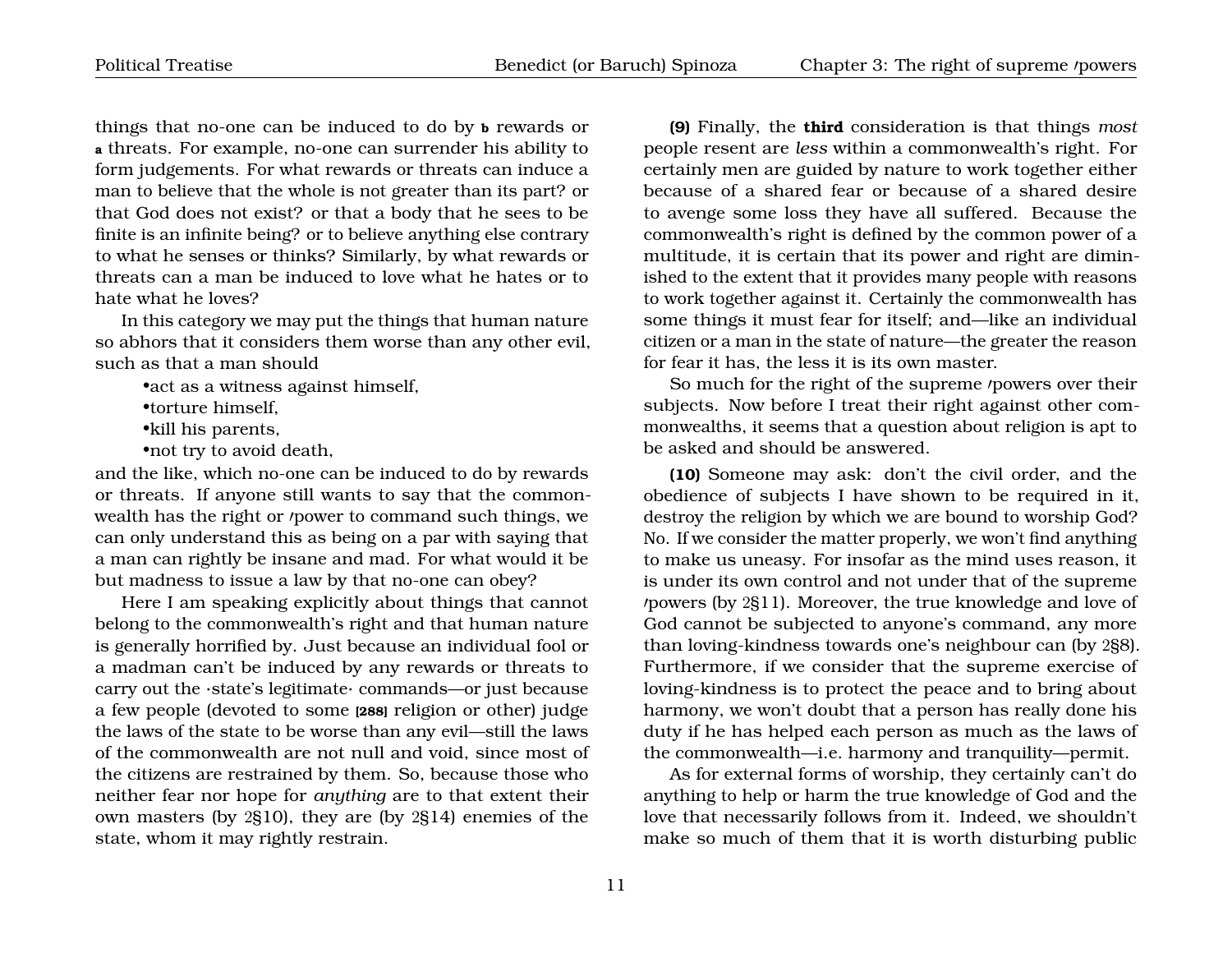peace and tranquility on their account.

**[289]** Moreover, it is certain that I am not, by the right of nature—i.e. (by 2§3) by divine decree—a defender of religion. For I don't have, as the Christ's disciples once did, the *power* to cast out unclean spirits and to perform miracles. This power is so necessary for spreading religion to places where it is forbidden that without it we don't only waste 'time and trouble', as they say, but also create many sources of distress. Every age has seen the most grievous examples of this.

Everyone, therefore, can worship God in accordance with true religion, and look out for himself, which is the duty of a private man. For the rest, the responsibility for spreading religion must be committed either to God or to the supreme powers, who alone have the responsibility for public affairs. And now I return to my subject.

**(11)** Now that I have explained the right of •the supreme powers over citizens, and the duty of subjects, it remains for me to consider •their right against others. From what I have said already, it will be easy to know what this right is. For since (by  $\S2$ ) the right of the supreme *power* is nothing more than the right itself of nature, it follows that **two states are related to one another as two men are in the state of nature**, except for one thing: a commonwealth can ·successfully· take precautions against being overpowered by another commonwealth; whereas a man in the state of nature—a man burdened daily with sleep, often with illness or grief, and in the end with old age—cannot secure himself against being overpowered by another man. Moreover, he is liable to other disadvantages against which a commonwealth can secure itself.

**(12)** So a commonwealth is its own master, insofar as it can look after itself and take precautions against being overpowered by another commonwealth (by 2§§9 and 15). And (by 2§§10 and 15) it is subject to the control of another commonwealth x, insofar as

•it fears x's power, or

•x prevents it from carrying out what it wants to do, or •it needs x's aid for its own preservation or growth.

For we can't doubt that if two commonwealths are willing to give each other aid, the two together can do more—and consequently have more right—than either one has alone. See 2§13.

**(13)** We can understand this more clearly if we consider that by nature two commonwealths **[290]** are enemies. For (by 2§14) in the state of nature men are enemies, so that those who retain the right of nature outside a commonwealth remain enemies. Thus, if one commonwealth wants to make war on another, and will stop at nothing to bring it under its control, it has the right to try this. To wage war, all it needs is to have the will to wage war. But it cannot settle anything about peace unless another commonwealth agrees; from which it follows that the rights of war belong to each commonwealth ·individually·, whereas the rights of peace belong to at least two commonwealths, which for that reason are called 'allies'.

**(14)** This alliance remains firmly established so long as the reason for making it—the fear of loss or hope of profit—continues to motivate both parties. But if either commonwealth loses its hope or fear, it is once again its own master (by 2§10), and the chain by which the commonwealths were bound to one another is broken because of its own weakness ·and not because of any outside force·. So each commonwealth has a complete right to dissolve the alliance whenever it wants to. It can't be said that in rescinding its assurance when the cause of fear or hope is taken away it is acting deceitfully or treacherously. This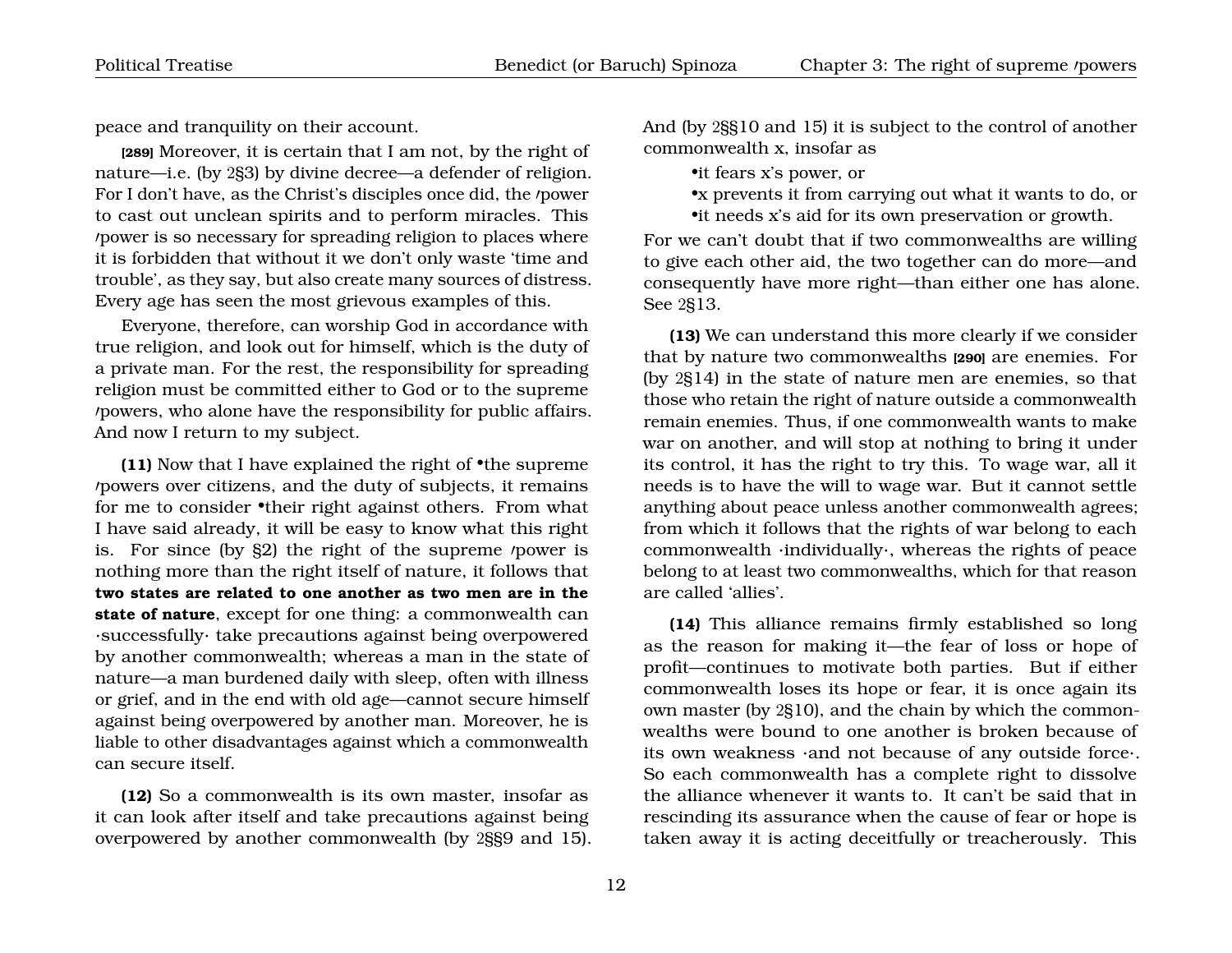condition was the same for each of the contracting parties: whichever one could first be free of fear<sup>[2](#page-14-1)</sup> would be its own master, and would use its freedom as it thought best.

Moreover, no-one contracts for the future unless he assumes that certain circumstances will prevail. If these circumstances change, then the nature of the whole situation also changes. That is why each of the allied commonwealths retains the right to look out for itself, and does its best to get beyond fear and thus to be its own master. It is also why each tries to prevent the other from becoming more powerful.

So if any commonwealth complains that it has been deceived, it cannot condemn the honesty of the ·previously· allied commonwealth, but only its own foolishness, because it entrusted its own well-being to another commonwealth, which was its own master and for which its own well-being is the supreme law.

**(15)** When commonwealths have contracted a peace with one another, they have the right to settle questions that can be raised about the conditions of the peace, or the laws by which they have pledged their loyalty to one another, since the laws of peace do not belong to one commonwealth only, but to all those that contract together (by §13). If they cannot agree among themselves about these matters, that returns them to the state of war.

**(16)** The greater the **[291]** number of commonwealths that enter into an agreement for peace with one another, the less of a threat each one is to the others, *i.e.* the less *'power each* one has to make war, and the more it is bound to observe the conditions of peace. That is (by §13), the less it is its own master and the more it is bound to accommodate itself to the common will of its allies.

<span id="page-14-1"></span>**(17)** This does not in any way eliminate the good faith

that both sound reason and religion teach us to observe; for neither reason nor scripture teaches that every promise should be kept. When I have promised someone to guard the money he has asked me to keep secret for him, I am not bound to keep my promise once I know (or believe I know) that the money was stolen. On the contrary, I will act more properly if I undertake to restore it to its owners.

Similarly, if the supreme *power* has made a promise to someone, and afterwards time or reason has taught (or seemed to teach) that ·keeping· it will harm the common well-being of his subjects, surely he is bound to break his word. Therefore, since Scripture teaches only in general that we should keep our word, leaving to each person's judgment the particular cases where exceptions are to be made, it teaches nothing incompatible with what I have just shown.

**(18)** But to avoid having to keep interrupting the thread of my argument to meet similar objections, I want to advise you that I have demonstrated all these conclusions from •the necessity of human nature, however it may be considered; that is, •from the *universal* endeavour of *all* men, whether they are ignorant or wise, to stay in existence. And so however men are considered—whether as guided by an affect or by reason—the result will be the same, for the demonstration (I repeat) is universal.

# <span id="page-14-0"></span>**Chapter 4: Which matters of state depend only on the governance of the supreme** 0**powers**

**(1)** I have shown in chapter 3 that •the right of the supreme 0powers is determined by their power, and that •it consists

 $\overline{2}$ [And of hope? Although Spinoza runs fear and hope in tandem, perhaps he does not regard them as equally opposed to self-control.]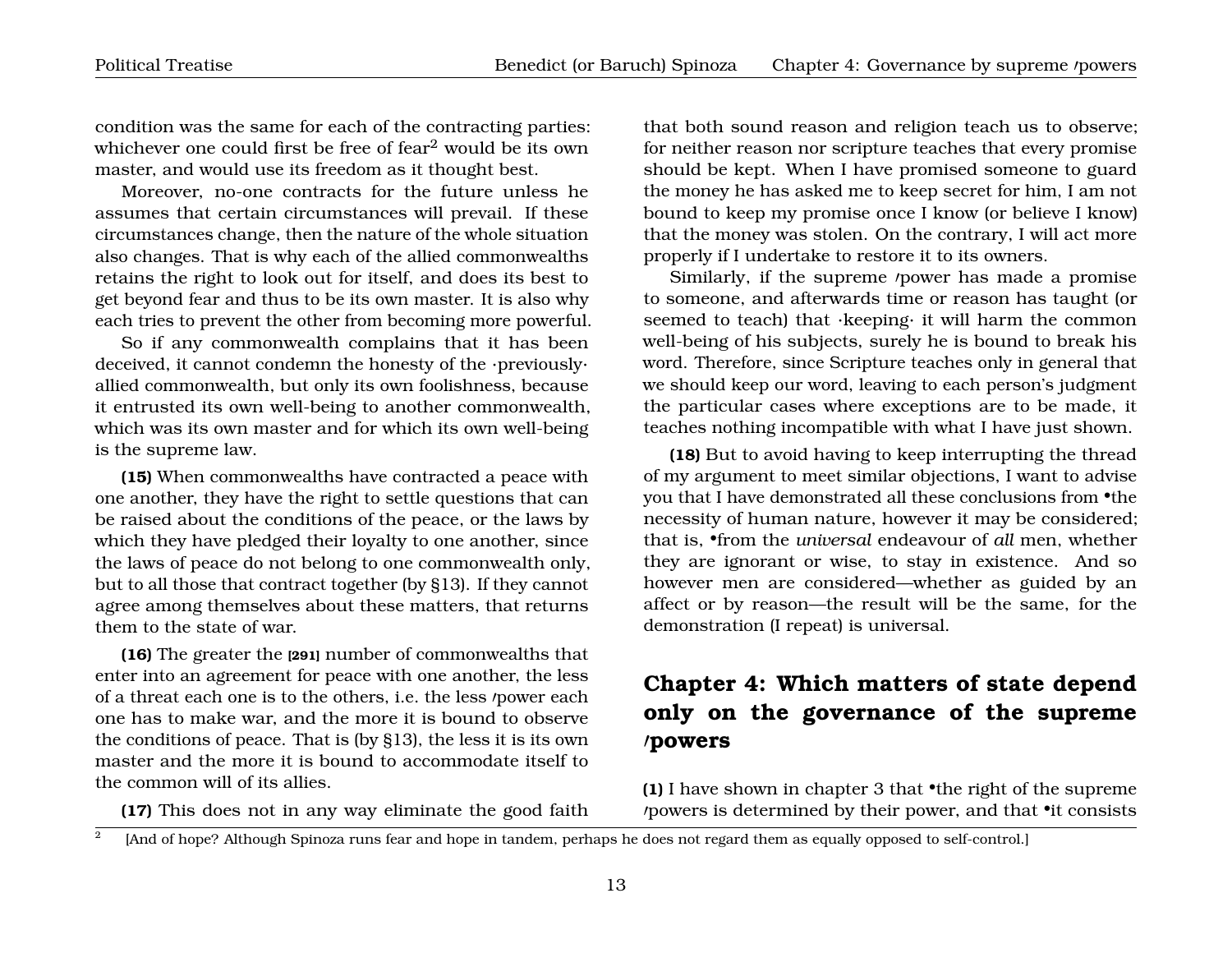chiefly in their being (as it were) *the mind of the state*, by which everyone must be guided. So the supreme *powers* alone have the right to decide what is good and what is bad, what is right and what is wrong, i.e. what must be done or omitted **[292]** by each person or by all together. We have seen, therefore, •that the supreme *powers* alone have the right to make laws, and when there is a dispute about them to interpret them in each particular case, deciding whether the case was decided contrary to the law or in accordance with it (see 3§§3–5); and •that they alone have the right to make war, to create and offer conditions for peace, and to accept conditions that are offered (see 3§§12 and 13).

**(2)** . All these activities, and the means required to carry them out, concern the whole body of the state, i.e. public affairs [see Glossary]; from which it follows that public affairs depend only on the guidance of whoever has the supreme authority, and that only the supreme *power* has the right to

•judge each person's deeds,

•require each person to account for what he has done, •punish offenders,

•settle disputes between citizens concerning the law, •set up people knowledgeable in the laws, who will administer them in the supreme /power's place,

•organise and use all the means of war and peace, and thus to

•found and fortify cities,

•assemble soldiers and assign military offices,

•send and receive ambassadors for the sake of peace, and finally

•levy taxes for all these purposes.

**(3)** Since only the supreme *power* has the right to handle public affairs or to choose ministers to do so, it follows that if a subject undertakes some public business on his

own initiative and without the knowledge of the supreme council—even if he thinks that what he intends to do will be best for the commonwealth—he is usurping political authority.

**(4)** People commonly ask: is the supreme *power bound* by laws? and can it sin? Since the words 'law' and 'sin' [see Glossary] customarily have to do not only with the laws of the commonwealth but also with the common rules of all natural things, and especially to the rules of reason, we can't say without qualification that the commonwealth is not bound by any laws or that it cannot sin. If a commonwealth were not bound by *any* laws—any rules needed for it to *be* a commonwealth—then we would have to think of it not as a natural thing but as a fantasy.

A commonwealth sins, then, when it does or allows something that can cause its ruin. We say **[293]** then that it sins in the same sense in which philosophers or physicians say that *nature* sins. In this sense we can say that the commonwealth sins when it does something contrary to the dictate of reason. For a commonwealth is most its own master when it acts according to the dictate of reason (by 3§7). So insofar as it acts contrary to reason, it lets itself down, or sins.

This can be understood more clearly if we consider that when we say that a person can decide whatever he wishes concerning something x that he is the master of, this *power* must be defined not only by *his* power but also by what x is able to have done to it. If I say 'I can rightly do whatever I wish with this table', I surely don't mean that I have the right to make this table eat grass! Similarly, when we say 'Men are not their own masters, and are subject to the commonwealth', we don't mean that they lose their human nature and take on a different nature. Nor do we mean that the commonwealth has the right to make men fly, or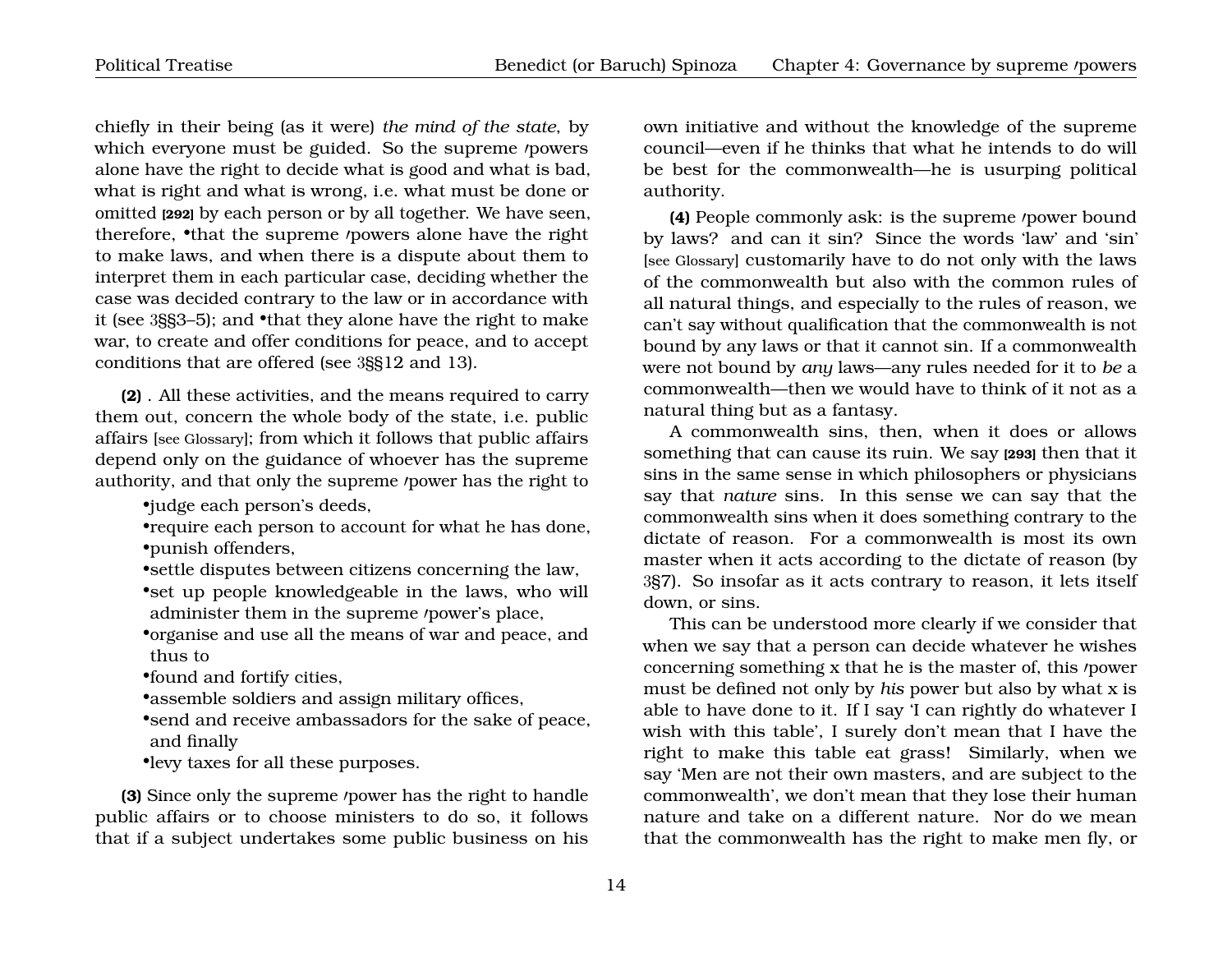(what is equally impossible) to make men honour things that they find comical or disgusting. What we mean is that when certain circumstances are present, the subjects respect and fear the commonwealth, and that when those circumstances are absent, this fear and respect are destroyed. When *they* are destroyed, so is the commonwealth.

For a commonwealth to be its own master, therefore, it is bound to maintain the causes of fear and respect, for otherwise it ceases to be a commonwealth. For someone who holds political authority to preserve it while he runs drunken or naked through the streets with prostitutes, plays the actor, openly violates or disdains the laws he himself has made is *impossible*, as impossible as it is to both be and not be at the same time. [3](#page-16-0) To slaughter and rob his subjects, to rape their young women, and actions of that kind, turn fear into indignation and hence turn the civil order into a state of hostility.

**(5)** We see, then, in what sense we can say that the commonwealth is bound by laws and can sin. But if by 'law' we understand the *civil* law, which can be defended by the civil law itself, and by 'sin' what the civil law prohibits us from doing—i.e. if we take these terms in their proper meanings—there is no way we can say that the commonwealth is bound by laws or that it can sin. A commonwealth is bound for its own sake to observe certain rules and causes of fear and respect, but they relate not to the civil law **[294]** but to the law of nature. By §4 they cannot be defended by the civil law but only by the law of war. The commonwealth is bound by them only in the way a man in the state of nature is bound: to be under his own control (i.e. not to be an enemy to himself) he must take care not to kill himself. This care, of course, is not obedience but freedom of human

nature. But the civil law depends only on the decree of the commonwealth, which is not bound—as a condition of remaining free—to conduct itself according to anyone's wishes but its own. Nor is it bound to consider anything good or evil except what it has decided is good or evil for itself. So it has the right not only to defend itself, and to make and interpret laws, but also to repeal them, and from the fullness of its power to issue pardons.

**(6)** There is no doubt that the contract, or the laws by which a multitude transfers its right to a council or a man, ought to be violated when it is in the interest of the general welfare to violate them. But (by §3) no private person is entitled to make the judgment about whether it *is* in the interest of the general welfare to violate them. Only the sovereign can rightly do this. Therefore, by the civil law only the sovereign is left to be the interpreter of those laws. To this we may add that no private person can lawfully defend them. So they don't really bind the sovereign.

But if that is the nature of these laws—that they cannot be violated unless the strength of the commonwealth is at the same time weakened, i.e. unless the general fear of most citizens is at the same time turned into indignation—when that *does* happen the commonwealth is dissolved and the contract is inoperative. So the contract is defended not by the civil law but by the law of war. So the sovereign is bound to observe the conditions of this contract for exactly the reason why a man in the state of nature is bound to take care not to kill himself if he is not to be an enemy to himself (as I said in §5).

<span id="page-16-0"></span><sup>3</sup> [That behaviour is attributed to the emperor Nero. Spinoza words this in a way that makes it cover misconduct by several authorities, not just one.]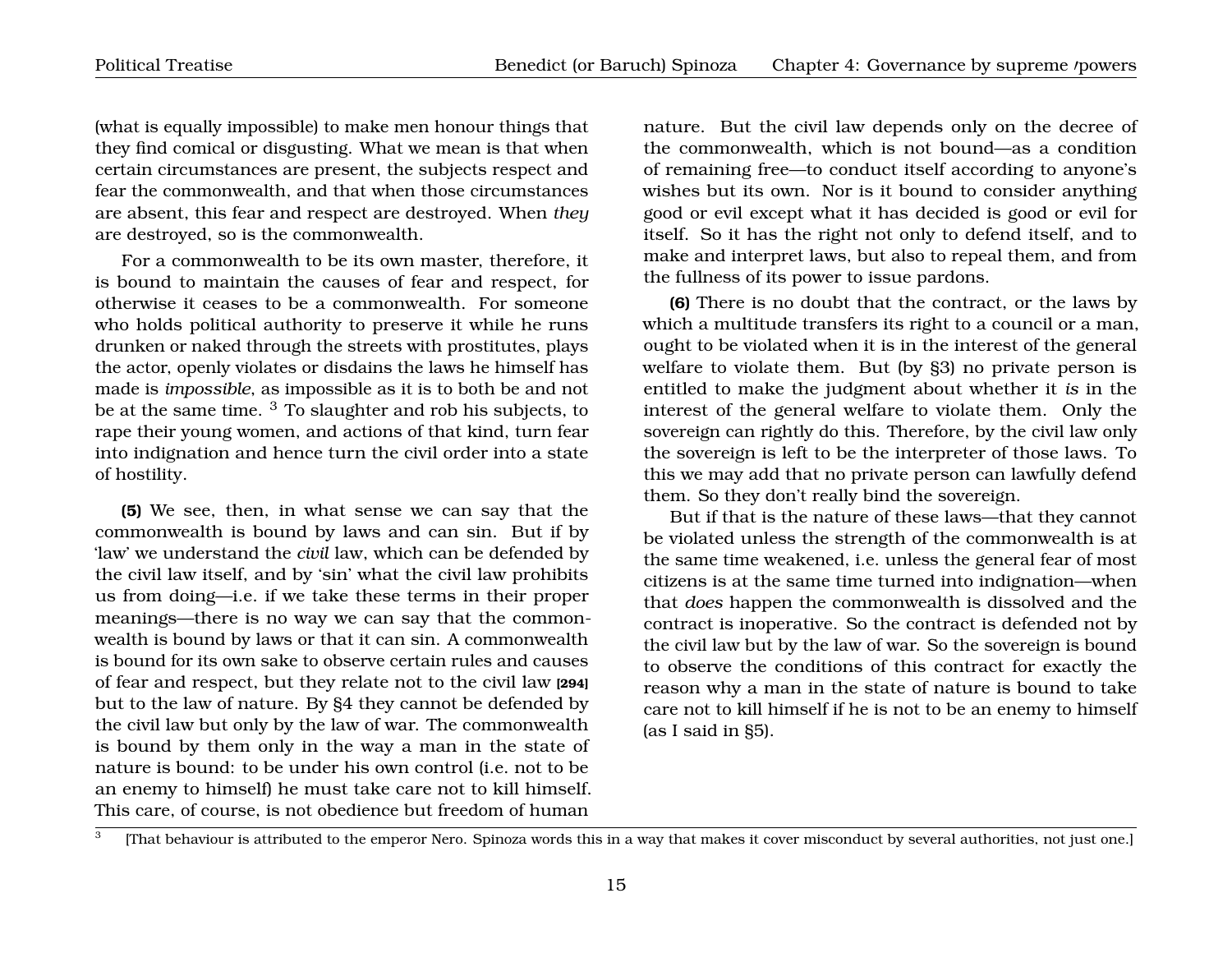## <span id="page-17-0"></span>**Chapter 5: The ultimate and highest end a state can aim at**

**(1)** I showed in 2§11 that a *man* **[295]** is most under his own control when he is led most by reason, and so (by 3§7) that a *commonwealth* is most powerful and most under its own control when it is founded on and directed by reason. Moreover, since the best way of living—to preserve yourself as much as possible—is guided by the prescription of reason, it follows that the best course for a man or a commonwealth to follow is the one where he (or it) is most under his (or its) own control. For when we say someone has done something by right, we are not saying he has done it in the best way. It is one thing to cultivate a field by right and another to cultivate it in the best way; one thing to defend oneself (preserve oneself, make a judgment, etc.) by right and another to defend oneself etc. in the best way; one thing to command and have responsibility for public affairs by right and another to command and govern public affairs in the best way. Let this be enough on the **general right** of this or that commonwealth; it is time to discuss the best condition of each state.

**(2)** It is easy to tell what the best condition of each state is from the goal of the civil condition, namely the peace and security of life. So the best state is one where men pass their lives harmoniously, and where the laws are kept without violation. For certainly rebellions, wars, and contempt for (or violation of) the laws should be attributed not so much to the wickedness of the subjects as to the corruption of the state. Men are not *born* civil; they *become* civil—·and if they don't, that is the state's fault·.

The natural affects [see Glossary] of men are the same everywhere. If wickedness is more prevalent in one commonwealth than in another, and more sins are committed there, this is because the ·more wicked· commonwealth hasn't provided adequately for harmony, hasn't set up its laws wisely enough, and so hasn't achieved the absolute right of a commonwealth. For a civil order

•that has not eliminated the causes of rebellions,

•where there is a constant fear of war, and

•where the laws are often violated

is not much different from the state of nature itself, where everyone lives *ex suo ingenio* [see Glossary] with his life always in great danger.

**(3)** But just as the subjects' vices, and their excessive license and stubbornness, are to be imputed to the commonwealth, so also their virtue and constant observance of the laws are to be attributed mostly to the virtue of the commonwealth and its absolute right. This is evident from 2§15. The fact that there was never any **[296]** rebellion in Hannibal's army is rightly traced to his outstanding virtue.

**(4)** A commonwealth whose terrified subjects don't take up arms should be described as 'without war' but not as 'at peace'. Peace is not the absence of war but a virtue arising from strength of mind. For it is obedience (by 2§19), a constant will to do what is commanded by the common decree of the commonwealth. When the peace of a commonwealth depends on its subjects' lack of spirit—so that they are led like sheep, and learn only how to be slaves—it would be better to call it a wasteland than a commonwealth.<sup>[4](#page-17-1)</sup>

**(5)** So when I say that the best state is one where men pass their lives harmoniously, I mean that they pass a

<span id="page-17-1"></span><sup>4</sup> [This echoes something that Tacitus famously said about the Romans: *ubi solitudinem faciunt, pacem appellant*, 'where they make a wasteland, they call it peace'.]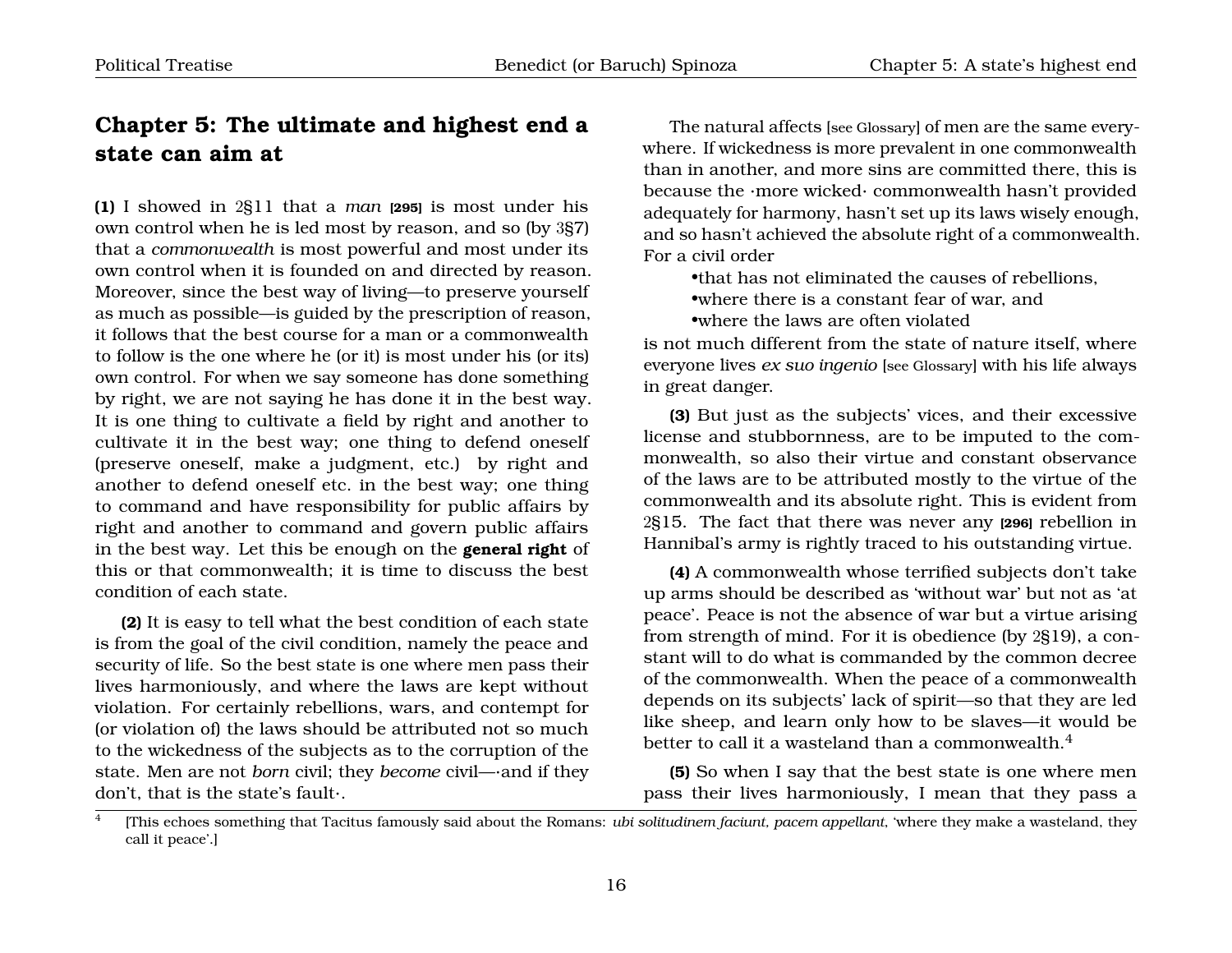*human* life, one defined not merely by •the circulation of the blood and other things common to all animals but mostly by •reason, the true virtue and life of the mind.

**(6)** But note: when I say that a rule has been set up with this goal, I mean that a free multitude has set it up, not that rule over a multitude has been acquired by the right of war. For a free multitude is guided by hope more than by fear, a subjugated one more by fear than by hope. The former want to cultivate life, the latter care only to avoid death. The former are eager to live for themselves; the latter are forced to belong to the victor. So I say that the latter are slaves, and the former free.

The goal of a state that someone acquires by the right of war, then, is to be master; it has slaves rather than subjects. When we attend to the **general right** of each state, we find no essential difference between the right of one created by a free multitude, and that of one acquired by the right of war. Still, I have shown that each has a very different goal. Furthermore, the means by which the two states must be preserved are very different.

**(7)** The enormously shrewd Machiavelli showed in detail the means a prince must use to stabilise and preserve his rule if all he wants is to be master', though it is not entirely clear why he did this. If his purpose was good—as we must believe of a wise man—it seems to have been to show how imprudent many people are to try to remove a tyrant from their midst **[297]** when they can't remove the *causes* of the prince's being a tyrant. On the contrary, they give the prince more reason to fear, and so more reason to be a tyrant. When a multitude has made an example of their prince, and glories in his assassination as in a deed well done, they give such reasons to the new prince.

Perhaps Machiavelli also wanted to show how much a

free multitude should beware of entrusting its well-being absolutely to one person. Unless the prince is so vain that he thinks he can please everyone, he must fear treachery every day. So he is forced to look out for himself, and to set traps for the multitude rather than looking out for their interests. I am the more inclined to believe this about that very prudent man because he was clearly on the side of freedom, and gave very good advice for protecting it.

# <span id="page-18-0"></span>**Chapter 6: How a monarchic government should be set up so as not to fall into a tyranny**

**(1)** Men, I have said, are guided more by affect than by reason. So when a multitude naturally agree and want to be led as if by one mind, they are led to this not by reason but by some common affect. As I said in 3§9, they have a common hope or fear, or a common desire to avenge some harm. Moreover, all men fear being alone, because no-one alone has the strength to defend himself, and no-one alone can provide the things necessary for life. So by nature men desire a civil order. It can't happen ·by nature· that they will ever completely dissolve it.

**(2)** Therefore when disagreements and rebellions are stirred up in a commonwealth—as they often are—the result is never that the citizens dissolve the commonwealth, though this often happens in other kinds of society. Instead, if they can't settle their disagreements while preserving the form of the commonwealth, they change its form to another. So when I speak of the means required to preserve the state, I understand the means necessary to preserve its form without any notable change.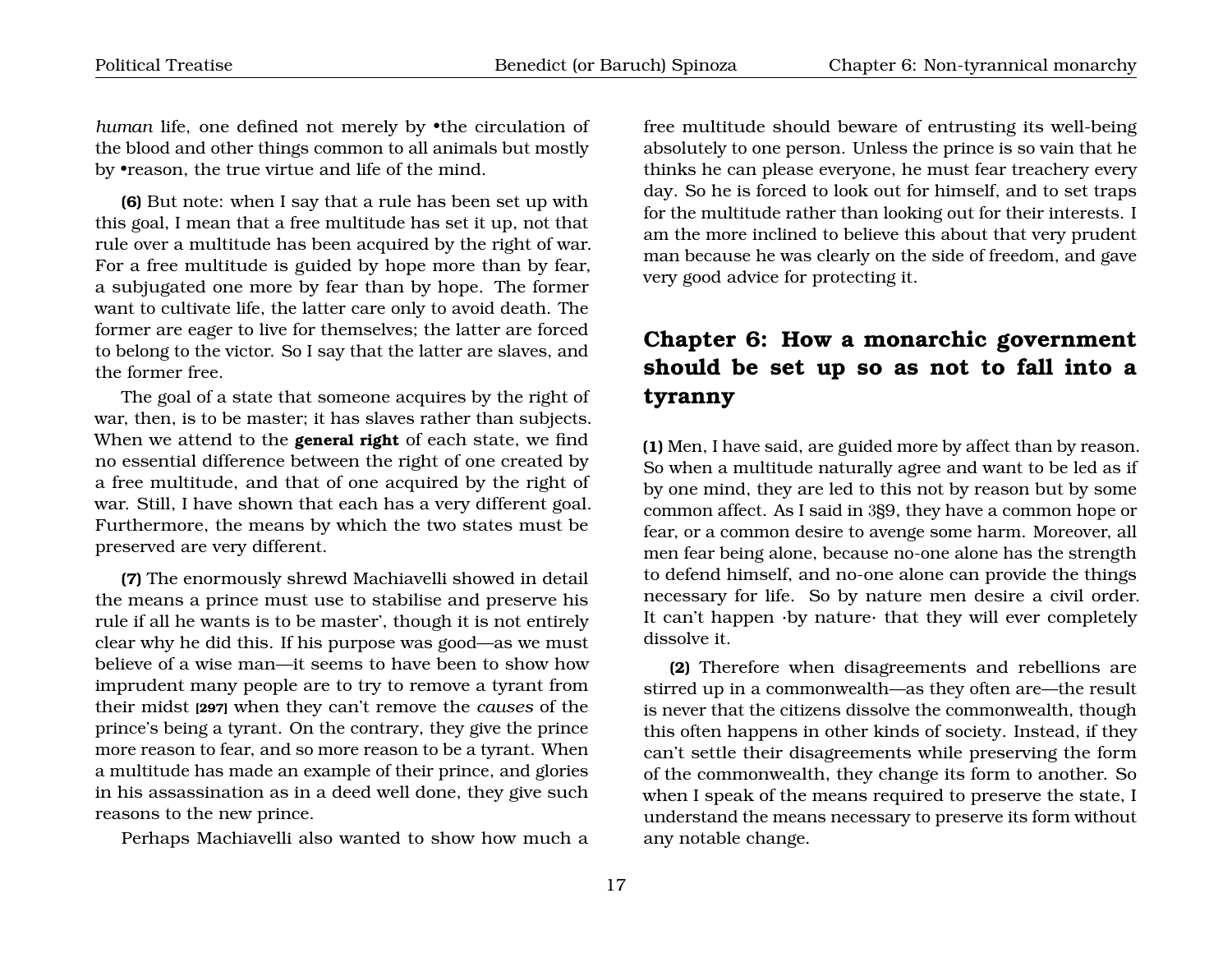**(3)** If human nature were so constituted that men desired most what is most useful, there would be no need for artifice—·skillful organisation·—to produce harmony and loyalty. But human nature is far from being like that; so it has been necessary to set up a state organised in such a way •that **[298]** everyone (whether governor or governed) does what is for the common well-being, whether he wants to or not; that is, •that everyone is compelled to live according to the prescription of reason. . . .

This happens if the affairs of the state are so arranged that nothing concerning the common well-being is committed absolutely to the good faith of any one person. For no-one is so alert that he doesn't sometimes lose focus; and no-one has such a powerful and unimpaired mind that he is not sometimes worn down, and liable to be conquered, especially when the greatest strength of character is needed. It is folly to require of someone else what no-one can ask of himself, namely that he look out more for others than for himself, that he not be greedy, or envious, or ambitious, etc., especially when every day he has the strongest incentives to all the affects.

**(4)** Experience seems to teach the opposite, namely that it contributes to peace and harmony when all /power is conferred on one man: no state has stood so long without notable change as that of the Turks; whereas popular (i.e. democratic) states have been the least durable and the most subject to rebellions.

But if slavery, barbarism, and being without protection are to be called *peace*, nothing is more wretched for men than peace! No doubt there are more quarrels between parents and children than between masters and slaves, and more bitter ones; but it doesn't make for the orderly management of a household to change paternal right into mastery, and treat children like slaves. To transfer all /power to one man

makes for bondage, not peace. As I have said [5§4], peace consists not in the absence of war but in a union or harmony of minds.

**(5)** Anyone who believes that one man alone can have the supreme right of a commonwealth is greatly mistaken. As I showed in chapter 2, right is determined only by power, and the power of *one man* is quite unequal to bearing such a burden. That is why when a multitude has chosen a king, he seeks commanders or counselors or friends to whom he commits his own well-being and that of everyone else. So a state thought to be an absolute monarchy is really in practice an aristocracy. Of course it is not openly an aristocracy, only covertly one, which makes it the worst kind.

Furthermore, a king who is a boy, or sick, or **[299]** burdened with old age, is king at the pleasure of others. The ones who really have the supreme *power* are the ones who administer the highest affairs of the state, or who are closest to the king—not to mention that a king who is at the mercy of his lust is often manipulated to act according to the lust of one or another seducer or catamite. 'I had heard', says Orsines, 'that in Asia women used to reign; but this is something new, that a eunuch should reign.'

**(6)** Moreover, this is certain: a commonwealth is always more threatened by its citizens than by its enemies, since of course good men are rare. It follows that someone entrusted with the whole right to rule will always fear his own citizens more than his enemies. So he will look out for himself and not for the interests of his subjects; indeed, he will plot against them, especially ones who are famous for their wisdom or more powerful because of their wealth.

**(7)** In addition, kings fear even their sons more than they love them, this fear being greater the more skilled the sons are in the arts of war and peace, and the more their virtues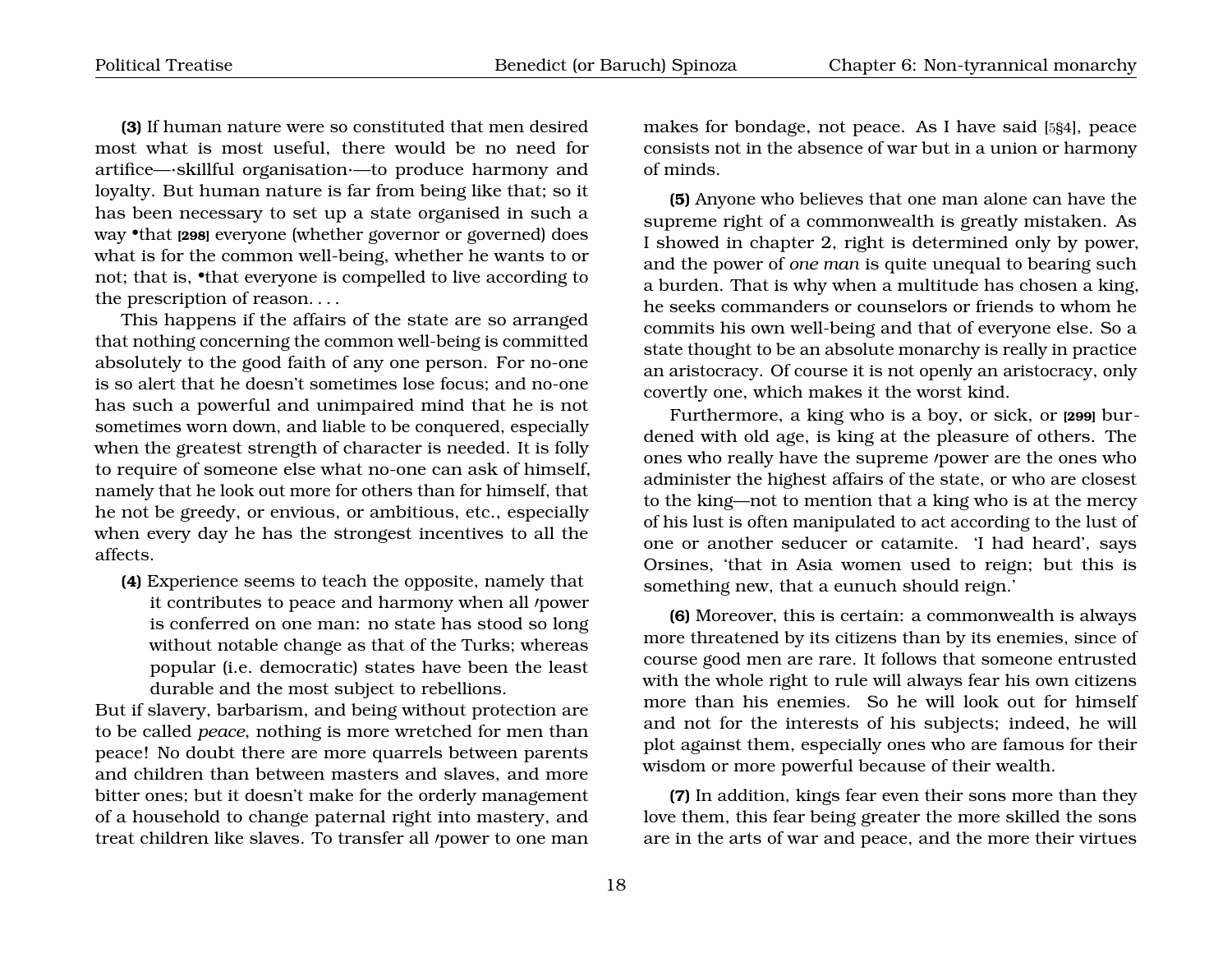make their subjects love them. That is why kings try to bring their sons up in such a way that they will have no cause to fear them. Their courtiers are very ready to obey the king in this, and do their best to have a successor king who is untrained, whom they can manipulate by their craft.

**(8)** From all this it follows that the more absolutely the right of the commonwealth is transferred to the king, the less he is under his own control and the more wretched is the condition of his subjects. So a monarchic rule can be established properly only if firm foundations are laid for it, making the monarch secure and giving peace to the multitude. Accordingly, a monarch will be most under his own control when he is most attentive to the well-being of the multitude. I shall first sketch the foundations of monarchic government, and then present them in an orderly way.

**(9)** It is necessary to found and fortify one or more cities, all of whose citizens enjoy the same rights in the commonwealth, whether they live within the city's walls or (because they are involved in agriculture) outside them—but on this condition: that each city maintains a certain number of citizens for its own defence, and the common defence. If a city cannot provide this force, it must be regarded as in subjection. . . .

**(10)** [This section *uses* the term 'clan' (Latin *familia*); it will be *introduced* in §11.] The army should be formed from the citizens and only from them; *all* the citizens should be required to bear arms; and no-one **[300]** is to be accepted as a citizen until he has acquired military skill and has promised to practise that skill at the designated times of the year. Next, after the armed forces of each clan have been divided into companies and regiments, no-one is to be chosen leader of a company unless he has learned military engineering. Furthermore, the leaders of companies and regiments are to be chosen for life. But whoever commands the entire army of a clan is to be chosen only in wartime, and is to have supreme command for only a year. He cannot be continued in command or chosen again later. These commanders are to be chosen from the those who are or have been the king's counselors (on them see §§15–16).

**(11)** All the city residents and farmers—i.e. all the citizens—are to be divided into clans, which will be distinguished by their name and by some insignia. Everyone born into one of these clans is to be received into the ranks of the citizens; his name is to be entered in the list of his clan as soon as he reaches an age where he can bear arms and learn his duties; the only exceptions being those who are notorious for some wickedness, or who are mute, or madmen, or servants who make their living by performing some servile function.

**(12)** The fields and all the land—and if possible the houses too—should be public property, i.e. subject to the control of the one who has control of the commonwealth. He should lease them for an annual rent to the citizens, i.e. to the city residents and farmers. In time of peace everyone should be exempt from any taxation. Of the rent the king receives, one part should be dedicated to fortifications, the other part to his personal use. For in time of peace it is necessary to fortify cities as if for war, and in addition, to have ships and other instruments of war prepared.

**(13)** Once the king has been chosen from some clan, no-one is to be considered noble except those •who have descended from the king and •who for that reason should be distinguished by royal insignia both from their own and from the other clans.

<span id="page-20-0"></span><sup>5</sup> [That is, uncles, nephews, cousins.]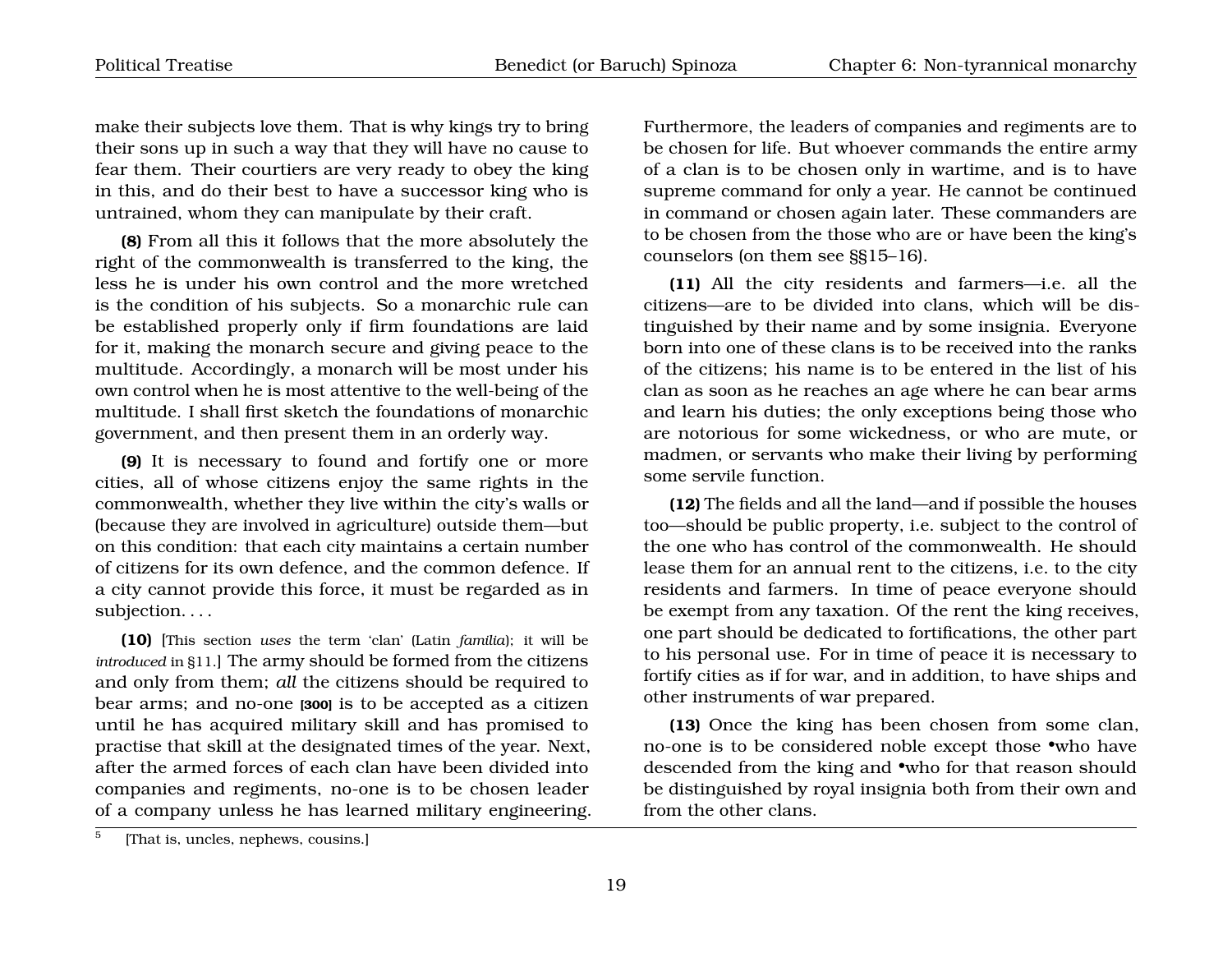**(14)** Male nobles who are related to the king by the third or fourth degree of consanguinity<sup>[5](#page-20-0)</sup> should be prohibited from marrying; any children they beget should be considered illegitimate and unworthy of any high office. Nor should those children be recognised as their parents' heirs. Instead, all their parents' goods should revert to the king.

**(15)** Moreover, the king's counselors—those who are closest to him, or **[301]** who are second in rank—should be numerous, and should be chosen only from the citizens. Three or four or (if there aren't more than 600 clans) five should be chosen from each clan. Together they will yield one member of the council ·through a **choice** of one among them·; and that member will be appointed not for life but for three or four or five years, so that each year a third or fourth or fifth part of the council is newly chosen. It is especially important that at least one of the counselors chosen from each clan should be a jurist.

**(16)** The king should make this **choice** himself. At the time of year appointed for the election of new counselors, each clan should send the king the names of those—all citizens aged 50 or over—whom it is advancing as candidates for this office; and the king should choose the one he wants. But in a year in which a jurist from one clan must be succeeded by one from another clan, only the names of jurists should be given the king. Counselors who have performed this office for the prescribed period cannot continue in it, nor can they be restored to the selection list for at least five years.

Why is it necessary to choose one counselor a year from each clan? It is to prevent the council from being composed of inexperienced novices one year and administrative veterans the next year. This would necessarily happen if they all retired at the same time, to be succeeded by new counselors; whereas if ·only· one is selected each year from each clan

then at most a third of the council will be novices. If for some reason the king cannot find time for this choice, the counselors themselves should choose temporary replacements, until the king himself chooses others or approves those the council has chosen.

**(17)** The first duty of this council should be to defend the fundamental laws of the state and to give advice about what needs to be done, so that the king knows what he should decree for the public good. [From here on, Spinoza's frequently occurring 'this council' will be replaced by 'the council', for smoothness of reading.] The king will not be permitted to reach any decision about anything until he has heard the opinion of the council. But if, as will often happen, the members of the council have differing opinions even after discussing a problem two or three times, the matter must not be drawn out longer, and **[302]** the differing opinions must be reported to the king, as I shall make clear in §25.

**(18)** It will also be the council's duty to promulgate the king's statutes and decrees, to take responsibility for what has been decreed about public affairs, and to look after the whole administration of the state, as deputies of the king.

**(19)** Citizens will have access to the king only through the council, to whom all claims and petitions are to be delivered for presentation to the king. The ambassadors of other commonwealths will also be permitted to address the king only through the council. Furthermore, letters sent to the king from other places must be delivered to him by the council. The king is absolutely to be considered as the mind of the commonwealth; but the council should be considered as the external senses of the mind—as it were, the body of the commonwealth—through which the mind conceives the condition of the state and does what it decides is best for itself.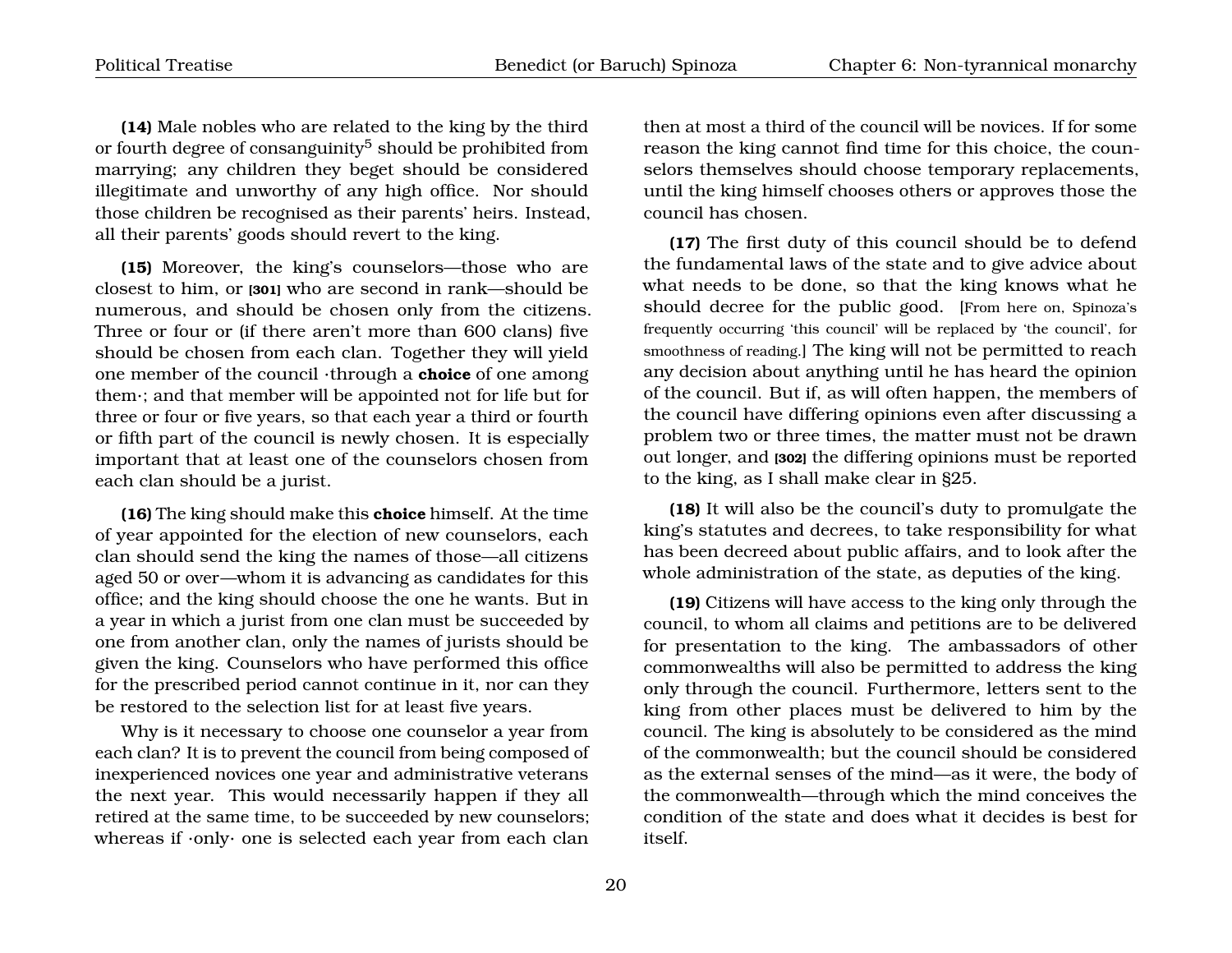**(20)** If the king dies and leaves an infant or child as his successor, the responsibility for the upbringing and guardianship of his sons shall fall to the council. But so that the council is not in the interim left without a king, a senior nobleman of the commonwealth should be selected to take the king's place, until the legitimate successor is old enough to bear the burden of rule.

**(21)** The candidates for the council shall be those who know the government, the fundamental principles, and the situation or condition of the commonwealth whose subjects they are. But anyone who aspires to be a jurist must know not only the government and condition of *his* commonwealth but also the government and conditions of the other commonwealths that his has some business with. But no-one shall be eligible for selection unless he has reached 50 without being convicted of any crime.

**(22)** In the council nothing is to be concluded regarding the affairs of the state unless all the members are present. If someone is ill, or for some other reason cannot be present, he must send someone else in his place—someone of the same clan who has been a counselor or been put on the selection list. If he doesn't do this, compelling the council to postpone discussion of some matter because of his absence, he is to be fined a substantial sum of **[303]** money. But this applies only when the matter concerns the whole state, such as

•war and peace, •repealing or instituting some law, •commerce

or the like. If it concerns only one city, or written petitions, etc., it will be enough if most of the council is present.

**(23)** For there to be *equality* between clans in everything, and yet an *order* of being seated, making proposals, and speaking, they must take turns, so that each presides at one session and the one who is first in one session is last in the next. . . .

**(24)** The council is to meet at least four times a year, to require from the ministers an account of their administration of the state, to learn the condition of things, and to see if anything further needs to be decided. ·There have to be such ministers·, for it seems impossible that so many citizens should continually devote themselves to public affairs, but those affairs must nevertheless be dealt with in the meantime, so fifty or more members of the council must be chosen to take its place when it is adjourned. They should meet daily in their chamber, which should be adjacent to the king's quarters. In this way they can take responsibility daily for the treasury, the defences of the cities, the education of the king's son, and absolutely all those duties of the full council that I have just enumerated, except that they can't deliberate about new business that nothing has been decided about.

**(25)** When the council has convened, before anything is proposed in it, five or six or more jurists from the clans that are highest in the order of precedence in that session should go to the king, to give him whatever petitions or letters they have, inform him about the state of things, and finally, learn from him what he orders them to propose in his council. When they have received his instructions, they should return to the council, and whoever is first in the order of precedence should explain the matter they are to deliberate about. On matters that some members think are important, they should not vote right away, but postpone a decision to whatever time the urgency of the matter permits.

While the council has adjourned to the appointed time, the counselors from each clan will be able to ask about the problem ·within each clan· separately. If the matter seems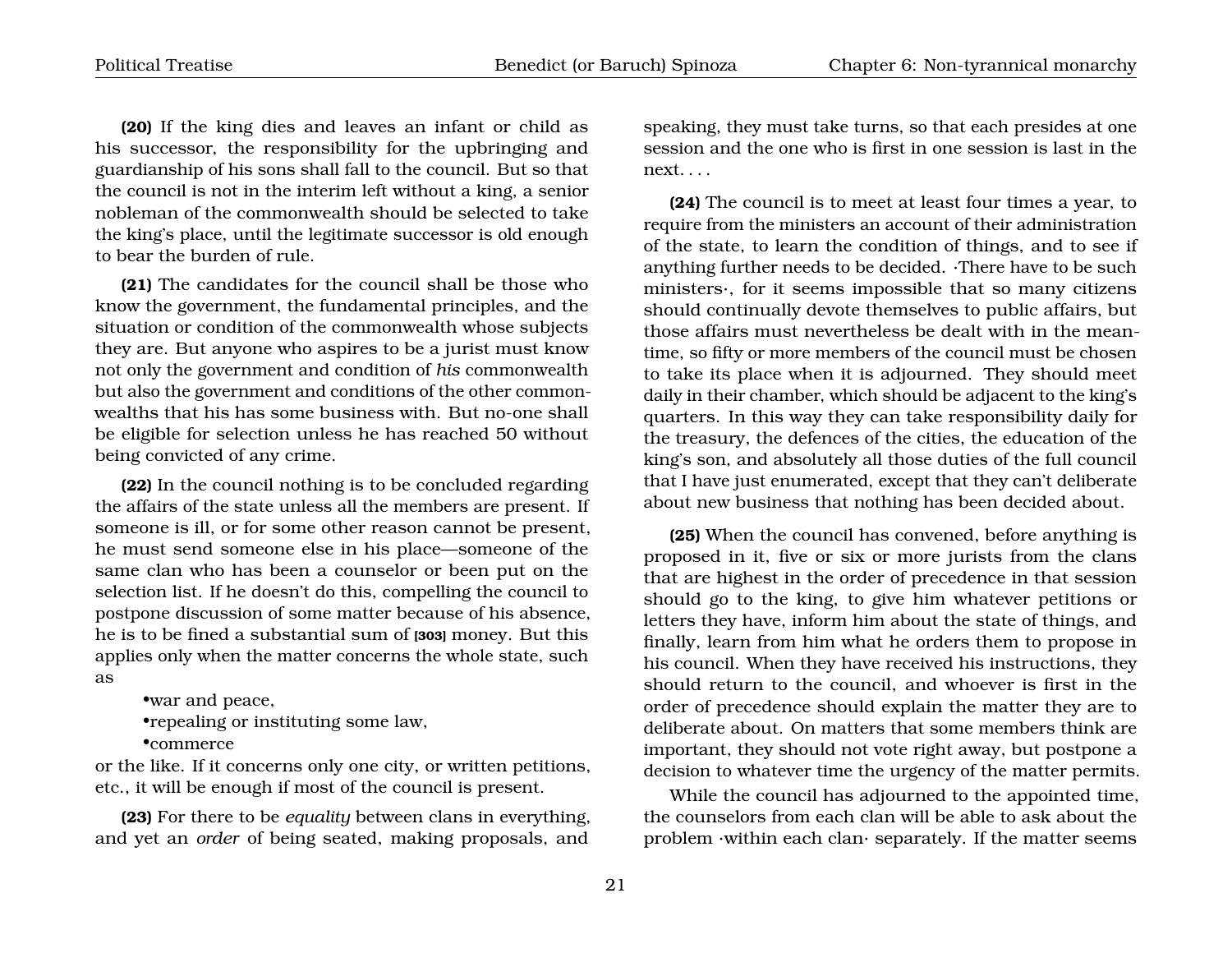to them very important, they can consult others who **[304]** have been counselors or who are candidates for the council. If they cannot agree among themselves within the appointed time, that clan will be excluded from the vote (for each clan will have only one vote). If they do agree, the jurist of the clan will present in the full council the opinion they have judged to be best; and similarly with the others. $^6$  $^6$   $\ldots$  .Then, when a vote is taken in the whole council, any opinion that doesn't get at least a hundred votes should be considered null and void. The rest should be conveyed to the king by all the jurists who were in the council, so that after he has understood the arguments on each side, he can make his choice among them.[7](#page-23-1) The advisers should then return to the council, which will wait for the king to tell them (at a time he has appointed) which of the opinions they brought him he thinks ought to be chosen, and what ought to be done.

**(26)** For administering justice another council must be formed, composed entirely of jurists. Their duty is to decide lawsuits and punish criminals; but each of their decisions is subject to approval by the deputies of the great council— ·that is, by members of the council of ministers introduced in §24·—who must decide whether due process has been observed and the decision made without favouritism. If a losing party can show that one of the judges was corrupted by a gift from his opponent, or has any other common reason for friendship towards his opponent or hatred towards himself, or, finally, that the standard procedure for judging hasn't been observed, his case is to be reclassified as undecided.

whose practice in investigating crimes is to 'prove' the defendant guilty not so much by reasoning from evidence as by torture. But here I am considering only judicial procedures that are consistent with the *best* government of a commonwealth.

**(27)** There ought to be many of these judges, and an odd number of them, such as 61 or at least 51. Only one should be chosen from each clan, and then not for **[305]** life. Each year a part of the ·judicial· council should retire, and others equal in number should be chosen, who are from other clans and at least 40 years old.

**(28)** In this ·judicial· council no verdict is to be pronounced unless all the judges are present. If one of them cannot be present in the council for a long time, because of illness or for some other reason, someone else must be chosen to fill his place temporarily. In casting votes, each judge should indicate his verdict secretly, not speak it openly.

**(29)** The pay of this council and of the members of the council of ministers should ·come from two sources·. First, from the goods of those who are condemned to death or punished with a fine. Secondly, from each judgment they make in a civil matter they should receive a percentage of the damages from the party who has lost his case. The two councils—·judicial and ministerial·—should share this sum.

**(30)** Each city should have another, subordinate council, whose members also ought not to be elected for life: some part of each city's council should be selected from the clans that live in that city. But there is no need to pursue these matters more fully.

<span id="page-23-0"></span>Perhaps these principles couldn't be observed by those

<sup>6</sup> [The Latin is '*& sic reliqui.*', presumably meaning that the same procedure will be followed for each clan that has reached an agreement that is to be reported to the full council.]

<span id="page-23-1"></span><sup>7</sup> [The ellipsis replaces this: 'If it seems to the majority, after they have heard the reasons for each opinion, that they should consider the matter again, the council will again be adjourned until a time when each clan will declare what its final opinion is.' But each clan *has* already done this! The omitted sentence seems to be a slip on Spinoza's part.]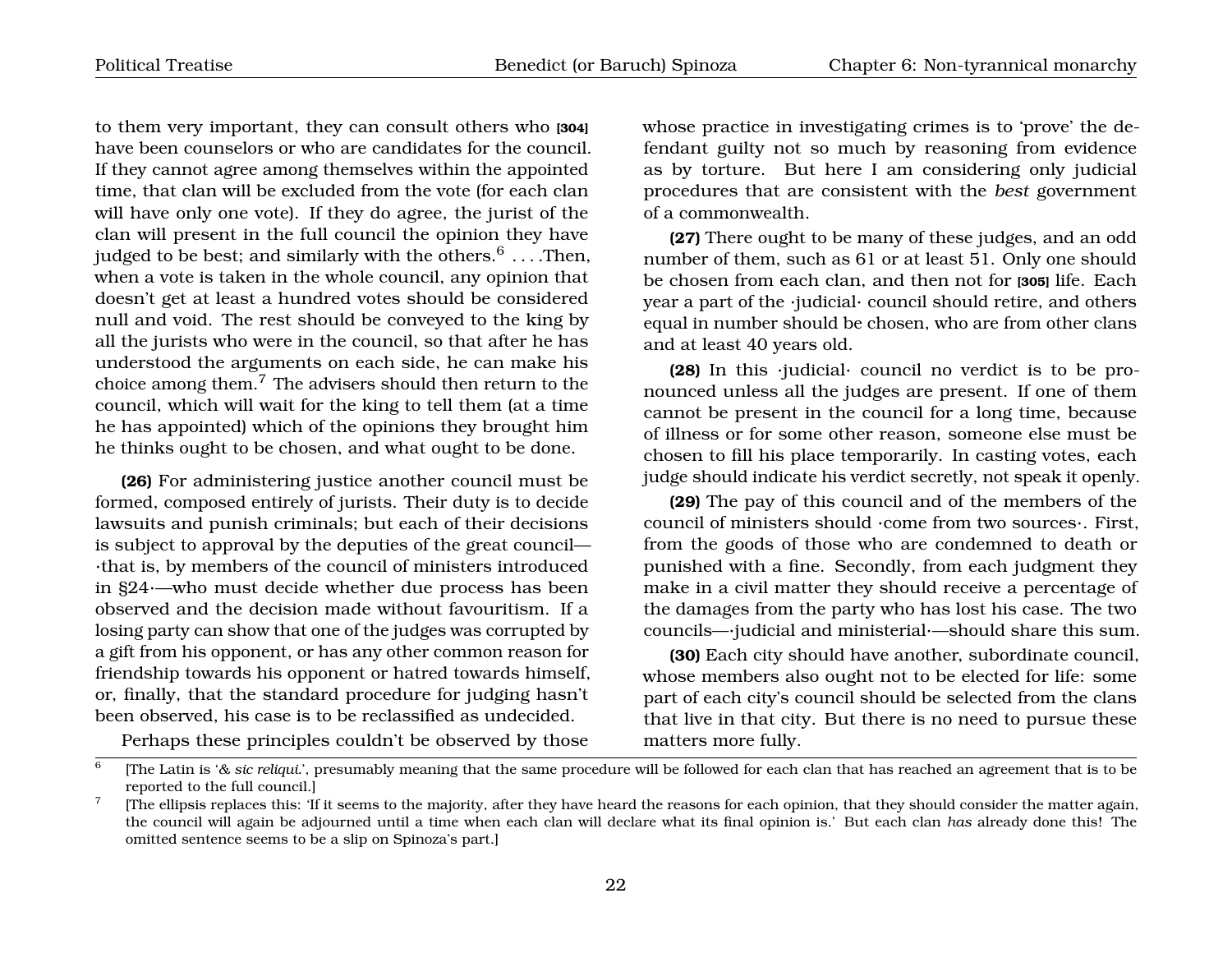**(31)** No regular payments are to be made to the military in peacetime. In wartime a daily payment is to be made to those who ·when they are not serving in the military· make their living by daily work. But the commanders and the other officers of units should expect no other pay than the spoils they get from the enemy.

**(32)** If a foreigner marries the daughter of a citizen, his children are to be counted as citizens and inscribed in the list of his mother's family. And anyone who has foreign parents but is born in the state and brought up there, should •be permitted to buy the right of a citizen, for a fixed price, from the leaders of a clan, and •be added to the list of that clan.

Even if the leaders, for personal gain, accept a foreigner as a citizen at less than the established price, no harm can come to the state from that. On the contrary, ways of increasing the number of citizens more easily must be thought up, so that a large body of men is brought together. But it is fair that those who are not added to the list of citizens should, **[306]** in wartime at least, make up for their freedom from military service by labour or by paying a tax.

**(33)** Ambassadors who must be sent to other commonwealths in peacetime, either to conclude a peace or to preserve one, should be selected only from the nobles and have their expenses paid from the commonwealth treasury, not from the king's private funds.

**(34)** Those who frequent the court, and members of the king's household to whom he pays a salary from his private funds, are to be excluded from every ministry or office of the commonwealth. I specify 'to whom he pays a salary from his private funds' so as to exclude his bodyguards. For no bodyguards ought to keep watch on his behalf, in the court or before his doors, except citizens of that city, taking turns.

**(35)** War should be waged only for the sake of peace,

so that when it is finished the weapons may be set aside. Therefore, when cities have been captured by the right of war and the enemy subdued, the peace terms must be structured so that the captured cities need not be protected by a garrison. Either •grant the enemy the *power* to buy the cities back for a price, once the peace treaty has been accepted, or (if that course leaves the permanent fear of a threat from the rear) •destroy the cities completely and resettle the inhabitants elsewhere.

**(36)** The king should not be permitted to marry a foreigner, but only one of his blood-relatives or a citizen; but if he marries a citizen, those most closely related to his wife by blood cannot have any part in running the commonwealth.

**(37)** The sovereignty ought to be indivisible. So if the king has a number of ·male· children, the oldest of them should succeed by right. In no way should the rule be divided among them, or be passed on to all or some of them jointly; still less should it be permitted to give a share in the rule to a daughter as a dowry. Under no circumstances should daughters be allowed to inherit the rule.

**(38)** If the king dies without male children, his nearest male relative is to be considered the heir of the state, unless he has married a foreign wife whom he does not want to divorce.

**(39)** As for the citizens, it is evident from 3§5 that **[307]** each of them ought to obey all the commands of the king, or the edicts promulgated by the great council (regarding this condition, see §§18 and 19), even if he thinks them most absurd. If he doesn't obey, it will be right to compel him. These are the fundamental principles on which a monarchic state must be erected if it is to be stable, as I shall demonstrate in the following chapter.

**(40)**. As for religion, no houses of worship at all are to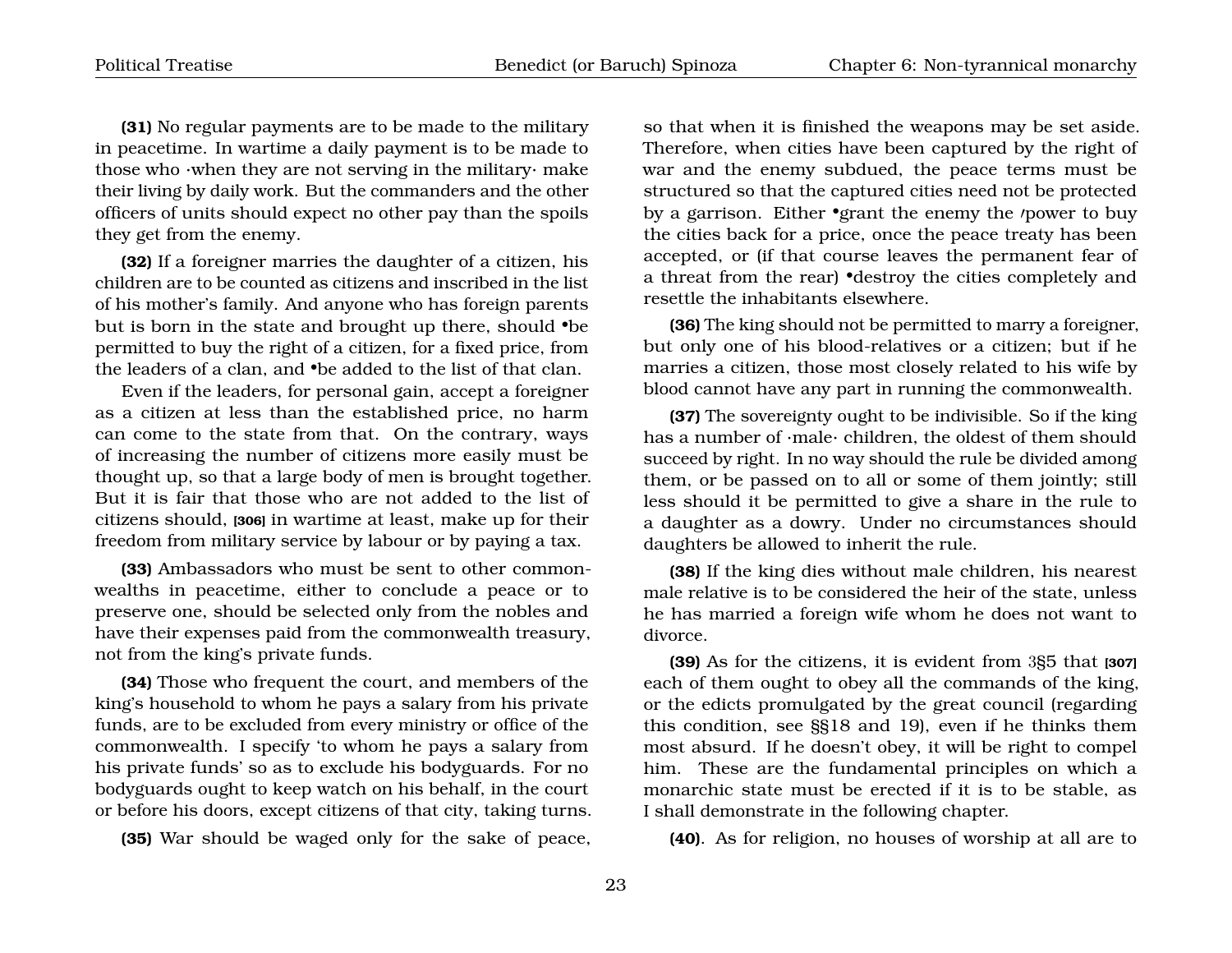be built at the cities' expense, nor are any laws to be made about *opinions*, except ones that are seditious and ·threaten to· overturn the foundations of the commonwealth. So, if those who are allowed to practice their religion publicly wish to build houses of worship, they may do so at their own expense. But the king should have his own private place of worship in the palace, to practice the religion to which he is attached.

# <span id="page-25-0"></span>**Chapter 7: Demonstrating methodically the fundamental principles of a nontyrannical monarchy**

**(1)** Now that I have *set out* the fundamental principles of a monarchic state, I intend in this chapter to *demonstrate* them in proper order. The most important point is that it is not at all impracticable for these laws to be so firmly established that not even the king can repeal them. The Persians worshipped their kings as *gods*, yet even their kings didn't have the /power to revoke laws once they had been established, as is evident from *Daniel* 6.2. And nowhere that I know of is a monarch elected absolutely, without any explicit conditions.

This is not contrary to reason, or to the absolute obedience owed to the king. For the fundamental principles of the state must be regarded as the king's eternal decrees. Indeed, his ministers are *obeying* him if they refuse to carry out any of his orders that are inconsistent with the fundamental principles of the state. We can explain this clearly with the example of Ulysses. For his comrades were carrying out his own command in refusing to untie him when he was bound to the mast of the ship and entranced by the sirens' song, though he ordered them to do this in many ways, including threats. It is a credit to his wisdom that he later thanked them for having obeyed him according to his original intention.

Kings also commonly follow the example of Ulysses, and instruct their judges to practise justice without giving special consideration to anyone—not even the king if in a particular case he commands something that **[308]** they know to be contrary to the established law. For kings are not gods, but men, who are often captivated by the sirens' song.<sup>[8](#page-25-1)</sup> If everything depended on the inconstant will of one man, nothing would be settled. If a monarchic state is to be stable, it must be set up in such a way that. . . .all law is the king's will as it has been made known, but that not everything that the king wills is law. On this see 6§§3, 5 and 6.

**(2)** The next thing to note is that in laying the foundations we must pay the most careful attention to human affects. It is not enough to show what ought to be done; it is necessary also to show how to bring it about that men—whether they are led by affect or by reason—have valid and firmly established rights and laws. For if the rights provided by the state (i.e. the liberty of the public) are only weakly supported by the laws, not only will the citizens have no security that they will maintain their liberty (as I showed in 6§3), but even that ·weak· support will be destroyed.

For this is certain: no condition of a commonwealth is more wretched than that of ·even· the best state when it is starting to go down (unless it is ·in a satisfactory condition and $\cdot$  on the brink of an instantaneous collapse into slavery,

<span id="page-25-1"></span><sup>8</sup> ['Note that although Spinoza is giving what he thinks of as a demonstration of the fundamental principles of a monarchy, he does not hesitate to argue from rough generalizations about human nature and from the practices of those who construct states.' [Note by Curley]]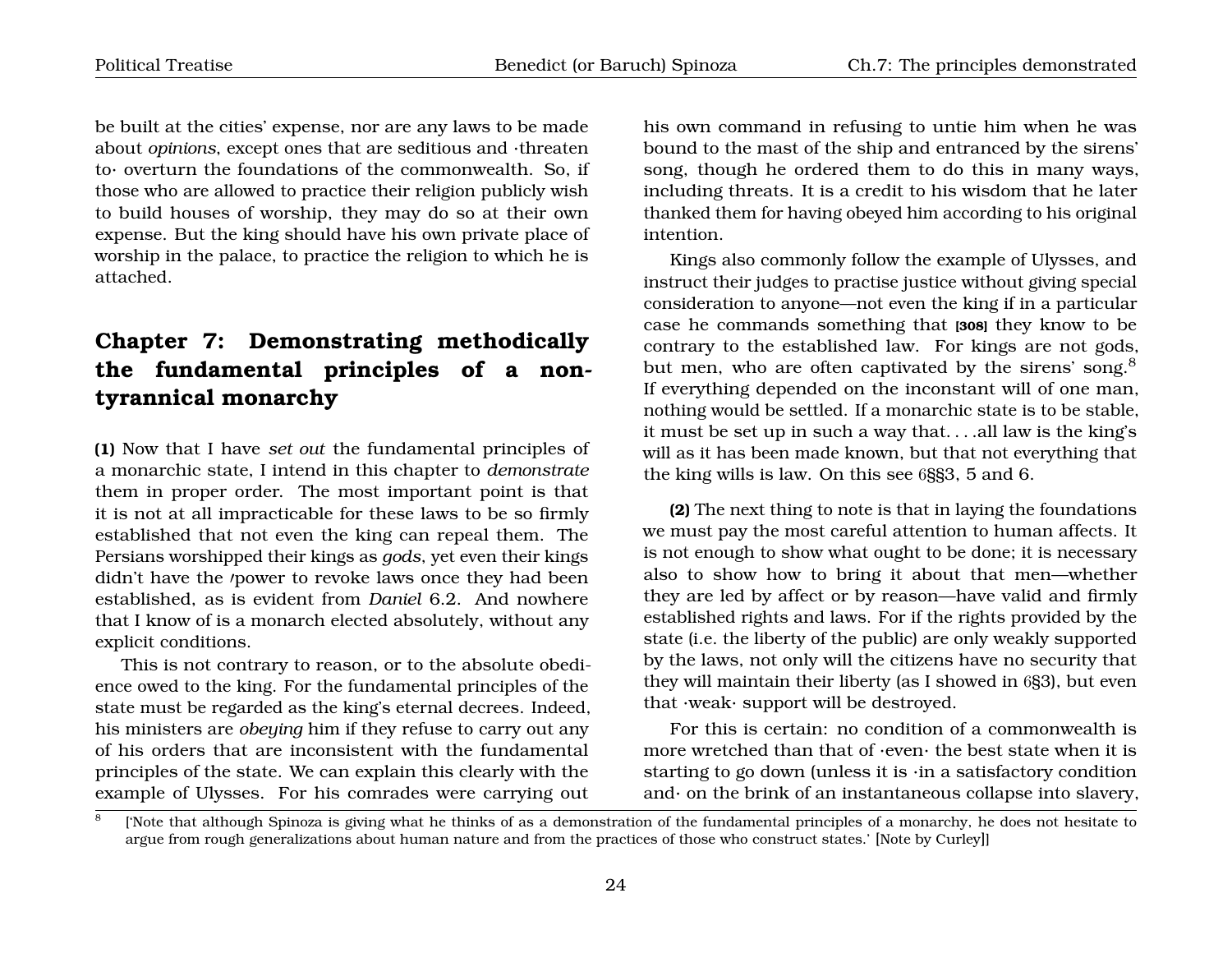which seems to be impossible). So the subjects will do much better by **•**transferring their right unconditionally to one person than by •agreeing to uncertain, empty, ineffective conditions for liberty, making the way ready for future generations to descend into the cruelest slavery.

But if I show •that the foundations of a monarchic state (as set out in chapter 6) are firm, and cannot be undermined without arousing the indignation of the greatest part of an armed multitude, and •that these foundations create peace and security for the king and for the multitude, and if I deduce these things from the common nature of men, no-one can doubt that these foundations are the best and true. This is evident from 3§9 and 6§§3 and 8. I shall now show as briefly as I can that they do have this nature.

**(3)** It is the sovereign's duty, as everyone will admit, always to know the state's condition and circumstances, to look out for the common well-being of all, and to bring about whatever is useful for the majority of his subjects. But since one person alone cannot review everything, and cannot have his mind always alert and concentrated on deliberation, and since he is often prevented from concentrating on public affairs by illness or old age or other causes, the monarch must have counselors who •find out what the situation is, **[309]** •give the king advice, and often •take his place, so that the basic goals of the state are always maintained.

**(4)** But because human nature is so constituted that everyone

•is most strongly disposed by his affects to seek his personal advantage,

•judges to be fairest the laws that are necessary to preserve and advance his own interests, and

•defends someone else's cause just to the extent that he thinks it makes *his* situation more stable,

it follows that the selected counselors should be ones whose personal situation and advantage depend on peace and wellbeing of everyone. This will be achieved if some counselors are chosen from each kind or class of citizens; that will be to the advantage of the majority of the subjects, because they will have the greatest number of votes in the council.

In a council composed of so many citizens, many members must have minds that are quite uncultivated. Still, this is certain: each of them will be shrewd and clever enough in matters that he has long been passionately involved in. So if all the counselors have been busy with their own affairs without disgrace until their 50th year, they will be capable enough to give advice about the council's affairs, especially if in matters of great weight they are given time for reflection.

Moreover, it is far from true that a council consisting of only a few members ·doesn't have this problem because it· is not populated by such people. On the contrary, the majority ·in a small council· consists of men of this kind, since everyone there tries to have stupid colleagues who will hang on his every word. That does not happen in large councils.

**(5)** Furthermore, it is certain that everyone prefers ruling to being ruled. 'For no-one willingly grants another the right to command,' as Sallust observes in the first speech to Caesar. Hence it is evident that a whole multitude would never transfer its right to one or a few people, if its members could agree among themselves and not go from the kind of controversy generally aroused in large councils to a rebellion. Indeed, a multitude freely transfers to a king only what it cannot have absolutely in its /power, i.e. an end to controversies and speed in making decisions.

The common practice **[310]** of choosing a king with a view to war, on the theory that kings are much more successful at waging war, is sheer stupidity. To wage war more success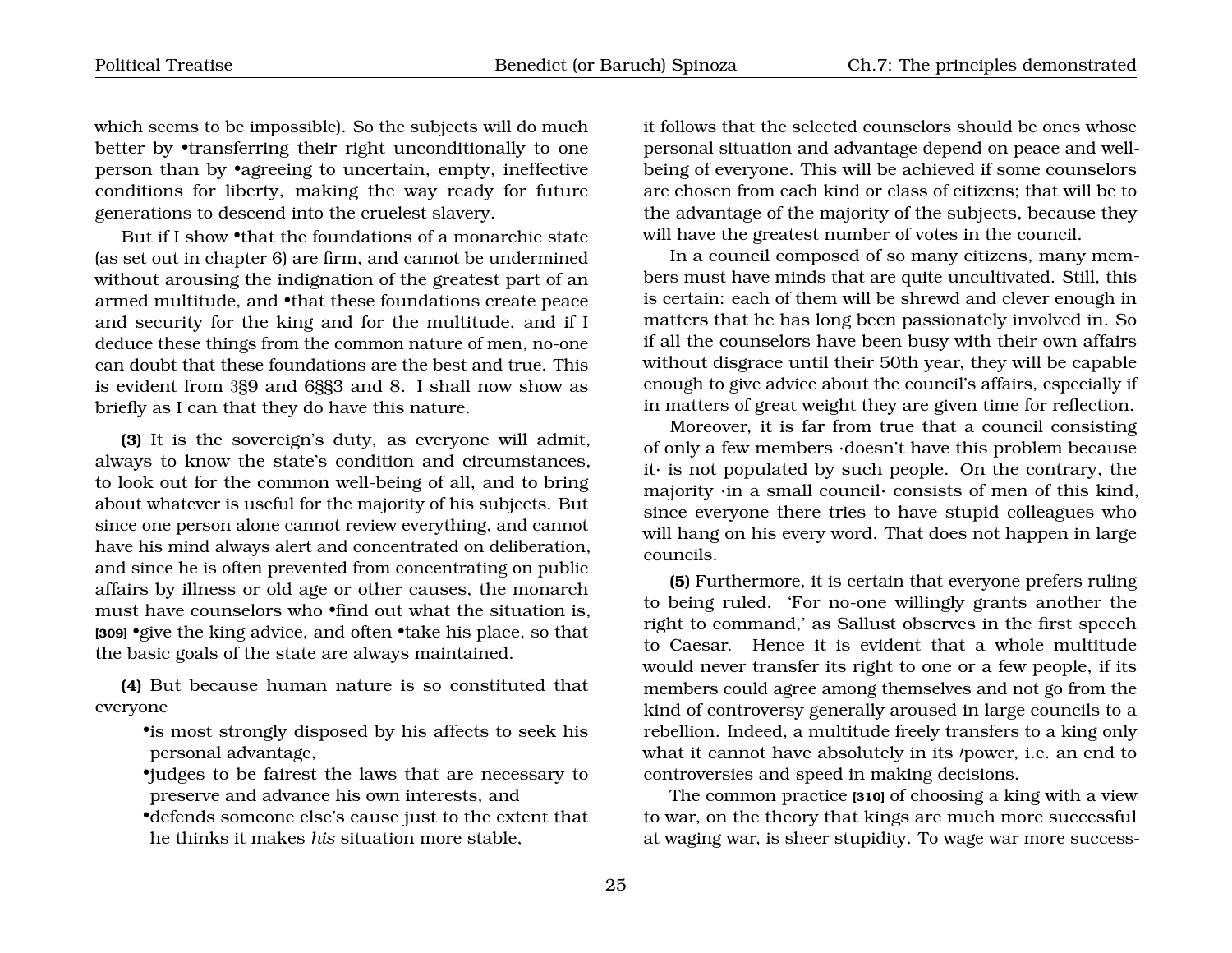fully, people  $\cdot$ who make this choice $\cdot$  are willing to be slaves in peace—if, indeed, peace is conceivable in a state whose supreme *power* has been transferred, simply for the sake of war, to one man whose virtue and value to them is best shown by waging war. In contrast with this, the chief feature of a democratic state is that its excellence is valued much more highly in peace than in war.

But whatever the basis is for a king's being chosen, he cannot *unaided* learn what is advantageous for the state (I said this in §3.) For this purpose, as I showed in §4, he needs to have many citizens as counselors. And because we cannot conceive that a ·good· solution to the problem they are being consulted about would escape such a large number of men, it follows that no solution conducive to the people's well-being is conceivable except for the opinions the council reports to the king. Thus, because the people's well-being is the supreme law or the king's highest right, it follows that although the king has the right to select one from the opinions brought to him by the council, he is not entitled to decree anything, or render any opinion, contrary to the intention of the whole council. (See 6§25)

But if *all* the opinions brought up in the council were reported to the king, it could happen that the king always favoured the small cities that have fewer votes (for even if even opinions are required by law to be reported without their authors being named, there will be no way to prevent the information about authorship from leaking out). So there needs to be a law stipulating that an opinion that doesn't receive at least a hundred votes is to be considered null and void. The larger cities ought to defend this law with all their force.

**(6)** Here, if I were not eager to be brief, I would show the other great advantages of the council. Still, I will mention one, which seems to be most important: there can be no greater incentive to virtue than the common hope of achieving this highest honour. For we are all moved most powerfully by the love of glory, as I have shown fully in my *Ethics*.

**(7)** There can be no doubt that the majority of the council will never be disposed to favour war; they will always have a great zeal for peace, and a great love of it. **[311]** Not only will they always fear that war would lead to their losing their property along with their freedom, but war would require new taxes that they would have to pay. Moreover, their children and relations would be compelled to drop their private concerns and apply their zeal to arms. Going into military service, they would bring nothing home from that but unprofitable scars. For, as I said (in 6§31), the army is not to be paid any stipends, and (by 6§10) it is to be formed only from citizens.

**(8)** Another important factor favouring peace and harmony is that no citizen may have any immovable goods (see 6§12). As a result, the danger from war will be nearly equal for everyone. If they have a law, as the Athenians once did, prohibiting the lending of money at interest to non-residents, then to earn a living everyone will have to work at a trade, or lend money to his fellow citizens. So they will have to engage in business dealings that are entangled with one another or that require the same means to succeed. Thus the majority of the council will generally be of one mind concerning their common affairs and the arts of peace. For, as I said in §4, everyone defends another person's cause just to the extent that he believes it makes his own situation more stable.

**(9)** Quite certainly, no-one will ever consider trying to corrupt the council with gifts. For if someone drew one or two counselors to his side, from such a large number of men, that would do him no good. As I have said, an opinion that does not receive at least a hundred votes is null and void.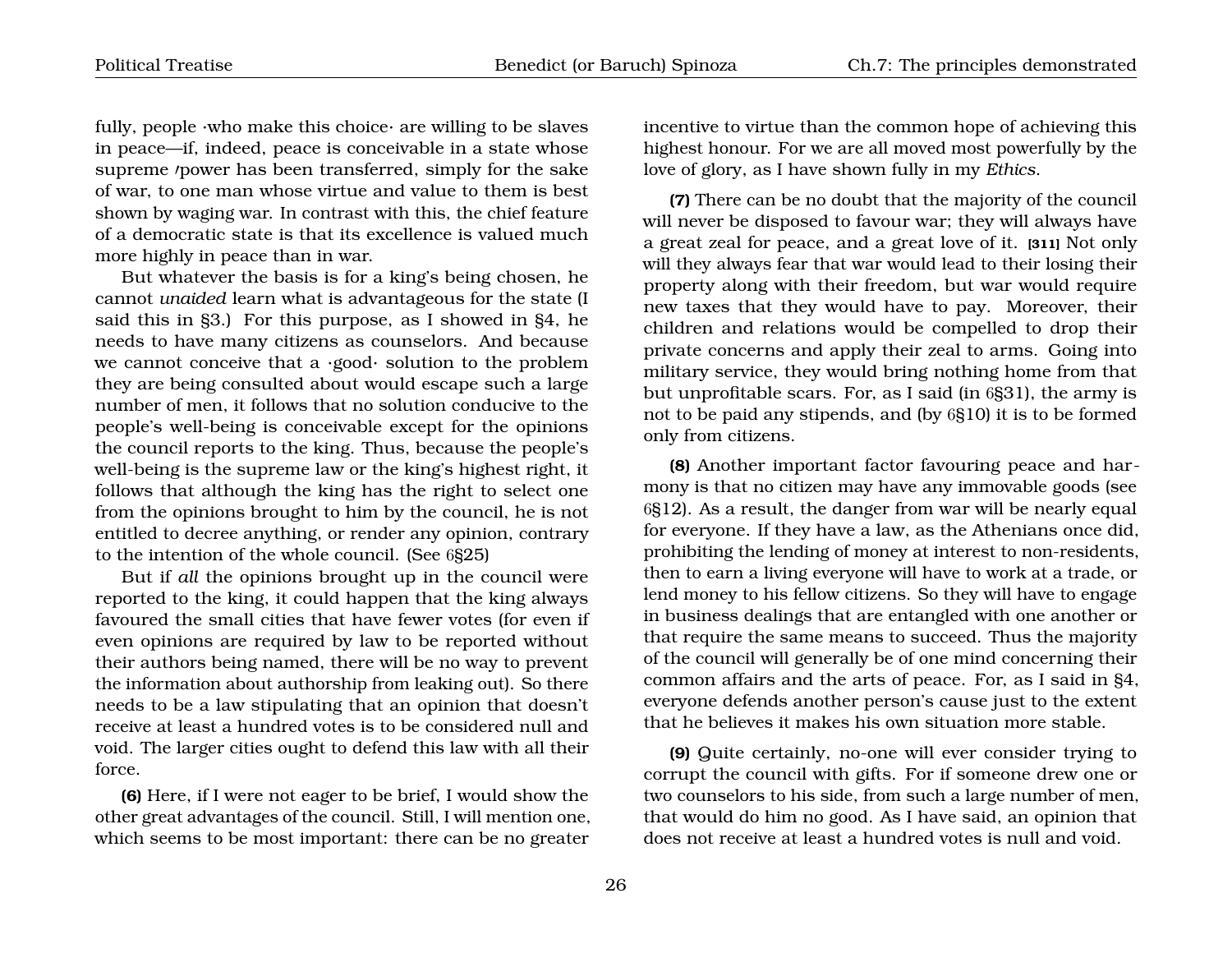**(10)** Once the council has been established, it won't be possible to reduce its members to a smaller number, as we shall easily see if we consider men's common affects. For everyone is moved most powerfully by the love of glory, and everyone who is physically healthy hopes to extend his life into a long old age. So if we calculate how many ·counselors· have reached the age of 50 or 60, and if we take account of the large number of the council selected every year, we'll see that there can hardly be **[312]** any of arms-bearing age who aren't dominated by a great hope of achieving this dignity. So everyone will do his best to defend the law ·determining the size· of the council.

Note that unless corruption creeps in gradually, it is easily prevented. But it is more easily conceivable, and less apt to cause envy, that fewer members should be chosen from each clan, than that fewer should be selected from only a few clans, or that one or two clans should be completely excluded. ·So a reduction in the size of the council would have to brought about by excluding one or more from each clan·; which means (by 6§15) that any such reduction would take away a third, or a fourth, or a fifth part of the council's members. Such a great change is completely at variance with common practice. And there is no need to fear that ·the king· will delay or be negligent in selecting council members. Should there be a delay, the council itself will make it good. (See 6§16).

**(11)** So whether the king is led

**a** by a fear of the multitude, perhaps to bind the greater part of the armed multitude to himself, or

**b** by a nobility of spirit, to consult the public advantage, either way, he will always either **b** endorse the opinion that has the most votes, i.e. (by §5) the one that is most useful to the majority, or **a** do everything he can to reconcile the inconsistent opinions brought to him, so that he draws

everyone to himself. He will direct all his energy to this end, so that they will know by experience, as much in peace as in war, what they have in this one man. Indeed, when he most looks after the common well-being of the multitude, he'll be most under his own control, and will be most in command ·of the commonwealth·.

**(12)** The king by himself cannot control everyone by fear. As I have said, his power rests on his soldiers—how many there are and especially on their excellence and their loyalty, which will always be constant among men who are united by need, whether this need is honourable or shameful. That is why kings commonly spur their soldiers on rather than restrain them, and conceal their soldiers' vices more than their virtues, and—generally—oppress the best, seek out the idle and those corrupted by extravagant living, recognise them, aid them with money or favour, reaching out to grasp their hands, blowing them kisses, and playing their slave in all things, *so as to establish mastery over them*.

So for the citizens to be recognised by the king before all others, and to remain their own masters as far as civil order or fairness allows, **[313]** the army has to be composed entirely of citizens, and the king's counselors have to be citizens. As soon as the citizens allow mercenary troops to be engaged—men whose trade is war and whose power is greatest when there is dissension and rebellion—they are completely reduced to subjection and lay the foundation for eternal warfare.

**(13)** It is evident from what I have said in §§9 and 10 that the king's counselors ought to be chosen not for life but for three, four, or at most five years. If they were chosen for life, most citizens would have almost no hope of achieving that honour. This would lead to great inequality among the citizens, and so to envy, constant grumbling, and finally to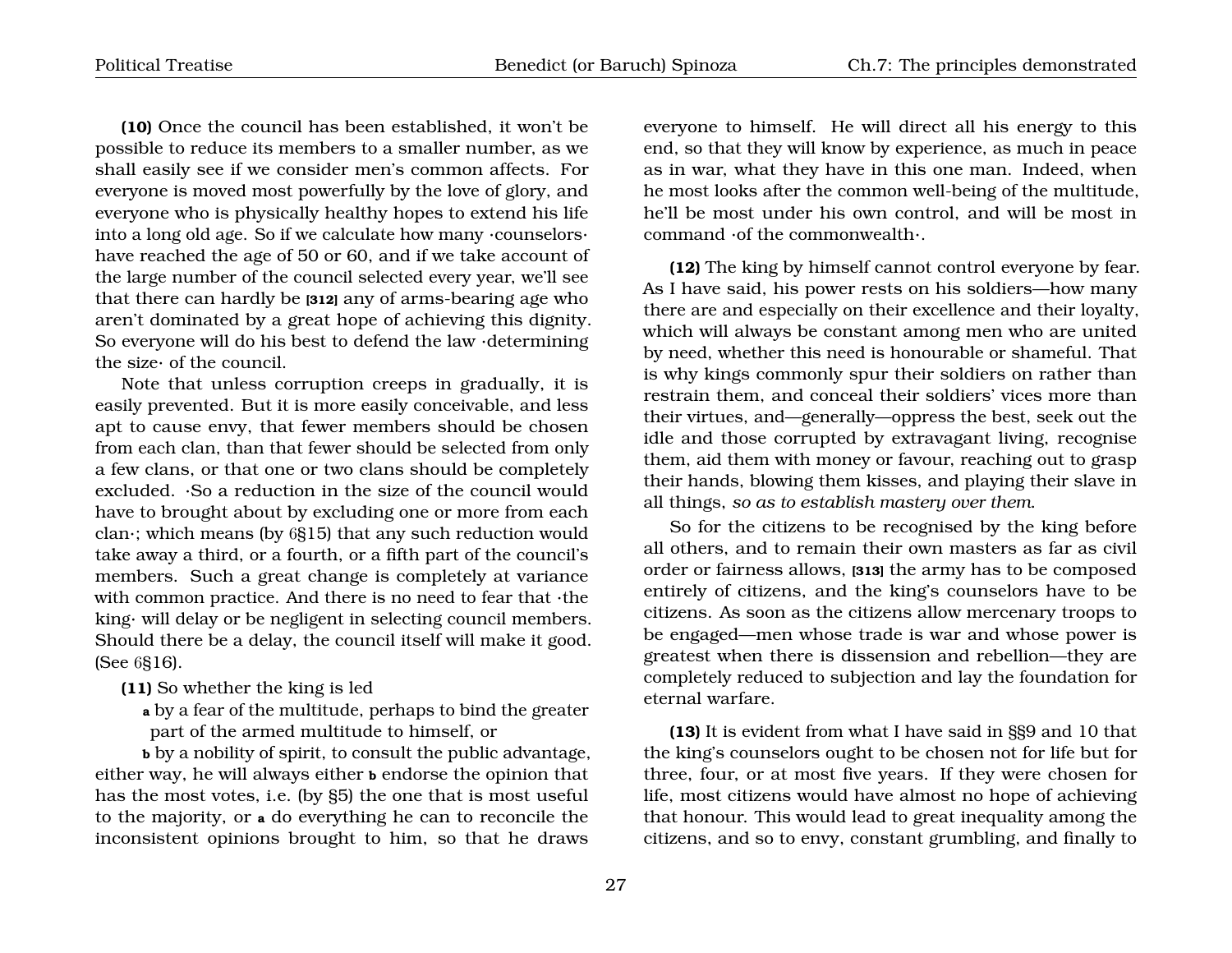rebellions. These would not be unwelcome to kings eager to be the master. Moreover, because the counselors would have no fear of their successors ·on the council·, they would treat everyone with great license. Again, the king would not be at all opposed to this, ·because· the more the citizens detest the counselors, the more they will cling to him.

Indeed, even a five-year term seems too long, because it seems possible in that length of time to corrupt by gifts or favours quite a large part of the council, however big it is. So it will be much safer if every year two from each clan yield their seats and the same number succeed them, giving each clan five counselors—except in a year when a clan's jurist departs and a new, ·sixth·, member is chosen in his place.

**(14)** No king can promise himself greater security than one who reigns in a commonwealth of this kind—·specifically one where **a** the soldiers are all citizens and **b** the governing council is very large·. For not only **<sup>a</sup>** does a king quickly perish if his soldiers are not willing to keep him safe, but it is also certain that **b** the greatest danger for a king always comes from those closest to him. So the fewer counselors there are, and thus the more powerful they are, the greater the danger of their transferring the rule to someone else. Certainly nothing terrified David more than the fact that his counselor Achitophel had chosen Absalom's side. [2 Samuel 15]

Moreover, if all *power* has been transferred unconditionally to one man, it can far more easily be transferred from that one to another. For two common soldiers undertook to transfer the rule of the Roman Empire, and they succeeded. (Tacitus, *Histories*, 1:25)

As for **[314]** the devices and tricks counselors must use to avoid being brought down by  $\cdot$ other people's $\cdot$  envy, they are too well known to need discussion here. No reader of history can fail to know that loyalty has commonly been the ruin of counselors. For their own protection they are obliged to be shrewd, rather than loyal.

But if

•there are so many counselors that they can't agree on a single wicked plan,

•they are all equal to one another, and

•they don't serve in this office for more than four years, they cannot be a threat to the king unless he tries to take away their liberty. If he does that, he offends all citizens equally. For (as Antonio Perez notes quite rightly): 'Countless examples show that to exercise absolute rule is very dangerous for a prince, very hateful to his subjects, and contrary to the laws instituted by both God and man.'

**(15)** In chapter 6 I laid down these foundations and others that provide great security to the king in his rule and to the citizens in maintaining freedom and peace. I shall establish the others in their proper place. ·I have so far been silent about them in the present chapter because· before anything else I wanted to demonstrate the things relating to the supreme council, which are of the greatest importance. Now I shall pursue the remaining things, in the order I have set for myself.

**(16)** There is no doubt that the citizens are more powerful, and consequently more their own masters, the larger their cities and the better fortified they are. For the safer the place they live in, the better they can defend their freedom, or the less they have to fear from an external or internal enemy. And certainly the wealthier men are, the more they naturally look out for their security. Moreover, cities that need another's power to preserve them do not have as much right as their protector does. Insofar as they need the latter's power, they are subject to it. For as I have shown in 2§§2–3, right is defined only by power.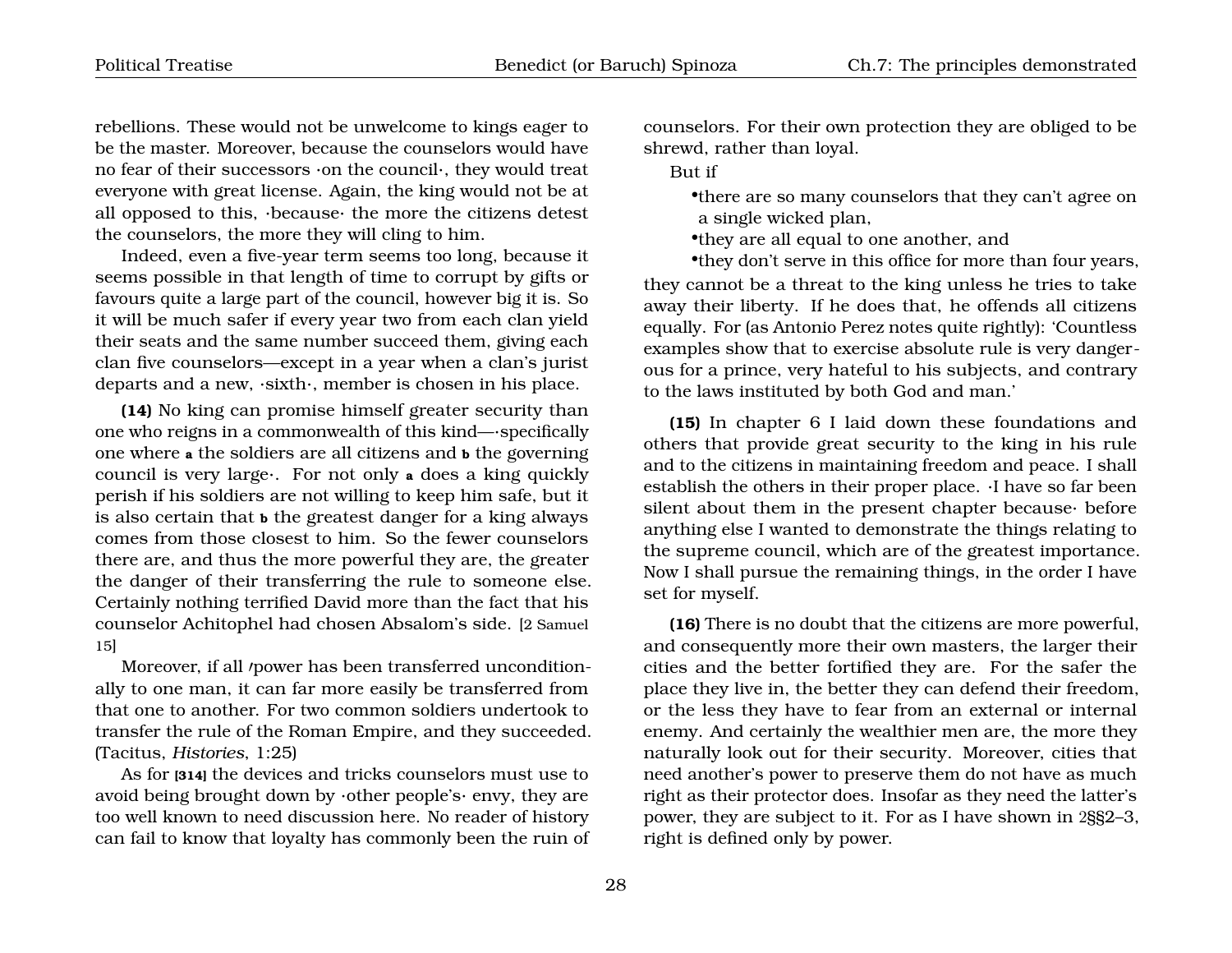**(17)** For this same reason—that citizens should remain their own masters and protect their freedom—the army must consist only of citizens, without exception. For an armed man is more under his own control than one who is not armed (see §12). When the citizens give their weapons to someone else, and entrust their cities' defences to him, they transfer their right to him unconditionally, and commit it completely to his good faith [see 6§10]. To this we may add human greed, which is most people's chief motive. For it is **[315]** not possible to engage a mercenary soldier without great expense, and citizens can hardly bear the cost of maintaining an idle army.

Moreover, everyone who has read history, sacred or profane, knows that no-one should be chosen to command a whole army, or a large part of one, unless circumstances make it necessary. Then it must be for a year at most. Reason teaches nothing more clearly than this. For if you grant a man time enough to achieve military glory, and raise his name above the king's—or to make the army loyal to him by indulgence, liberality, and the other arts [see Glossary] commanders use to make themselves masters and others their slaves—you entrust the power of the state completely to that man.

Finally, for the greater security of the whole state, I have added that these military commanders should be chosen from those who are or have been the king's counselors, and thus have reached the age when men generally prefer the old and safe to the new and dangerous.

**(18)** I have said that the citizens should be divided into clans, and that an equal number of counselors are to be chosen from each clan, so that the larger cities would have more counselors corresponding to the ·larger· number of their citizens, and thus could bring more votes to bear. This is fair; for the power of a state, and hence its right, are to

be reckoned by the number of its citizens. I don't believe we can devise a more suitable way of preserving equality among citizens. ·What makes this clan-based one so suitable is the fact that· everyone is so constituted by nature that he wants to be reckoned as belonging to his own kind, and distinguished from the rest by his origin.

**(19)** Moreover in the state of nature there is nothing a person is less able to claim for himself and make himself master of than the land and whatever is so attached to it that he can't conceal it or carry it off somewhere. So the land and everything attached to it in that way is utterly the common property of  $\bullet$ the commonwealth (i.e. of all those who can claim it for themselves by their united forces) or of •him to whom they have all given the *power* to claim it for himself. Consequently, the land, and whatever is attached to it, must have a value, in the eyes of the citizens, proportional to their need to be able to settle there and defend their common right, or freedom. I showed in §8 what advantages the commonwealth must derive from this.

**(20)** For the citizens **[316]** to be as equal as possible—which is especially necessary in a commonwealth—none are to be counted as noble except the king's descendants. But if every descendant of the king were allowed to marry or to have children, there would eventually be a large number of them; and they would be a burden to the king and to everyone else, as well as being a source of fear for them. Men who have too much leisure often spend their time contemplating wicked actions. It is because of nobles that kings are especially prone to wage war. For a king surrounded by nobles, there is more security and tranquility in war than in peace. But I leave these matters. They are well enough known, as are the things I said in 6§§15–27. The main things have been demonstrated in this chapter, and the rest are self-evident.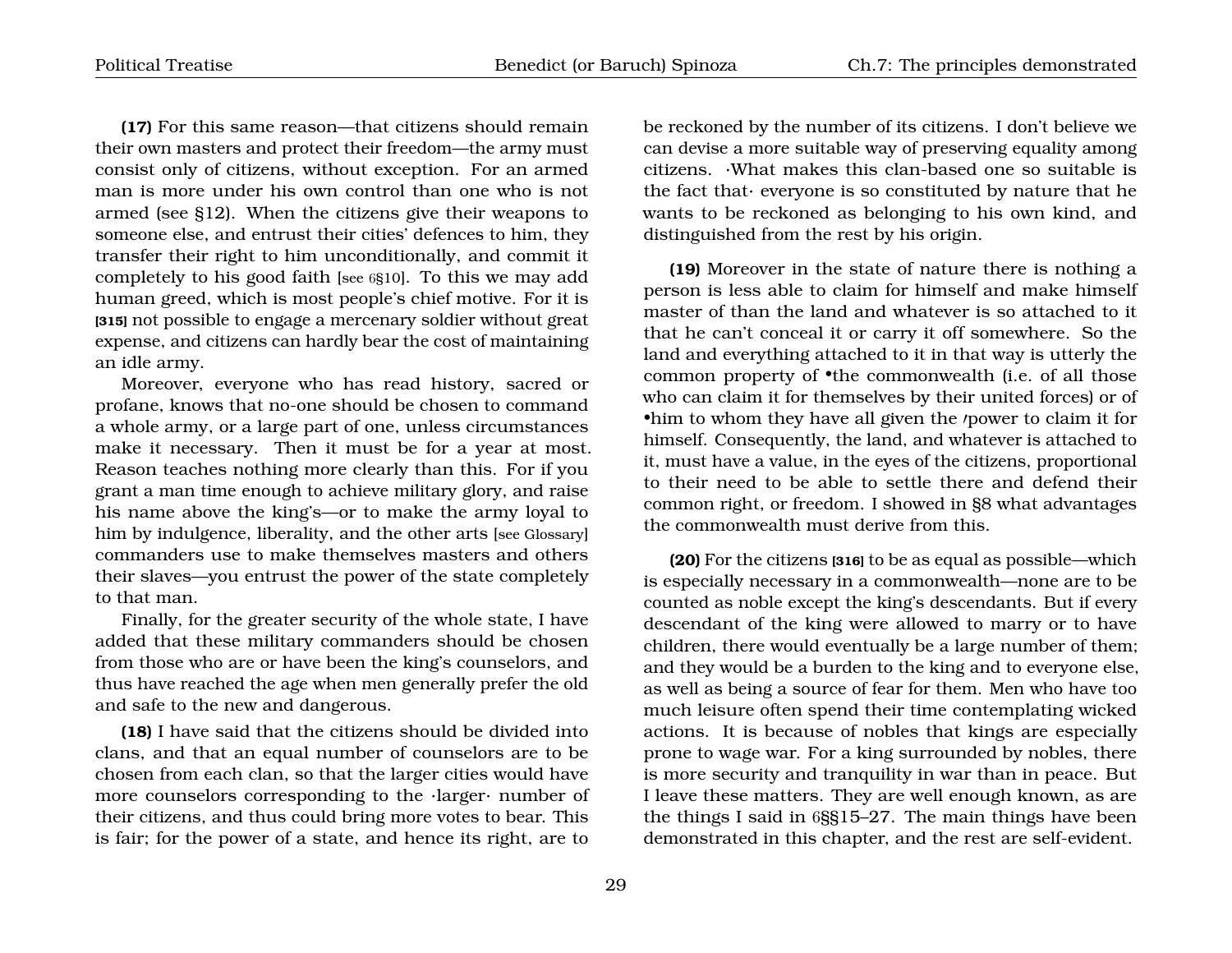**(21)** Everyone also knows •that judges ought to be so numerous that a private person cannot corrupt a large proportion of them by gifts, •that their votes ought to be secret, and •that they deserve compensation for their service. But the custom everywhere is for them to have an annual salary. As a result they are in no hurry to settle disputes, which often go on for ever. And where the confiscation of goods is profitable to the king,

> 'often it is not right or truth that is considered in their inquiries, but the size of ·the defendants'· fortunes; denunciations occur everywhere, and the richest are seized as prey; these proceedings are intolerable burdens; though excused by the necessity of war, they continue in peace.'

[Though he does not say so, Spinoza there is (approximately) quoting Tacitus.] Still, the greed of judges who occupy their positions for two or three years at most is moderated by fear of their successors—not to mention that the judges can have no immovable goods, so that to make a profit they must trust their money to their fellow citizens, and thus are forced to •consider the citizens' interests rather than •plot against them, especially if (to repeat the point) there are many judges.

**(22)** But I have said that the military are not to receive regular payments.[9](#page-31-0) For the army's greatest reward is freedom. In the state of nature each person tries to defend himself as much as he can, simply for the sake of freedom. No one expects any other reward for excellence in fighting than that he should be his own ·master·. Now in the civil state •all the citizens collectively ought to be considered as just like •one man in the state of nature. So when they all fight for their state, they are looking out for themselves and devoting

themselves to themselves. But the counselors, **[317]** judges, officers, etc., are devoting themselves more to others than to themselves; so it is fair that they receive compensation for their service. Moreover, in war there can be no more honourable or greater incentive to victory than the image of freedom.

On the other hand, if only some of the citizens are assigned to military service, so that they have to be granted regular pay, the king will inevitably give them greater recognition than the others (as I showed in §12). And these will be men

•who know only the arts of war,

- •who in peace are corrupted by extravagant living, because they have too much leisure, and
- •who because of their poverty think of nothing but plunder, civil discord, and wars.

So we can say that a monarchic state of this kind is really in a condition of war, that only the army enjoys freedom, and that the rest of the people are slaves.

**(23)** I believe that what I said in 6§32 about admitting foreigners to citizenship can be known without argument. Moreover, I don't think anyone doubts that those closely related to the king by blood ought to be kept at some distance from him, and occupied with matters of peace, not war. This will bring honourable achievements to them and tranquility to the state.

However, not even this has seemed safe enough to the Turkish tyrants, which is why they have felt it a matter of religious duty to kill all their brothers. We shouldn't wonder at this; the more absolutely the right to rule has been transferred to one person, the easier it is to transfer it

<span id="page-31-0"></span> $\overline{9}$ ['Not quite what 6§31 said: in peacetime no regular payments are to be made to soldiers; in wartime those who sustain their life by daily work should receive regular payment; officers receive only the spoils of war.' [Note by Curley]]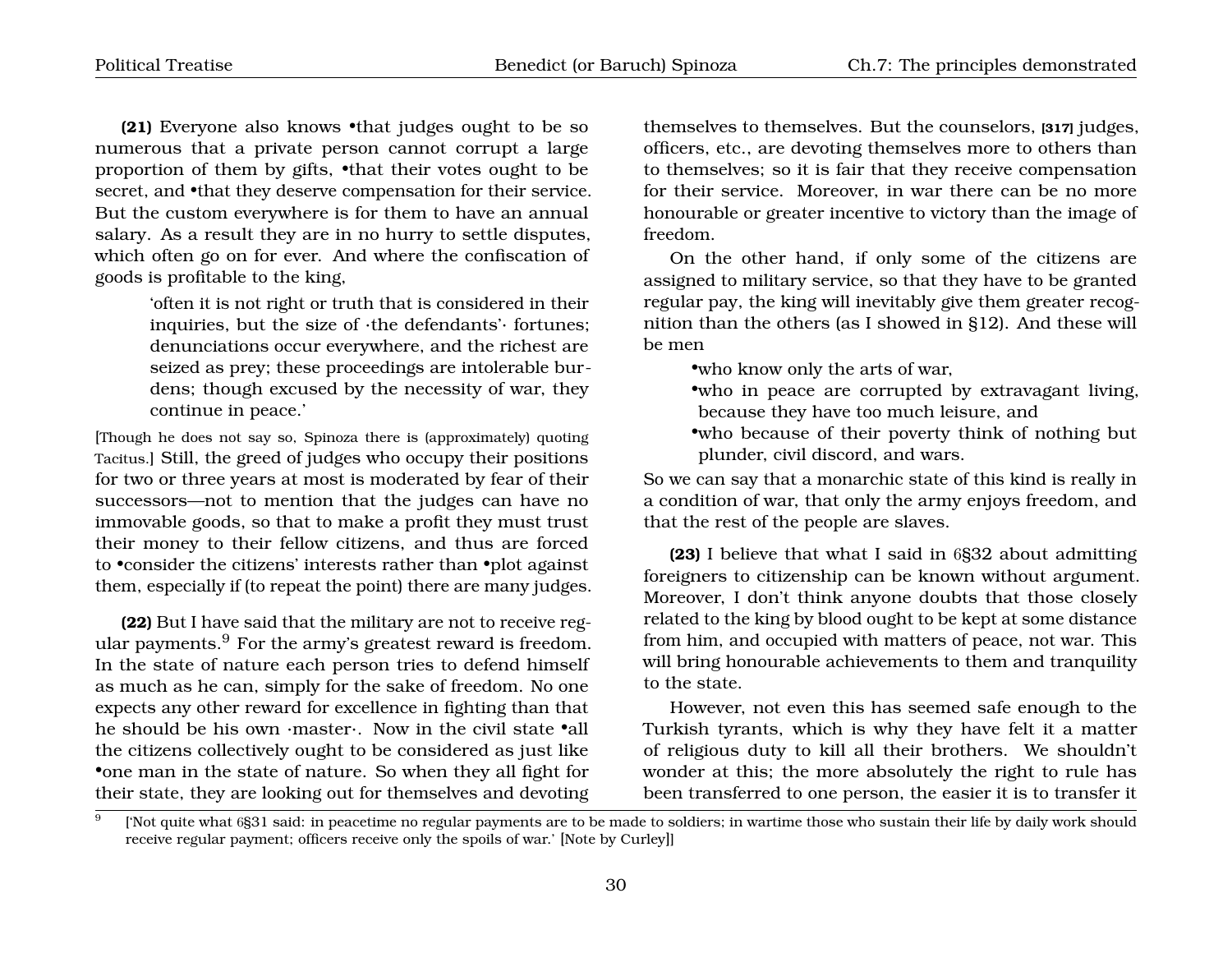from him to someone else (I have shown this by example in §14). But no doubt a monarchic state like the one I conceive here, in which there are no mercenary soldiers, will have provided sufficiently for the king's well-being if it is set up in the way I have described.

**(24)** No-one can dispute what I have said in 6§§34–35. Moreover, it is easily demonstrated that the king ought not to marry a foreign wife. For apart from the fact that two commonwealths, though united in an alliance, remain in a state of enmity towards one another (by 3§14), it is necessary to take special care that war is not stirred up because of the king's domestic affairs. Because alliances by marriage are especially likely to produce controversy and dissension, and disputes between two commonwealths are generally settled by the right of war, it is disastrous for a state **[318]** to enter into a close ·marital· alliance with another state.

We find a fateful example of this in Scripture. For after the death of Solomon, who had married the king of Egypt's daughter, his son Rehoboam waged war very unsuccessfully against Shishak, the king of Egypt, who completely reduced him to subjection. Moreover, the marriage of Louis XIV, king of France, with the daughter of Philip IV ·of Spain· was the seed of a new war. In addition to these, there are a great many other examples in history.

**(25)** The shape of a state should be kept one and the same; so there should be one king, of the same sex, and the sovereignty should be indivisible. Moreover, what I said ·in 6§§37–38·—that the king's eldest son should succeed to his father by right, or, if there are no  $\cdot$ male $\cdot$  children the closest ·male· relative—is evident both from 6§13 and because a multitude's choice of a king ought to be eternal, if possible. Otherwise it must happen that the supreme *power* of the state often passes to the multitude, which is the greatest and hence the most dangerous change.

Those who maintain that because the king is master of the state and possesses sovereignty by absolute right, he can. . . .choose as his successor whomever he wishes, and thus that the king's son is heir to the state by right—those people are surely wrong. For the king's will has the force of law just so long as he holds the sword of the commonwealth, because the right of the state is defined only by power. So the king can indeed abdicate; but he cannot hand over the state to someone else unless the multitude, or its strongest part, agrees to this.[10](#page-32-0)

To understand this more clearly, note that children are their parents' heirs by *civil* right, not by *natural* right. **[**Spinoza's rather difficult explanation of this comes down to the following. That I *own* anything while I am alive is solely due to the power of the commonwealth, which dictates who owns what; and this same power dictates who owns my goods after I die, namely those whom I want to own them. He continues:**]** In this way each person in a civil order maintains the same right even after his death that he had while alive. The reason, I repeat, is that he can make a decision concerning his goods not by his own power but by that of the commonwealth, which is everlasting.

But for the king the reasoning is completely different. For the king's will is the civil law itself, and the king is the commonwealth itself; so the king's death is, in a way, the death of the commonwealth; so that the civil order returns to the natural order and the supreme *power* [319] naturally returns to the multitude, who can therefore rightly

<span id="page-32-0"></span> $10$  ['Spinoza's position is that in a monarchy the eldest son does succeed his father by right (6§37). He just doesn't do so by right of inheritance. He does so because the multitude has so willed, once and for all. (But why must the multitude, in instituting a monarchy, have made that stipulation?)' [Note by Curley]]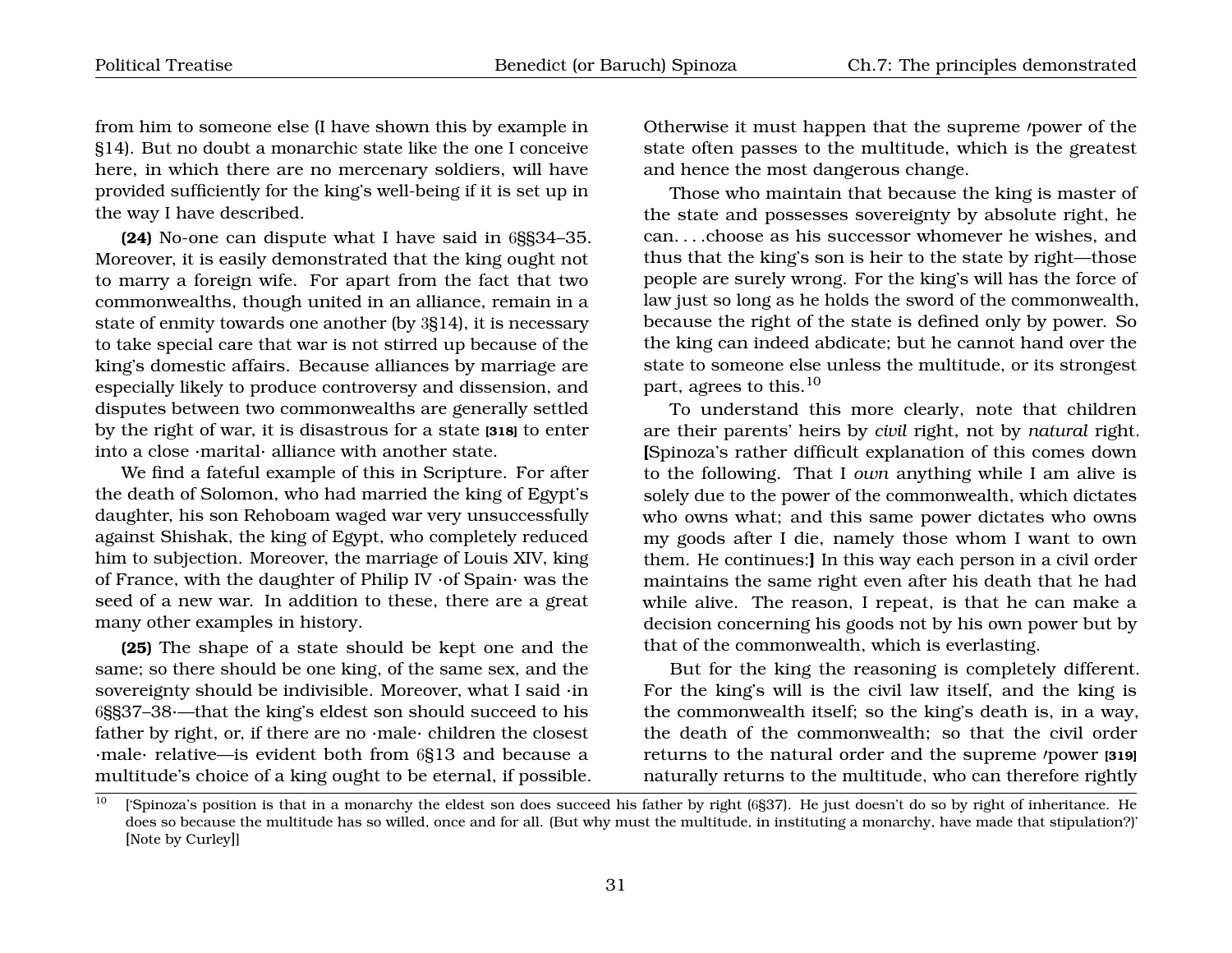make new laws and repeal old ones. So it is evident that no-one succeeds to the king by right except the one the multitude wants to be his successor—or in a theocracy, as the Hebrew commonwealth formerly was, the one God has chosen through a prophet.

We could also deduce these things •from the fact that the king's sword—his right—is really the will of the multitude itself or of its stronger part, or •from the fact that men endowed with reason never give up their right so much that they cease to be men and may be considered as mere cattle. But there is no need to pursue these matters further.

**(26)** Furthermore, no-one can transfer to another his right of religion, or of worshipping God. But I have spoken about this at length in the last two chapters of my *Treatise on Theology and Politics*; it would be superfluous to repeat here what I said there.

With this I think I have demonstrated clearly enough, however briefly, the foundations of the best monarchic state. Anyone willing to carefully consider how these foundations fit together will easily see their coherence or the **proportion** of the rule. $11$ 

One last point: I am conceiving a monarchic state established by a *free* multitude, the only kind to which these things can be useful. A multitude that has become accustomed to another form of state won't be able to uproot the foundations they have received without a great danger of overthrowing the whole state and changing its structure.

**(27)** What I have written may be ridiculed by •those who think the vices common to all mortals belong only to the plebeians—•those who think that

<span id="page-33-0"></span>•there is no moderation in the common people; that

they are terrifying, unless they themselves are cowed by fear; or that

•the plebeians either serve humbly or rule proudly, and that

•there is neither truth nor judgment in them, etc.

But ·these people are wrong·. Everyone shares a common nature—we are just deceived by power and refinement. [Meaning: We are deluded into thinking otherwise by the fact that people differ in what power they have or how refined they are.] That is why it often happens that two people do the same thing, and we say that it is all right for the one to do it but not for the other—not that the act itself is different, but that the one who does it is.

Pride is what sets rulers apart. Men are puffed up when they hold office for a year. How can nobles not be proud, when they enjoy their honours for all time to come? But their arrogance is adorned with haughtiness, extravagance, wastefulness, a certain blending of vices, a kind of sophisticated folly, and a refined **[320]** shamelessness. Each of their vices, considered in itself, is disgusting and shameful, because then it is quite conspicuous. But ·taken together· they seem honourable and becoming to folk who are ignorant and naive.

Moreover ·the reason· why

there is no moderation in the common people; they are terrifying, unless they themselves are cowed by fear

is that freedom and slavery are not easily combined. And it is no surprise that

there is neither truth nor judgment in the plebeians when the rulers conduct the state's chief business secretly, and the plebeians are only making a guess from the few things the rulers cannot conceal.

<sup>&</sup>lt;sup>11</sup> [Note by Curley: 'I take Spinoza to be claiming that his foundations for a monarchic state are well-designed in that they give the king enough, but not too much, power—enough to provide security and order, but not so much that it compromises the freedom of the citizens. On this reading the idea of **proportion** would refer to the balance of power between the king and the multitude (as in the quote from Ferdinand in §30).']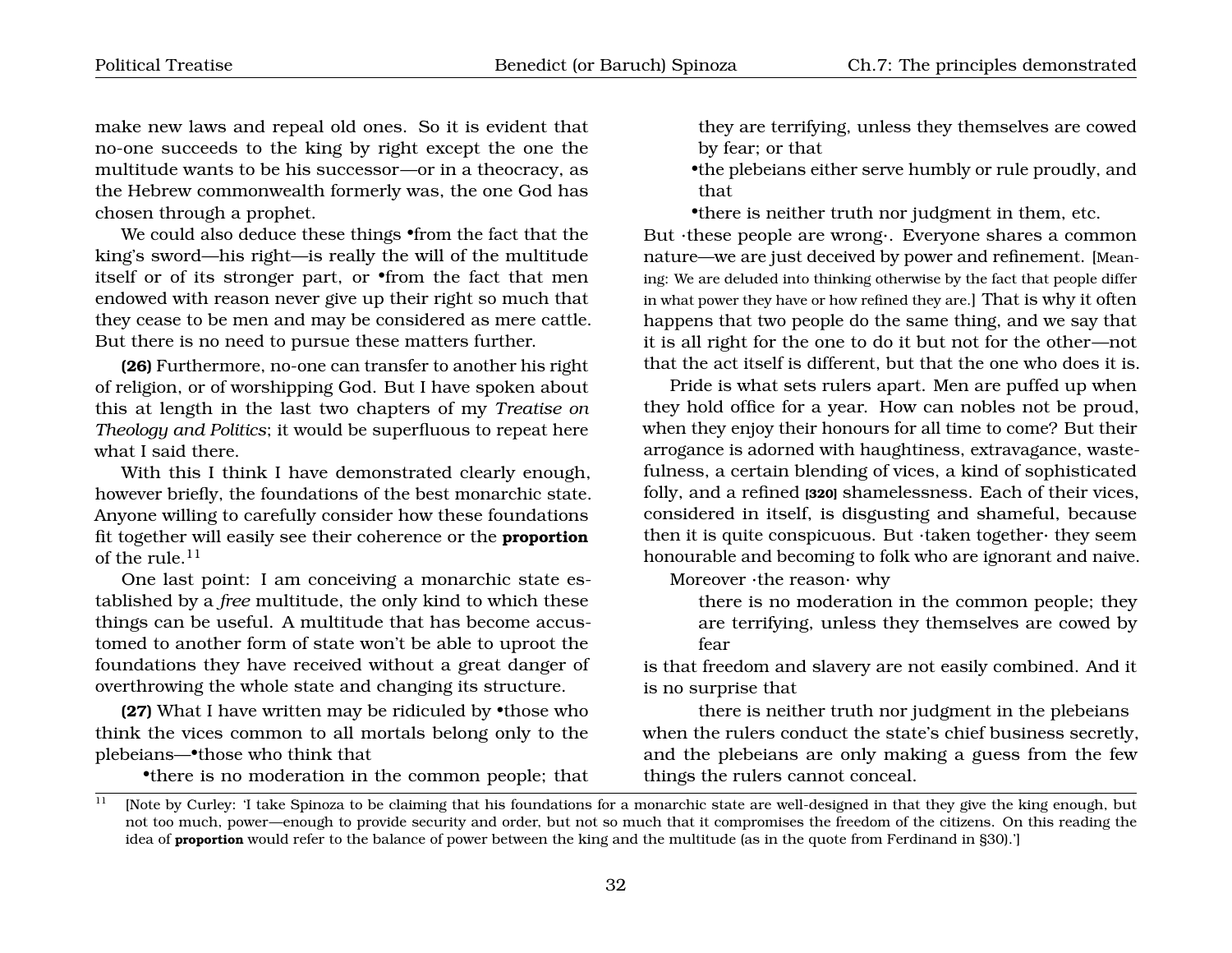To suspend judgment is a rare virtue. So it is sheer stupidity to want to do everything in secret, and then expect the citizens not to judge the government's actions wrongly and interpret everything perversely. If the plebeians could •restrain themselves and suspend judgment on matters they know little about, or •judge things correctly from scanty information, they would be more worthy to rule than to be ruled! But, as I was saying, everyone has the same nature: everyone is proud when he is master; everyone terrorizes when he is not cowed by fear; and everywhere it is common for **a** enemies and **b** servile flatterers to bend the truth [12](#page-34-0)—especially when they are ruled despotically by one or a few men who in their investigations consider not •what is right and true but •how wealthy the parties are.

**(28)** Next, professional soldiers—accustomed to military discipline and to enduring cold and hunger—usually scorn the crowd of citizens as far inferior to themselves, as unable to storm a city or fight in open battle. But no sane person will say that the state is less successful or stable for that reason, ·i.e. because it has a paid army·. On the contrary, no fair judge will deny that the most stable state is one that •has enough power to defend its own possessions, but not enough to seek those of others, and therefore •tries in every way to avoid war and to preserve peace.

**(29)** I admit the plans of this state can hardly be concealed. But everyone must agree with me that it is much better for the state's proper plans to be open to its enemies than for a tyrant's wicked plans to be kept secret from his citizens. Those who can manage the business of the state secretly have it absolutely in their /power to treat their own citizens as deviously in peace as they treat the enemy in war. No-one

can deny that silence is often *useful* to the state; but no-one will ever prove that it is *essential* for the state's survival. On the contrary, **[321]** it is quite impossible to entrust the commonwealth to someone absolutely and at the same time maintain your freedom. And it is downright stupid to incur the greatest evil so as to avoid a small harm. But this has always been the song of those who hanker after absolute rule for themselves: *It is utterly to the state's advantage that its affairs be conducted in secret* and so on. The more these ·state doings· are cloaked in the mantle of utility, the greater is the threat that they will lead to slavery.

**(30)** Finally, so far as I know there has never been a state embodying all the provisions I have specified. Still, if we considered the *causes* of the preservation or overthrow of any state that is not barbarous, our experience would show that this form of monarchy is best. I cannot do that here without boring the reader, but there is one memorable example that I don't want to pass over in silence, ·and that will run to the end of this section·.

The state of Aragon showed singular loyalty towards its kings, yet steadily kept its institutions unharmed. After throwing off the yoke of slavery to the Moors, the Aragonese decided to choose a king for themselves. But they disagreed among themselves on the conditions of the kingship, so they consulted the Pope about the matter. On this occasion he showed himself to be truly Christ's vicar. He chastised them for not being sufficiently mindful of the example of the Hebrews [1 Samuel 8] and seeking a king so stubbornly. But if they insisted, he advised them not to choose a king unless they had first established procedures that were both fair and consistent with the people's mentality [*ingenio*; see *in suo ingenio*

<span id="page-34-0"></span><sup>&</sup>lt;sup>12</sup> [Wernham notes an allusion here to the opening paragraph of Tacitus' Histories with its complaint that other historians writing about the empire did not serve the cause of truth well, for one of two reasons: either **b** they hated the emperor and exaggerated his defects or **a** they wanted his favour and flattered him. Tacitus himself claimed in his Annals to write *sine ira et studio*, without anger or partiality.**]** [note by Curley]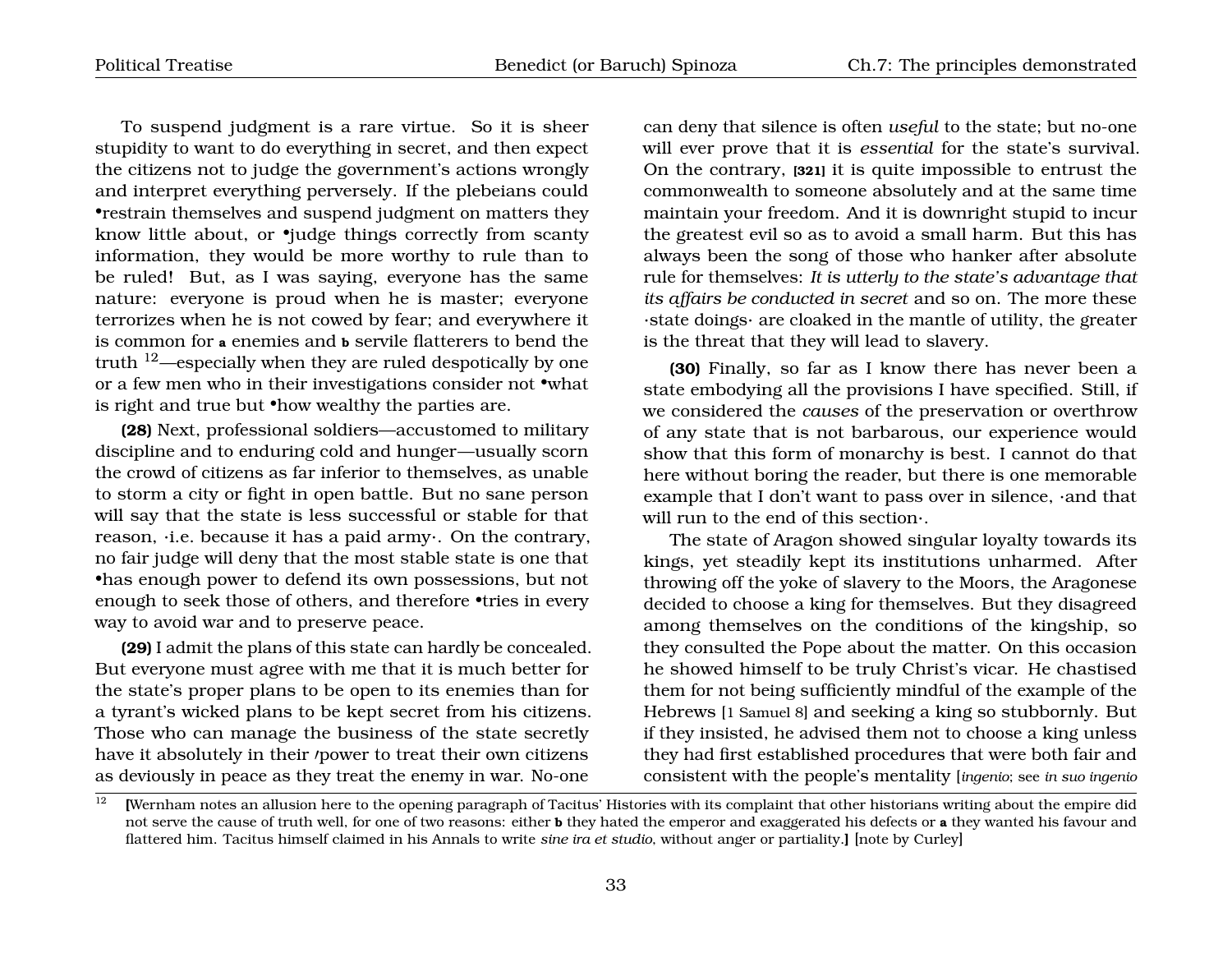in the Glossary]. He especially urged them to create a supreme council that •would confront the kings, as the Ephors did in Sparta, and •would have an absolute right to settle quarrels between the king and the citizens.

Following this advice, the Aragonese established laws that seemed to them utterly fair. The supreme •interpreter of these laws—and hence the supreme •judge—would be the council, not the king. They call this council 'the Seventeen', and its presiding officer 'the Justice'. The Justice and the Seventeen are not chosen by any vote, but by lot, for life. They have the absolute right to review and reject any judgment against any citizen whatever, whether made by other councils, either political or ecclesiastical, or by the king himself. So any **[322]** citizen would have the right to call even the king himself before this court. Moreover, at one time the members of the council also had the right to deprive the king of his *power* and elect a new one.

But many years later king Don Pedro, known as the Dagger, finally managed—by solicitations, bribes, promises, and all kinds of favours—to have this right rescinded. . . . Nevertheless, they abolished this right on the condition that *they could, and can, take up arms against any force by which anyone seeks to enter the kingdom to their detriment, indeed, even against the king himself and any future prince who might be his heir, if he enters the state in this way.* This condition, of course, corrected the right rather than abolishing it. For, as I have shown in 4§§5–6, the king cannot be deprived of his power of being the master by civil right, but only by right of war—that is, his subjects are permitted to repel his force only by force. (They also stipulated other conditions, which are not relevant here.) These rights, supported by universal opinion, remained inviolate for an incredibly long period, with the kings always showing as much loyalty to their subjects as the subjects did

toward their king. But after the kingdom of Castile passed by inheritance to Ferdinand, ·who thus became king of Aragon·, the Castilians began to envy the freedom of the Aragonese, and urged Ferdinand to rescind those rights—·dealing with their envy not by claiming those rights for themselves but by trying to deprive the Aragonese of them·. But he was not yet accustomed to absolute rule, and did not dare to try anything. So he made this reply to his counsellors:

> Besides the fact that he had accepted the kingdom of Aragon on conditions they knew, and had sworn a most sacred oath to preserve those conditions, and besides the fact that it is uncivilized to break a promise one has given, he had become convinced that his kingdom would be more stable as long as the king's security was no greater than that of his subjects, so that the king did not outweigh his subjects, and the subjects did not outweigh their king. For if either party turns out to be more powerful, the weaker party will try not only to recover its former equality, but also to repay the other party for the harm it has suffered. So one or the other will fall.

These are indeed wise words. They would be less admirable if they had been uttered by a king accustomed to rule slaves, not free men!

So after Ferdinand **[323]** the Aragonese retained their freedom, not now by right, but by the grace of more powerful kings, until Philip II, who oppressed them as cruelly as he did the United Provinces, though more successfully. And though Philip III seems to have restored everything to its former condition, still the Aragonese—of whom

•most are led by their desire to flatter the powerful with lip service (for it is sheer stupidity to kick against the pricks) and

•the rest are deterred by fear,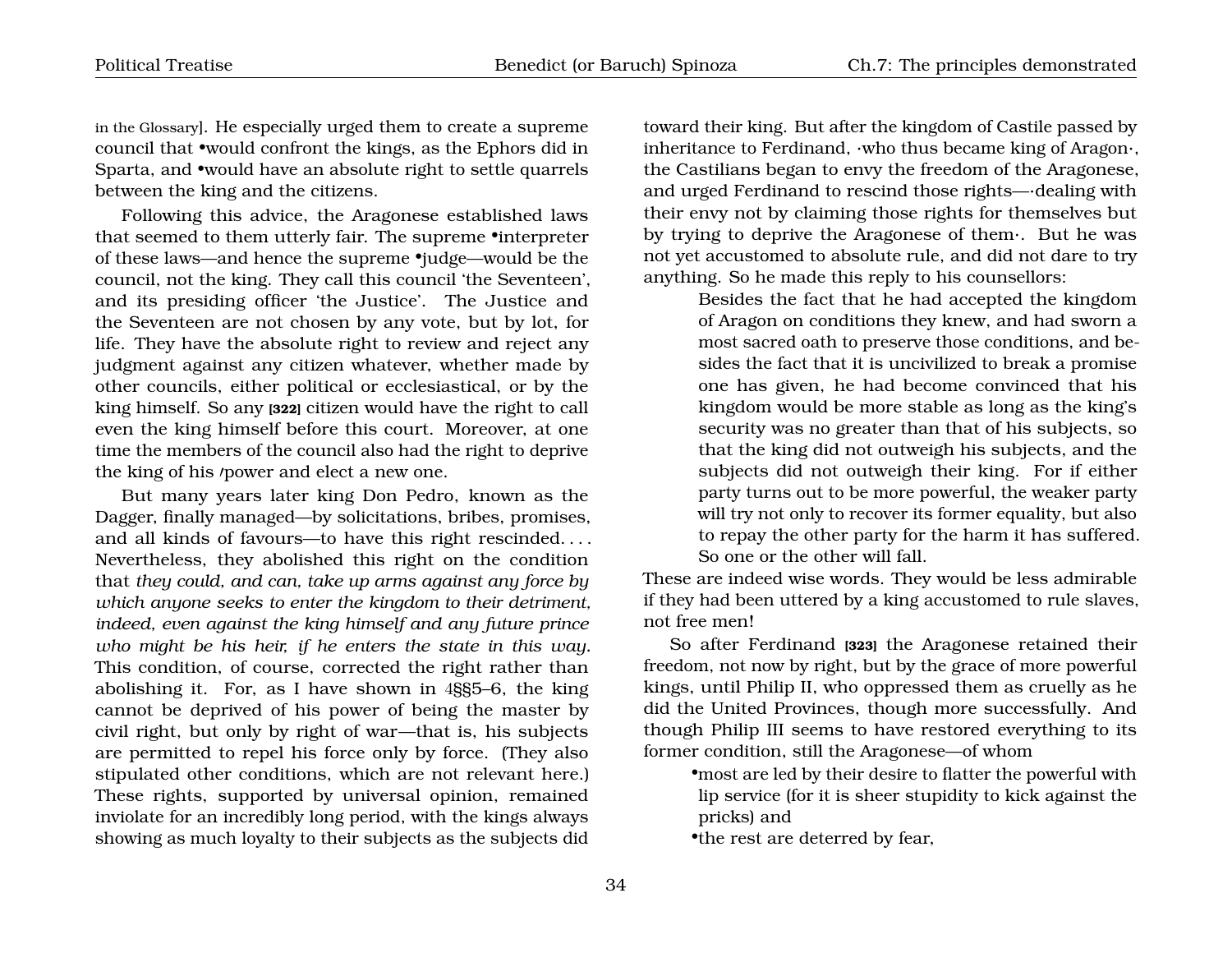have retained nothing but specious *words* of freedom and empty rituals.

**(31)** I conclude, then, that a multitude can preserve a full enough freedom under a king, so long as it brings it about that the king's power is determined only by the power of the multitude, and is preserved by the multitude's support. And this was the only rule I followed in laying the foundations of a monarchic state.

# <span id="page-36-0"></span>**Chapter 8: That an aristocratic state should be composed of many patricians; of its excellence; that it is more absolute than a monarchic state, and hence more suited to preserving freedom**

**(1)** So far I have discussed the monarchic state. Now I shall say how an aristocratic state should be organised so that it can last. I have said that a state is aristocratic if the rule is not by one man but by certain men selected from the multitude, whom I shall henceforth call *patricians*. Note that I say that certain *selected* men rule. For the chief difference between this and a democratic state is that in an aristocratic state the right to govern depends only on choice, whereas in a democratic state it depends chiefly either on some innate right or (as I shall say in the proper place [11§1]) on a right acquired by fortune. So even if the whole multitude of a state were admitted among the patricians, provided that this right was not hereditary and did not pass to others by some common law, that state would still be completely aristocratic, since only those expressly **[324]** chosen would be admitted

among the patricians. But ·it's not a matter of indifference how many patricians there are in an aristocratic state.· If only two patricians are selected, each will try to be more powerful than the other, and (because each has too much power ·for the other to conquer easily· the state will easily be divided into two factions—and into three, or four, or five factions, if three or four or five ·patricians· have power. But the larger the number of people on whom the rule has been conferred, the weaker the factions will be. From this it follows that there's a minimum number of patricians required for an aristocratic state to be stable; what this number is depends on the size of the state.

**(2)** Suppose, then, that for a state of moderate size it is enough to have 100 outstanding men on whom the supreme power of the state is conferred, and who consequently have the right to select their patrician colleagues when one of them dies. They will of course do their best to be succeeded by their children or their closest blood-relatives. The result will be that the supreme *power* of the state is always possessed by those who *happen* to be children or blood-relatives of patricians. Of 100 men who achieve honours in that way there will be at most *three* who are powerful and influential because of their skill and judgment; so the /power of the state will rest not with 100 men but with only two or three who stand out because of the excellence of their minds. They will easily draw everything to themselves, and in the common way of human desire each will be able to hope for a smooth path to monarchy for himself.

So if my calculations are right, a state whose size requires at least 100 outstanding citizens needs to confer the supreme /power on at least 5000 patricians.<sup>[13](#page-36-1)</sup> In this way the state

<span id="page-36-1"></span><sup>&</sup>lt;sup>13</sup> [Thucydides judged that the government of the 5000 at Athens in 411 BCE was "a reasonable and moderate blending of the few and the many". producing a better government than Athens had ever had in his lifetime.' [note by Curley]**]**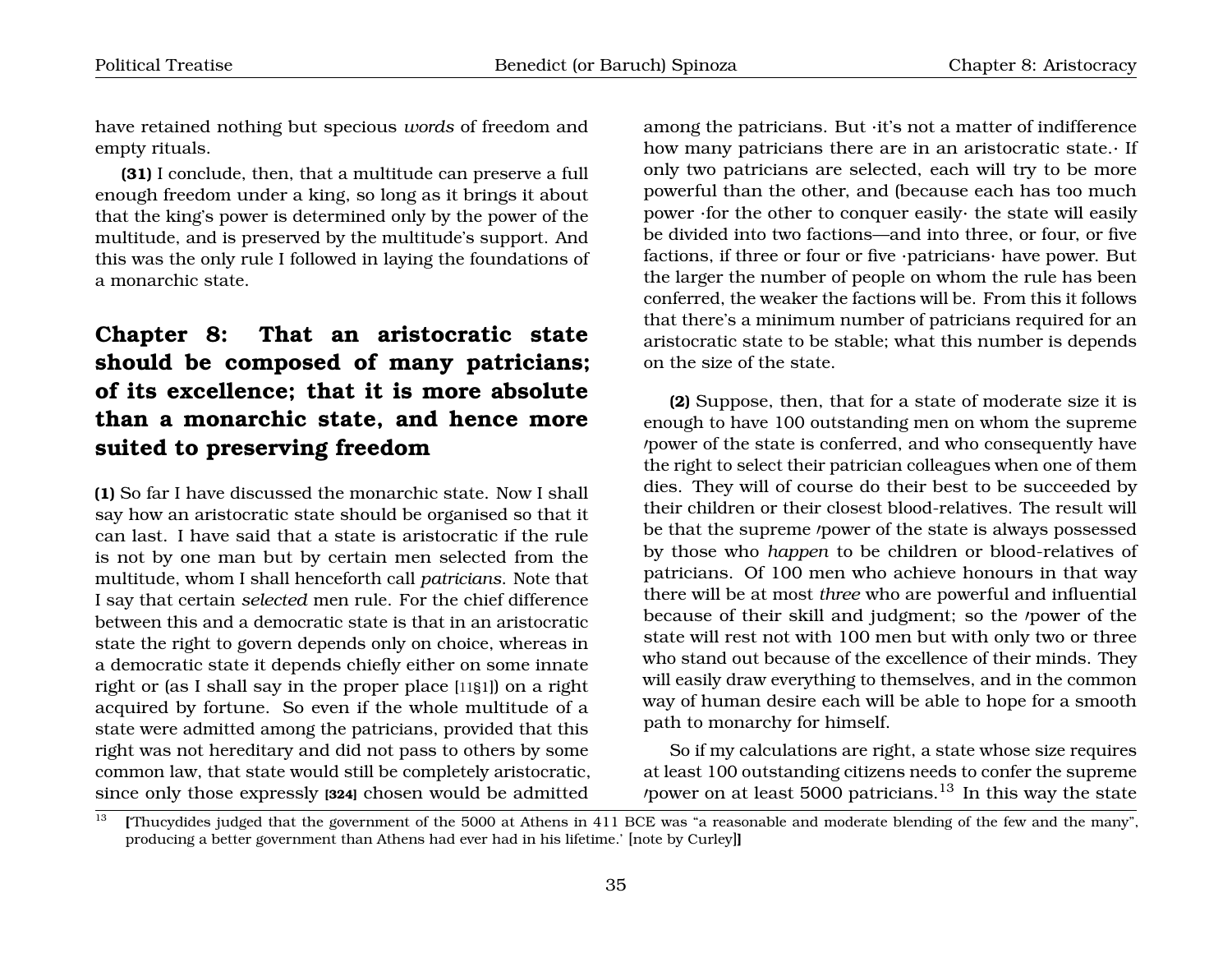will never lack 100 men who stand out for their excellence of mind—assuming that out of 50 men who seek honours and achieve them there will always be *one* who is equal to the best, besides others who try hard to copy the virtues of the best and are therefore also worthy to rule.

**(3)** The patricians are commonly citizens of one city, which is the capital of the whole state, so that the commonwealth or republic takes its name from that city, as the Roman republic once did, and as the Venetian, Genoese, etc. do now. But the Hollander republic takes its name from a whole province, with the result that the subjects of this state enjoy greater **[325]** liberty ·than the subjects of a centralised state·.

Before we can determine the foundations this aristocratic state must rest on, we should note how •rule transferred to one person differs from •rule transferred to a large enough council. The difference is very great.

**(i)** As I said in 6§5, the power of one man is quite unequal to the task of preserving a whole state. It would obviously be absurd to say this about a large enough council, for calling a council 'large enough' is saying that it is equal to the task of preserving the state. So a king absolutely requires counsellors, but a council doesn't require anything of that kind.

**(ii)** Whereas kings are mortal, councils are everlasting. So the power of a state that has once been transferred to a large enough council never returns to the multitude. This ·return of power to the multitude· can happen in a monarchic state, as I showed in 7§25.

**(iii)** A king's rule is often *precarium* [meaning unsteady, onagain-off-again], either because he is a child, or sick, or aged, or for other causes of this kind ·as noted in 6§5·. But the power of a council always remains ·steadily· one and the same.

**(iv)** The will of one man is quite variable and inconstant.

For this reason (as I said in 7§1), in a monarchic state although every law is indeed the king's will made explicit, not everything the king wills ought to be law. This can't be said about a large enough council. For since, as I have just shown, the council itself needs no counsellors, every declaration of its will ought to be law.

I conclude from all this that a rule transferred to a large enough council is absolute, or comes close to being absolute; if there were any really absolute rule, it would be what occurred when a whole multitude ruled.

**(4)** Nevertheless, given that this aristocratic rule never returns to the multitude (as I have just shown), and that there is no consultation with the multitude in it, but absolutely everything the council wills is law, we must in every way regard this aristocracy as absolute. So it should be based only on the will and judgment of the council, not on the vigilance of the multitude, since they are prevented from offering advice *and* from voting. The only reason its rule is not in practice absolute is that **[326]** the multitude is terrifying to its rulers, and so maintains some freedom for itself. If it doesn't claim that freedom for itself by an explicit law, it still claims it tacitly and maintains it.

**(5)** So it is evident that the condition of this ·aristocratic· state will be best if it is organised so that it comes nearest to being absolute, i.e. so that the multitude •is as little of a threat as possible and •maintains no freedom except what must necessarily be granted it from the constitution of the state itself. (So this ·minimal freedom· is a right not so much of the multitude itself as of the whole state. Only the *optimates* [= 'the best', 'the elite', here presumably referring to the patricians] claim and preserve such a right as *theirs*.) In this way practice will most agree with theory, as is evident from §4, and also evident in itself. For we cannot doubt that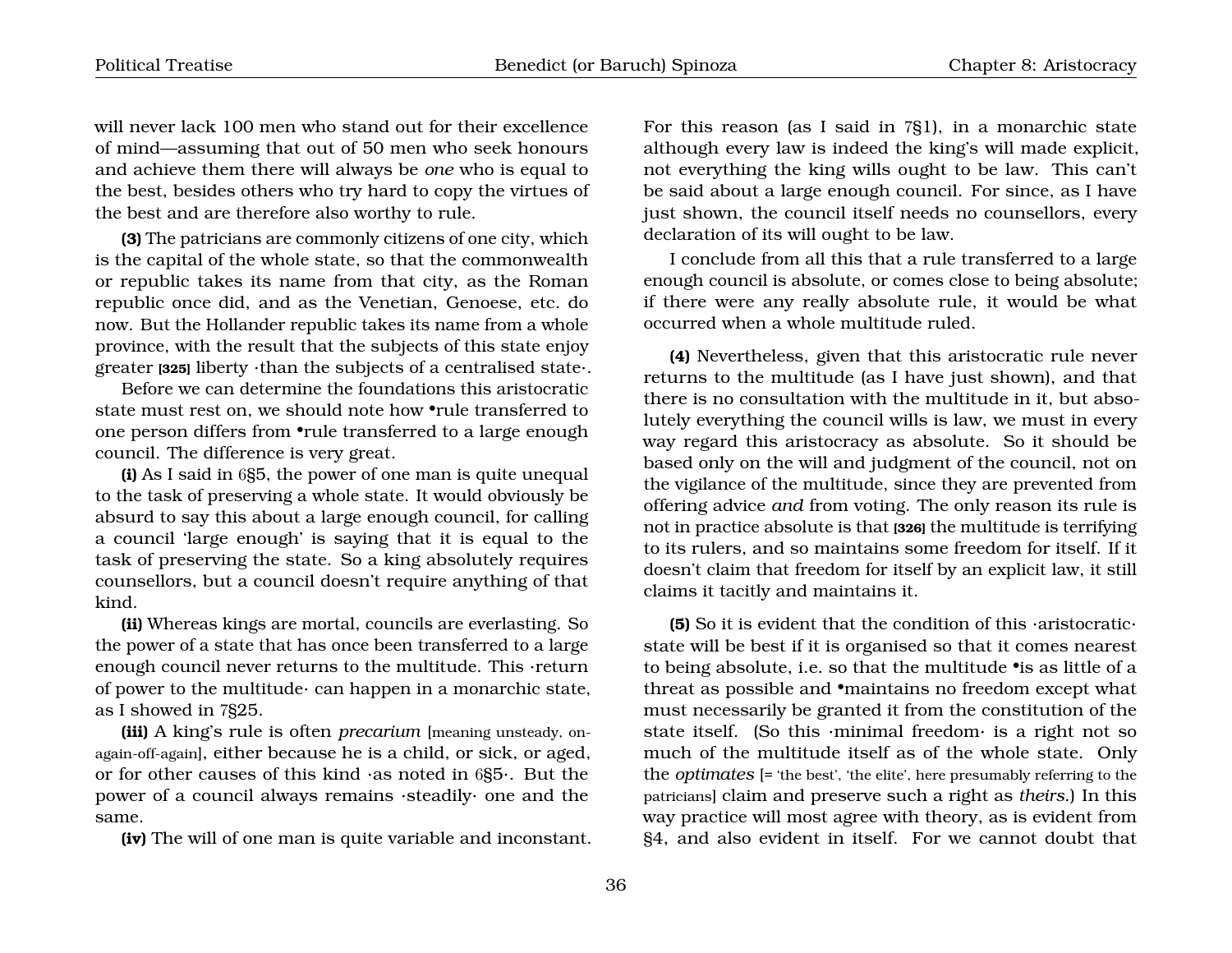the more rights the plebeians claim for themselves—as in lower Germany those societies of artisans, commonly called 'Guilds', usually have—the less the state will be a possession of the patricians.

**(6)** The plebeians need not fear that sovereignty's being granted absolutely to the council exposes them to a risk of aggressive slavery. For the will of such a large council cannot be determined as much by immoderate desire as by reason, for of course evil affects pull men in different directions. They can't be led as if by *one* mind unless what they desire is honourable or at least appears to be so.

**(7)** In settling the foundations of an aristocratic state, therefore, the chief thing is that they should depend only on the will and power of its supreme council, so that the council is its own master, as far as possible, and is in no danger from the multitude.

To determine foundations that depend only on the will and power of the supreme council, let us consider the foundations of peace that are specifically right for a monarchic state and foreign to this ·aristocratic· one. If for these we substitute other, equivalent foundations that *are* suitable to an aristocratic state, leaving the rest as I have laid them down, there is no doubt that we'll have removed all causes of sedition—or anyway this state will be at least as secure as a monarchy. It will indeed be more secure, and its condition better, because it will come nearer than a monarchic state to absolute rule, though without this doing any harm to its peace and freedom (see §§3 and 6). For the **[327]** greater the right of the supreme *'power* is, the more the form of the state agrees with the dictate of reason (by 3§5), and consequently the more apt it is to preserve peace and freedom. So let us run through what I said in 6§9, setting aside the things that are foreign to this ·aristocratic· state and examining the ones

that are suitable to it.

**(8)** No doubt the first thing necessary is to found and fortify one or more cities. It is especially necessary to fortify the capital of the whole state, and the cities on its borders. For the capital has the greatest right, and ought to be more powerful than all the rest. However, in this ·aristocratic· state there is no need for all the inhabitants to be divided into clans, ·a division that is crucial to the defensive arrangements of a monarchy (see 6§§10–11)·.

**(9)** As for the armed forces: since this state doesn't aim at equality for all, but only among the patricians, and especially since the patricians have more power than the plebeians do, the laws or fundamental rights of this state certainly don't require that the army be composed only of subjects. But it is especially necessary that no-one be accepted as a patrician unless he is well-versed in the military arts.

To keep the subjects out of the armed forces, as some wish, is sheer stupidity, ·for two reasons·. •The military stipend paid to subjects remains in the realm, whereas whatever is paid to a foreign soldier is lost; and •·by the reliance on foreign mercenaries· the greatest strength of the state is weakened, for certainly those who fight for their altars and homes fight with singular courage.

From this it is also clear that it is equally wrong to maintain that generals, colonels, captains, etc. ought to be chosen only from the patricians. When you take away from ·plebeian· soldiers all hope of achieving glory and honours ·through promotion to higher ranks·, how courageously will they fight?

On the other hand, to make a law that the patricians are not allowed to hire a foreign army when the situation demands it—whether for their own defence and putting down sedition, or for any other reasons—is not only ill-advised but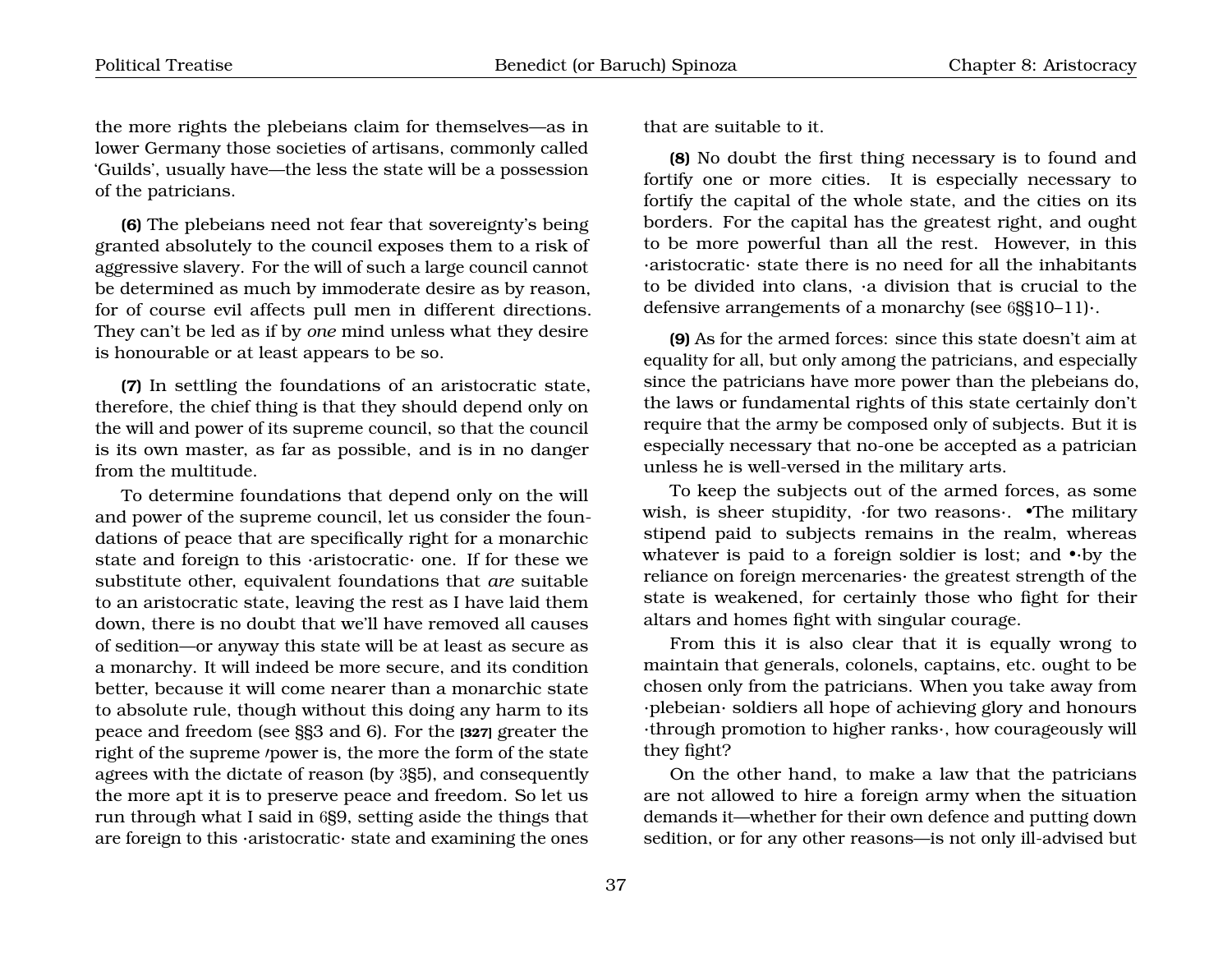also contrary to the supreme right of the patricians. On this, see §§3–5.

Further, a general of an army or of the whole armed forces ought to be chosen only in war, and only from the patricians. He should have the command for a year at most. **[328]** He cannot be continued in command or chosen again later. This law is necessary in a monarchy, but especially necessary in this ·aristocratic· state. I said in 7§14 that it is much easier for rule to be transferred •from one man to another than for it to be transferred •from a free council to one man. Yet it often happens that patricians are overpowered by their own generals, with much greater injury to the republic. Indeed, when a monarch is removed, it is not a change of the state but only a switch of tyrants. But in an aristocratic state this cannot happen without the overthrow of the state and the loss of the most prominent men. Rome has provided the most grievous examples of this.

Be that as it may, the reason I gave for saying that in a monarchic state the armed forces ought to serve without a salary does not apply in a state of this kind. **[**Spinoza's explanation of why is obscure, but when its elements are re-ordered they come down to this. Paying citizen soldiers for their service will

•reduce the likelihood that some of them will exaggerate the value of their service,

•not create a danger that the council will give greater recognition to them than to civilians, and •be fair;

the point of the last item being that**]** since the subjects are kept from giving advice *and* from voting, they should be regarded as just like foreigners, and so ought not to be brought into military service on less favourable terms than foreigners are.

**(10)** The fact that all plebeians are ·in a legal sense·

foreigners introduces a further consideration. The whole state is endangered if the fields, houses, and land are publicly owned and leased to the inhabitants for an annual rent. For if subjects who have no share in the state are allowed to carry their possessions wherever they want to, they will quickly abandon all the cities in times of trouble. So the fields and farms of this state should be *sold* to the subjects, not *rented*—on condition that each year they pay some part of the annual income ·to the state·, as is done in Holland.

**(11)** Having considered these matters, I proceed to the foundations on which the supreme council ought to be supported and strengthened. I have shown in §2 that a state of average size ought to have about 5000 members in its council. So a way must be found of preventing the rule from gradually falling into the hands of fewer men, and indeed of ensuring that

•the number of rulers increases in proportion to increases in the ·population of the· state, that

•as far as possible **[329]** equality is preserved among the patricians,

•matters are handled expeditiously in the councils, •the common good is attended to in them, and finally •the power of the patricians, or the council, is greater than that of the multitude but in such a way that the multitude do not suffer harm by it.

**(12)** The main cause of rule's gradually becoming concentrated in the hands of fewer and fewer men is *envy*. For men, as I have said, are by nature enemies—however much they are united and bound by laws, they still retain their nature. I think that is why democratic states are transformed into aristocracies, and aristocracies eventually into monarchies. For I am quite convinced that most aristocratic states were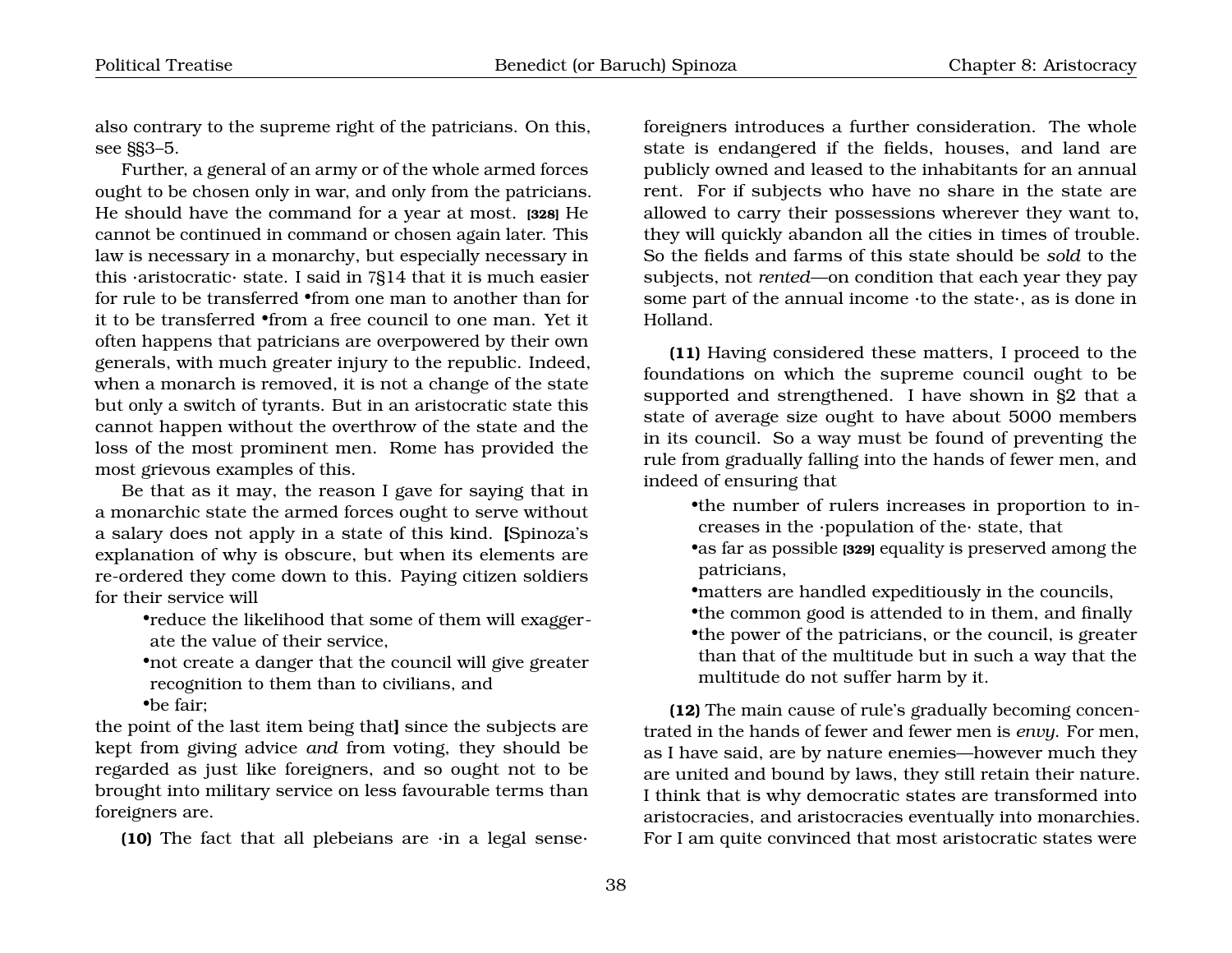at first democratic.

When a multitude, seeking a new place to live, found it and cultivated it, the whole multitude retained an equal right to command. No-one willingly gives the rule to another. But though each of them may think it fair that another ·member of the original multitude· has the same right against him as he has against the other, each thinks it unfair that foreigners who join them should have a right equal to theirs in a state they sought for themselves by their labour and appropriated at the cost of their own blood.

And the foreigners themselves don't deny this. Those who migrate there, not to rule but to attend to their private affairs, think it is enough for them to be granted the freedom to conduct those affairs in security. But in the meantime, the multitude is increased by the influx of foreigners, who gradually take on the customs of the native people, until at length they are distinguished only by not having the right to acquire honours.<sup>[14](#page-40-0)</sup> And while the number of the immigrants grows daily, the number of citizens is for many reasons diminished. Indeed, often clans die out; some are excluded because of crimes; and many neglect public affairs [see Glossary] because of a difficulty in their domestic affairs. In the meantime the more powerful desire nothing more than to reign alone. So gradually the rule is reduced to a few, and finally, because of factions, to one.

To the causes mentioned, I could add others that destroy states of this kind. But because they are well enough known, I omit them. Now I shall show in an orderly way the laws by which the state I am discussing ought to be preserved.

**(13)** The most important law of this state must be the one that determines **[330]** the ratio of the patricians to the multitude; for (by §1) the number of patricians should increase in proportion to increases in the multitude. And (by what I said in §2) this ratio ought to be about 1 to 50: the disproportion between the number of patricians and the number of the multitude should never be greater than that. The number of patricians can be much greater in proportion to the number of the people—·e.g. with a ratio of 1 to 40·—without harm to the form of the state; but there is danger in there being too few patricians. How this law is to be kept inviolate I shall soon show in its proper place.

**(14)** In some places the patricians are chosen from certain clans only; but to establish this by an explicit law is very harmful. For

•clans often cease to exist, and

•such a law would bring disgrace on the other clans, the ones not named in the law, and

•it is (by §1) contrary to the form of this state that patrician status be hereditary, ·as it would be if one's chance of becoming a patrician depended on which clan one was born into·.

Such a measure makes the state seem democratic rather than aristocratic—along the lines of the democratic state I described in §12, where very few citizens rule.

Nevertheless, to prevent the patricians from selecting their own sons and blood-relatives, and hence to prevent the right of ruling from remaining in certain clans, is not only impossible ·to achieve· but absurd ·to attempt·, as I shall show in §39. However, provided that they don't maintain this by an explicit law that *openly* excludes others

> who have been born in the state, use the native language, don't have a foreign wife, aren't disreputable,

<span id="page-40-0"></span><sup>&</sup>lt;sup>14</sup> [The situation described here was roughly that of the Amsterdam Jewish community in which Spinoza grew up. They had come there in search of religious liberty, and were content to be left alone to practise their religion; but in Spinoza's lifetime they had not generally assimilated in the way he describes. [adapted from a note by Curley]]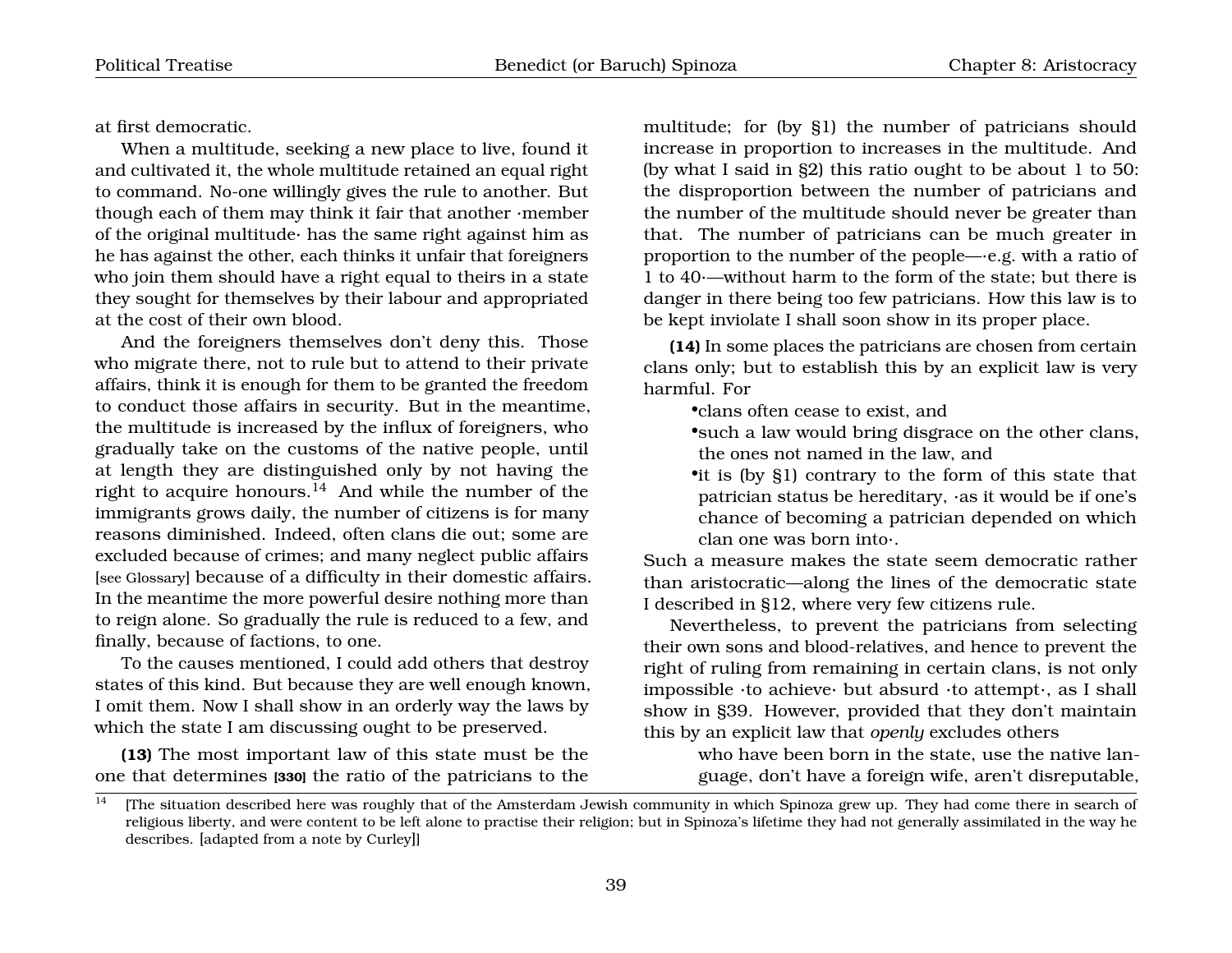and don't make their living in some servile occupation (among which are to be numbered wine sellers and brewers of ale, and others of that kind)

the form of the state will still be maintained, and the ratio between the patricians and the multitude can always be preserved.

**(15)** Furthermore, if it is established by law that younger men cannot be chosen, it will never happen that a few clans keep a hold on the right of ruling. So it should be established by law that no-one can be on the list of candidates until he has reached the age of thirty.

**(16)** Thirdly, it ought to be established that all the patricians must gather at a certain location in the city at definite, fixed times, and that those who haven't been present **[331]** should be fined an amount of money that they will notice, unless they have been kept away by illness or some public business. If this is not done, many will concentrate on their private affairs to the neglect of their public responsibilities.

**(17)** The council's function is to make and repeal laws, and to choose their patrician colleagues and all public servants. For when someone who has the supreme right (as I have maintained that the council does) gives someone else the *'power* to make and repeal laws, he *transfers* it to him and thus relinquishes it. Indeed, whoever has the *power* to make and repeal laws for even one day can change the whole form of the state. But the assembly can temporarily transfer to others the administration of the *daily business* of the state, according to established laws, without surrendering its supreme right. And if the public servants were *not* chosen by the council but by someone else, the members of the council ought to be called wards—·dependent minors·—rather than patricians!

**(18)** Some states appoint a governor or president for the

council, either for life (like the Venetians) or for a time (like the Genoese). But the precautions they take make it quite clear that doing this brings great danger to the state. We can't doubt that it brings the state close to being a monarchy. As far as we can conjecture from their histories, the only reason they did this was that before these councils were established, they had been under a governor or duke, as if they were under a king. So the creation of a governor ·for the council· may indeed be a necessary requirement for a particular people, but it is not necessary for aristocratic states generally.

**(19)** Nevertheless, because the supreme *power* of this state is in the hands of the council as a whole—

and not in the hands of each of its members (which would turn it into a disorderly multitude)

—the patricians must all be bound by the laws in such a way that they compose a single body, so to speak, governed by a single mind. But the laws by themselves are powerless. They are easily broken when their defenders are the very persons they are supposed to restrain; the idea that men would punish their colleagues so as to curb their own appetite by fear of the same punishment is quite absurd. So we must seek a means by which the order of this supreme council and the laws of the state are preserved inviolate, but so that there is still as much equality among the patricians as possible.

**(20)** Having one **[332]** governor or president who also has a vote in the council must lead to great inequality, especially because of the power he must be granted if he is to perform his duties safely. So we can do nothing more useful for the common well-being (if I have thought this through properly) than to create another council subordinate to this supreme council, composed of certain patricians whose only duty is to see that the laws of the state that concern the councils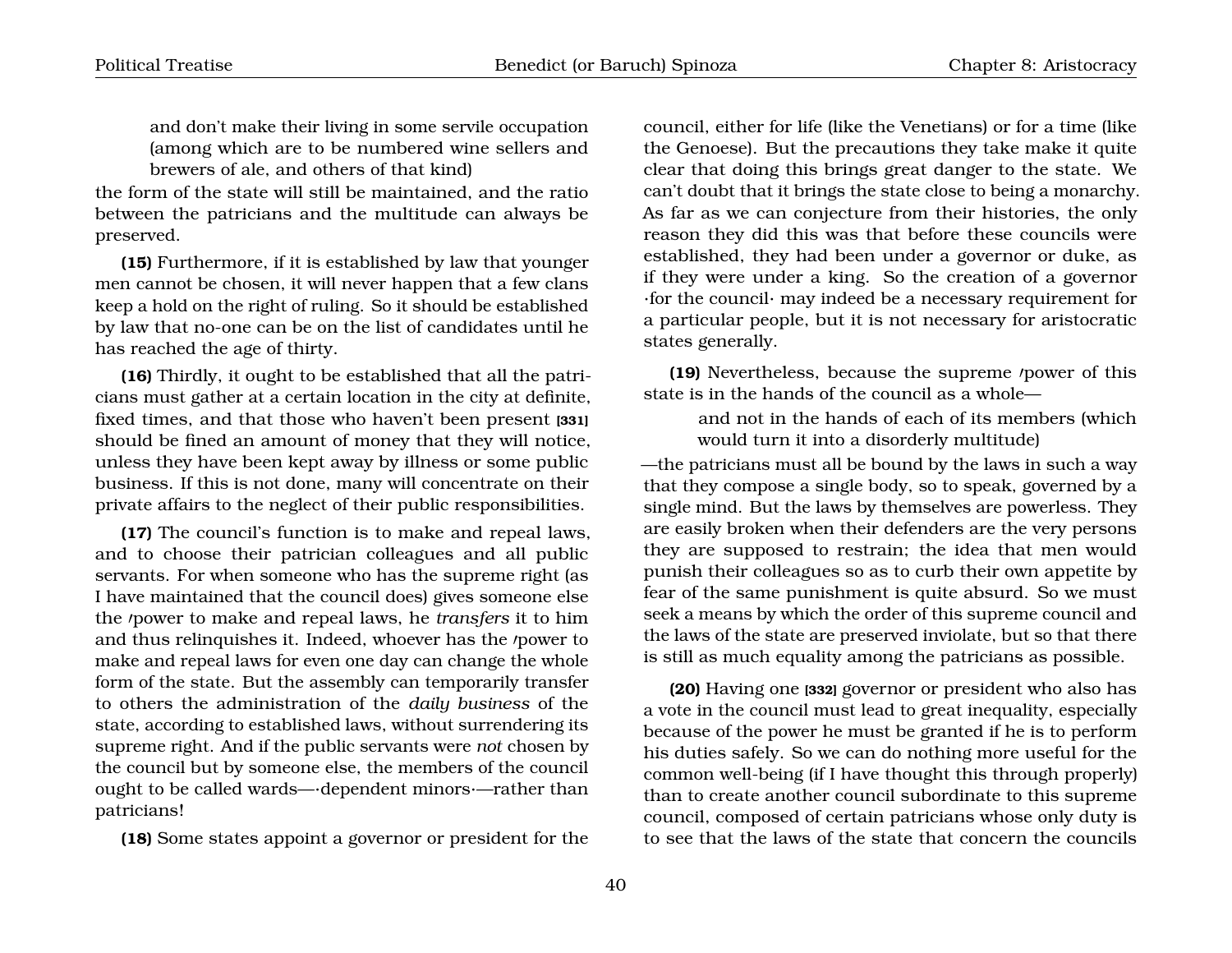and the ministers of the state are not violated. This council should have the *power* to **•call to judgment any delinquent** minister who has offended against the laws concerning his ministry, and to •condemn him according to the established laws. These men I shall henceforth call syndics.

**(21)** The syndics must be chosen for life. For if they were chosen for a limited period of time, so that afterward they could be called to other public offices, we'd fall into the absurdity presented in §19. But to prevent their becoming too proud through holding this office for so long, no-one should be chosen for it who has not reached at least the age of 60 and who has not served as a senator. (On the senators, see §§29-36 below.)

**(22)** We shall easily determine the number of syndics if we consider that they are related to the patricians as the patricians collectively are related to the multitude, whom they cannot rule if they are fewer than the proper number. So the ratio of syndics to patricians ought to be the same as the ratio of patricians to the multitude, that is (by §13): 1 to 50.

**(23)** Furthermore, for the council to perform its duties safely, some part of the armed forces must be allocated to it, which it can command to do what it wishes.

**(24)** The syndics and other public officials should not receive any salary [*stipendium*], but the benefits [*emolumenta*] they get should be such that they can't administer the state corruptly without great harm to themselves.

> (Anyway, we can't doubt that it is fair for the public officials of the state to be decreed compensation [*praemium*] for their time. For the plebeians make up the greater part of the state, and the patricians look out for their security; whereas the plebeians have no

concern with public affairs, but only with their private interests.)

Because (as I said in 7§4) no-one **[333]** defends someone else's cause except to the extent that he believes he is thereby making his own situation more stable, affairs should be arranged so that the public servants are doing their best for their own interests when they are most diligently looking out for the common good.

**(25)** So the syndics, whose duty (I have said [§20]) is to see that the laws of the state are preserved inviolate, ought to be assigned the following benefits: each head of a clan who lives somewhere in the state should pay them a small sum of money each year—e.g. a quarter of an ounce of silver—so that from that they can know the number of inhabitants, and what percentage of the total the patricians are.<sup>[15](#page-42-0)</sup> Next, when each new patrician is chosen he should pay the syndics some large sum, e.g. 20 or 25 pounds of silver. Also, the fines that patricians have to pay when they don't come to meetings of the council should also to be granted to the syndics. In addition, a part of the goods of officials who have misused their office—who have to submit to their judgment and are punished by a monetary fine or confiscation of their goods—should be set apart for syndics, specifically for those who sit every day and whose duty it is to convene the council of syndics. (On this see §28)

To make sure the council of syndics is always made up of the proper number, this must be the first thing the supreme council looks into when it is convened at its customary time. But if the syndics have neglected this, then it falls to **a** the presiding officer of the senate (which I shall speak of [in §§29ff])

•to advise the supreme council about this,

<span id="page-42-0"></span><sup>15</sup> **[**This makes sense only if Spinoza meant to say that each head of a clan should pay 'a small sum of money' *for each member of his clan*.**]**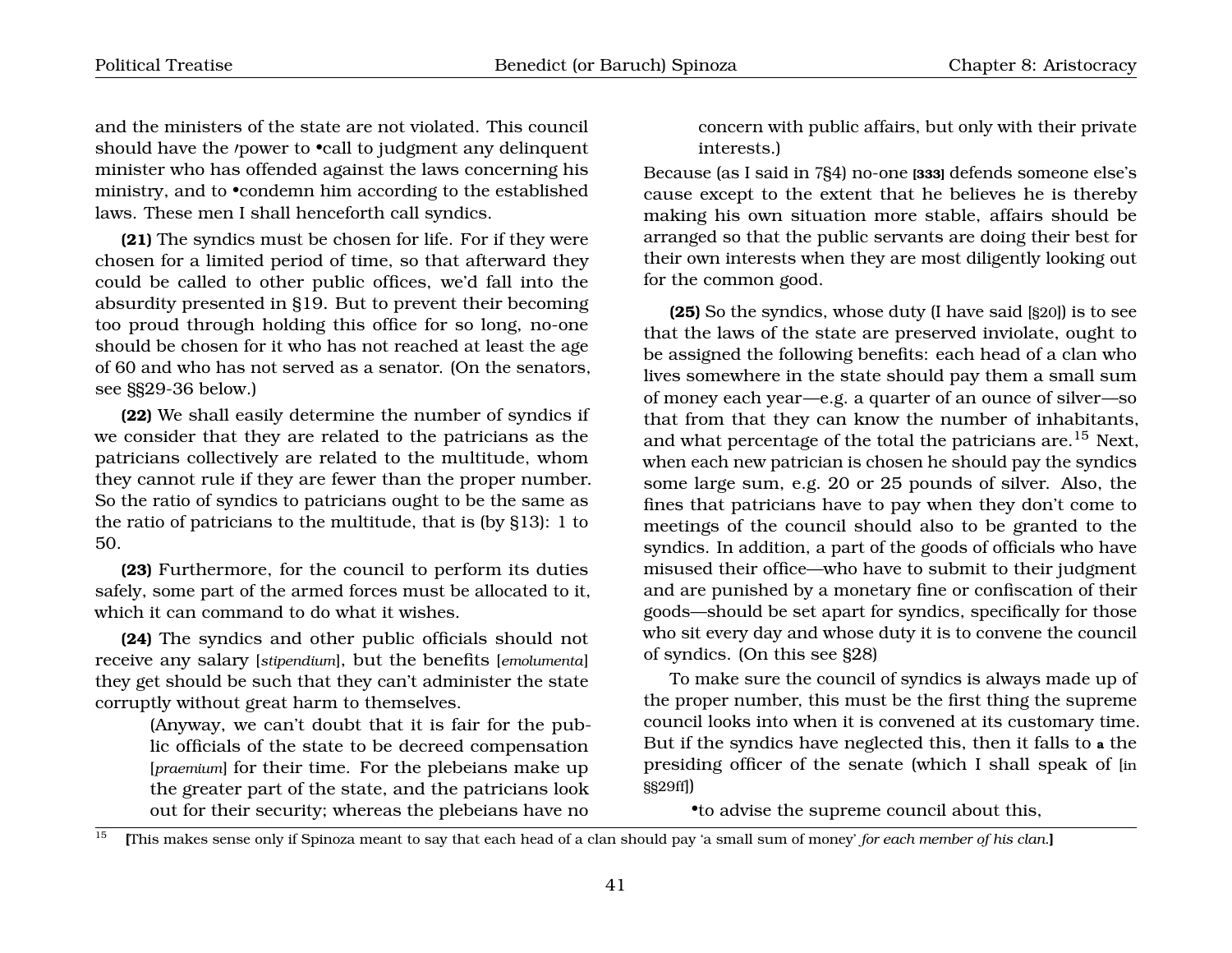•to require **b** the presiding officer of the syndics to explain the cause of their being silent about it,

•to ask the supreme council what it thinks about it. If the presiding officer of the senate is also silent, the case should be taken up by **c** the presiding officer of the supreme court, or (if he too is silent) by some other patrician, who should require a reason why the presiding officers of the syndics, of the senate, and of the judges are all silent. [In this puzzling paragraph, the first and fourth occurrences of 'silent' translate *silentium*, which could mean 'inactive'; but the middle two translate cognates of *tacere*, which can only mean 'to be silent'.]

Furthermore, so that the law by which younger men are excluded is strictly observed, it should be established that all those who reach the age of 30, and are not excluded from the government by an explicit law, should have their names inscribed in a register in the presence of the syndics and—in return for **[334]** a set price—should receive from them a mark of this honour and be permitted to wear a certain decoration, granted only to them, by which they may be recognised and held in honour by everyone else.

In the meantime it should be established by law, subject to a serious penalty, that no patrician is allowed to nominate anyone for election unless his name is inscribed in this register—and furthermore that no-one is allowed to refuse any office or service that he has been elected to perform.

Finally, so that all the state's **absolutely fundamental laws** may be permanent, it should be established that if anyone in the supreme council objects to some fundamental law—for example, about extending the command of some general of the army, or reducing the number of patricians, or the like he is guilty of treason. Not only should he be condemned to death and have his property confiscated, but there should be some conspicuous, public sign of his punishment, so that the memory of his crime may be everlasting.

But the **other common laws** of the state will be sufficiently stabilised if it is established that no law can be repealed, and no new law made, without the agreement of first the council of syndics and then three-fourths or four-fifths of the supreme council.

**(26)** In addition, the right to convene the supreme council, and to propose matters to be decided in it, should rest with the syndics, who should also be granted first place in the council but without the right to vote. Before they are seated, they must swear—by the well-being of the supreme council and by the public freedom—that they will do their utmost to ensure that the rights and laws of their country are kept inviolate and the common good consulted. When this has been done, they may make known, in an orderly way, through their secretary, the matters to be proposed.

**(27)** To ensure that all the patricians have equal *power* to make decrees and select public officials, and that all business is handled expeditiously, the procedure the Venetians follow for the nominating of public officials seems to me excellent.

- •They choose some of the members of the council by lot;
- •those members then nominate the candidates for each office; then
- •each patrician indicates by secret ballot whether he approves or rejects the person proposed.

In this way no-one knows afterwards who voted which way. As well as giving each patrician equal authority **[335]** in making the decision, and getting the business transacted quickly, this procedure means that each council member is absolutely free to give ·effect to· his opinion without any danger of ill-will.

**(28)** The same procedure should be followed in the council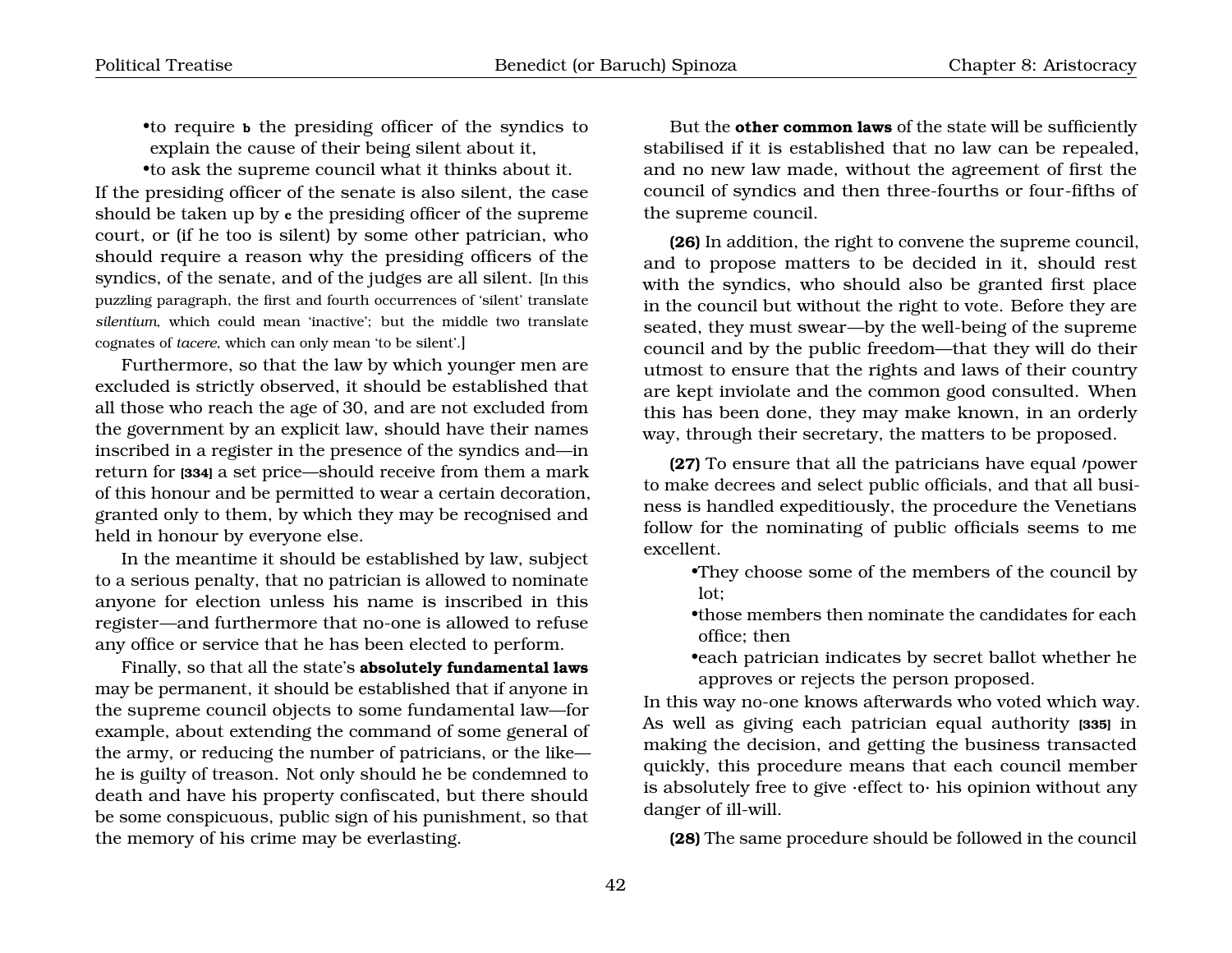of the syndics and the other councils: the votes should be by secret ballot. Moreover, the right to convene the council of syndics, and propose the things to be decided in it, ought to rest with their presiding officer, who should meet daily with ten or more other syndics to hear the plebeians' complaints and secret accusations about public officials, to protect the accusers if the situation requires it, and also to convene the council before its regularly appointed time if any of them think there is danger in delay.

The presiding officer and those who meet with him daily ought to be elected by the supreme council, and from the syndics—not indeed for life, but for six months. They should not be able to serve again in this office until three or four years have elapsed. As I said in §25, the confiscated goods and monetary fines, or some part of them, ought to be granted to them. I shall say more about the syndics in the proper place.

**(29)** The second council to be subordinated to the supreme council I shall call the 'senate'. Its function is to conduct public business, e.g. to

•publish the laws of the state,

•organise the fortification of the cities according to the laws,

•give instructions to the armed forces,

•levy **taxes** on the subjects and allocate the revenues,

•reply to foreign ambassadors, and

•decide where ambassadors are to be sent.

But its for the supreme council to choose the ambassadors themselves. It is especially necessary to ensure that a patrician can be called to a public office only by the supreme council, so that the patricians aren't anxious to seek the favour of the senate.

Moreover, all matters that somehow change the present state of things should be referred to the supreme council,

such as decisions about war and peace: the senate's decisions about war and peace are valid only if confirmed by the authority of the supreme council. And by the same reasoning, the decision to impose **new taxes** is a matter for the supreme council, not the senate.

**(30)** In determining the number of senators, the following things **[336]** must be considered:

**(1)** all the patricians should have an equally great hope of becoming senators; and yet

**(2)** a senator whose term has ended can serve again after a relatively short interval,

so that the state will always be governed by men who are experienced and tested; and

**(3)** among the senators there should be many who are well-known for their wisdom and virtue.

The only way to satisfy all these conditions is to establish by law that no-one under the age of 50 should be admitted to the rank of senator, and. . . . **[**What follows is obscure, and previous translators have differed sharply over how to construe it. All we need is what Spinoza carries away from it, namely:**]** So all the patricians will always have a great hope of achieving the rank of senator or of syndic, yet the same patricians will always hold the rank of senator, with only brief intervals in their service. By what I said in §2, the senate will never lack outstanding men of great judgment and skill.

Because this law cannot be broken without creating great ill-will among many of the patricians, the only precaution needed for it to always remain in force is that each patrician who has reached the age I have specified should show proof of this fact to the syndics, who will put his name on the register of those destined to achieve senatorial office, and read it aloud in the supreme council; so that with the others of his rank he may occupy a place reserved for such men in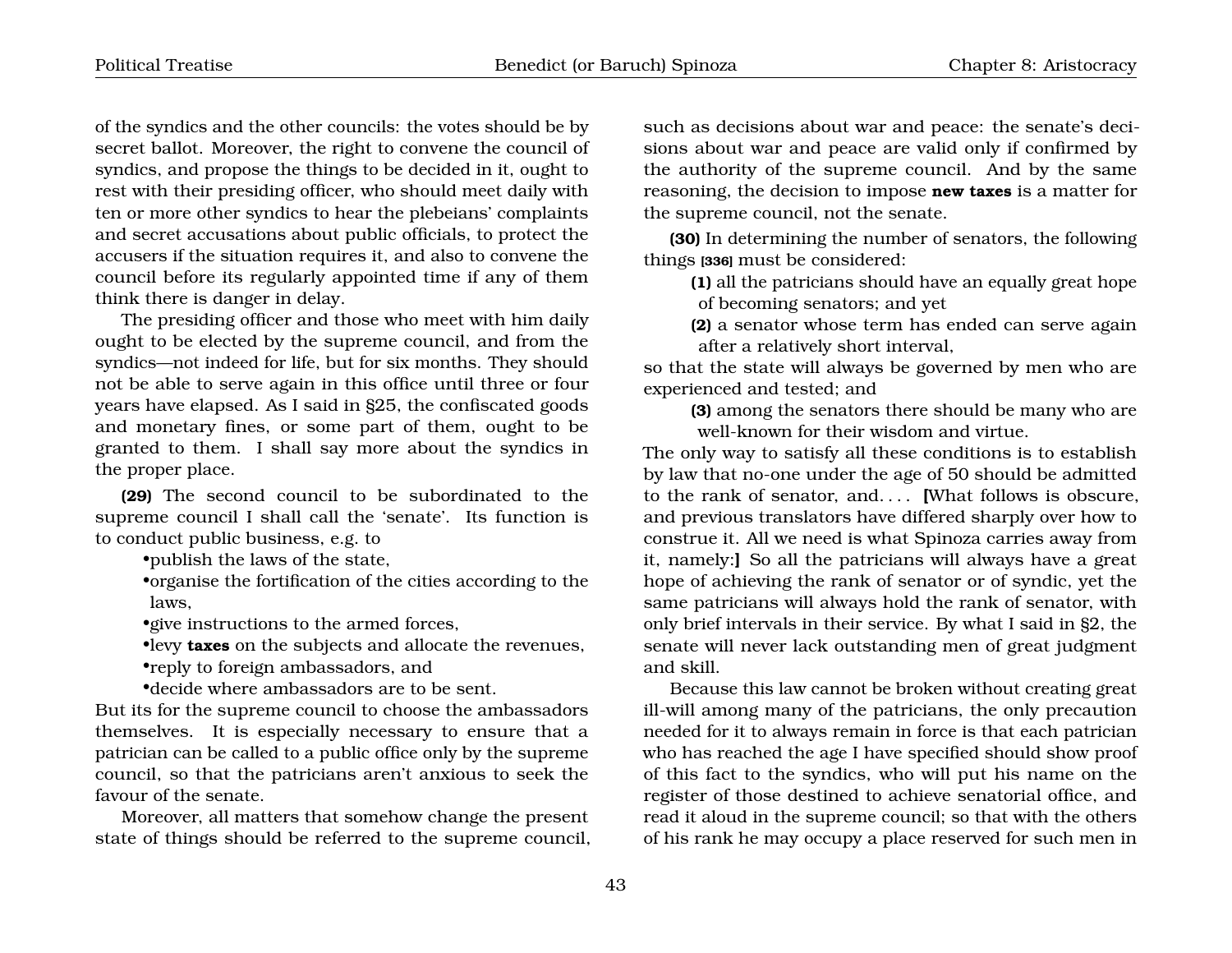the supreme council, a place nearest to that of the senators.

**(31)** The remuneration of the senators should be such that peace is more to their advantage than war. So 1% or 2% of the value of the imports and exports should be set aside for them. We can't doubt that this will **[337]** lead them to safeguard the peace as much as they can, and never be eager to prolong a war. Any senators who are themselves merchants should not be exempt from paying this duty; for (as I think everyone knows) such an exemption would bring a great loss to trade.

Next, it should be established by law that anyone who is or has been a senator cannot serve in any military office; and that no-one whose father or grandfather is a senator, or who has had senatorial rank within ·the preceding· two years, can be chosen to be a general or other high-ranking officer—positions which, as I said in §9, are to be filled only in time of war. We can't doubt that the patricians outside the senate will defend these laws with the utmost vigor; so that the senators ·will be firmly barred from any chance of profiting through war, and so· will always expect more rewards from peace than from war. They will recommend war only if the most urgent necessity of the state requires it.

It may be objected that if the syndics and senators receive such great remuneration, aristocratic rule will be as burdensome to the subjects as any monarchy. But first note:

**(i)** that royal courts require greater expenses,

**(ii)** that these expenses are not made to protect the peace, and

**(iii)** that no price is too high for peace.

Furthermore,

**(iv)** whatever is conferred on one or a few people in a monarchic state is conferred on many in this ·aristocratic· state;

**(v)** kings and their ministers do not bear the burdens of the state along with their subjects, whereas in this state the patricians *do*, for they are always chosen from the richer citizens, and contribute the greatest part to public affairs; and finally,

**(vi)** the costs of a monarchic state arise less from the monarch's *display* than from his secret expenses.

When the burdens of the state are imposed to safeguard peace and freedom, even if they are great, they are still endured because of the benefits of peace. What nation ever had to pay so many and such heavy duties as the Dutch? But not only has this nation not been drained dry, on the contrary, their wealth has made them so powerful that everyone has envied their good fortune.

So if the burdens of a monarchic state were imposed for the sake of peace, they would not weigh heavily on the citizens. But as I have said, the secret expenses of this kind of state are such that the subjects sink under the burden, because the virtue of kings is worth more in war than in peace, and **[338]** because those who wish to rule alone must try to their utmost to have poor subjects. [This strange inference really is there in the original. Its bewilderingness is not an artifact of the present version.] . . . .

**(32)** Some of the syndics, elected ·to that role· by the supreme council, ought to have non-voting seats in the senate, so as to •observe whether laws concerning the council are followed properly, and to •make sure that when something has to be referred to the supreme council by the senate, the supreme council is convened. For, as I said in §26, the right to convene the supreme council and to set its agenda rests with the syndics. But before the votes are collected on such things, the officer then presiding over the senate will report on the state of things, and say what the senate's own opinion is about the matter proposed, and for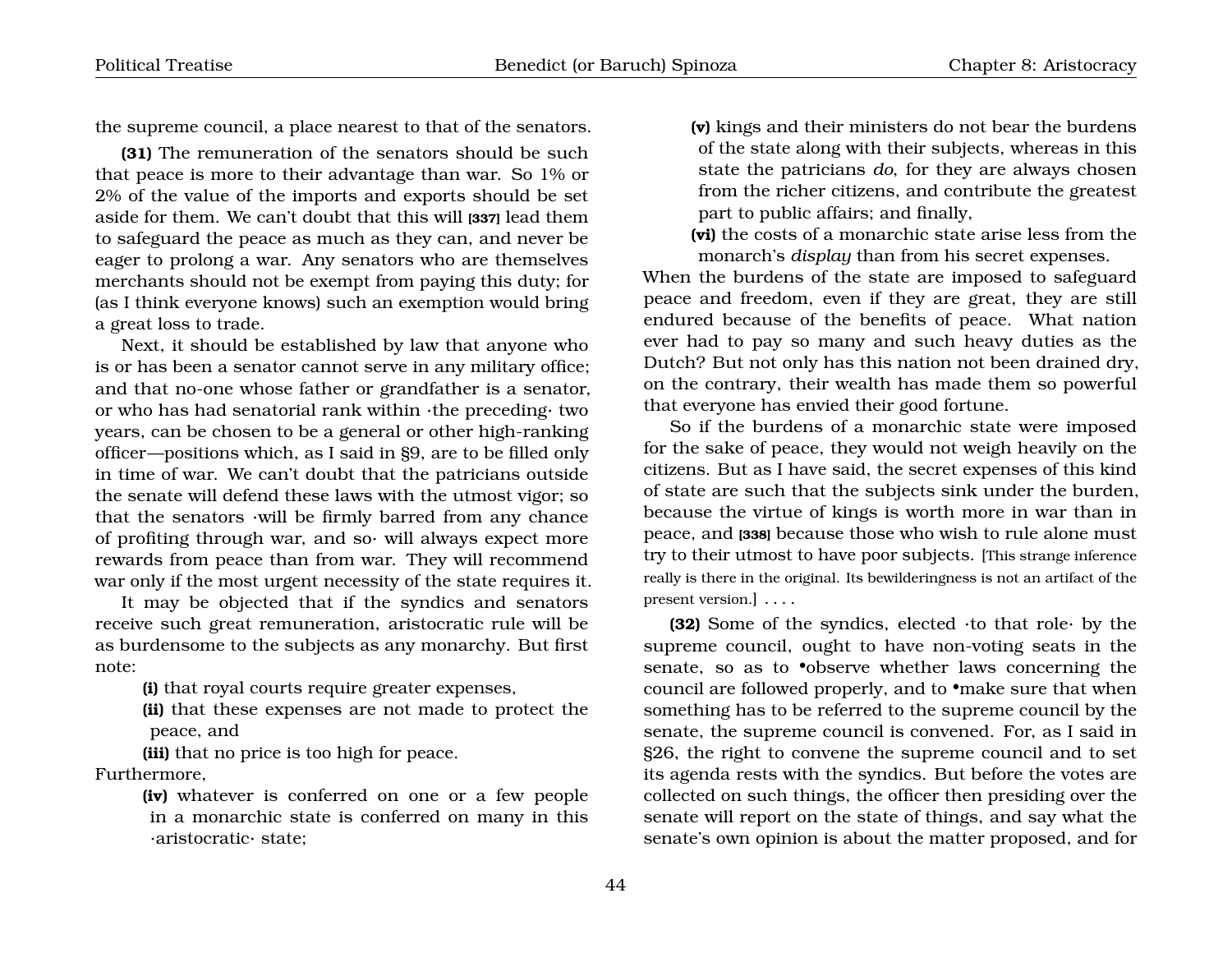what reasons. When this has been done, the votes are to be collected in the usual way.

**(33)** The whole senate should not meet daily, but at some fixed time, like all large councils. But between its meetings the business of the state must still be conducted; so some part of the senate must be chosen to represent it during those intervals. The duty of this body is

•to convene the full senate when necessary,

•to carry out its decrees concerning public affairs,

•to read letters written to the senate and to the supreme council, and

•to deliberate about matters to be proposed in the senate.

But to make it easier to grasp all this, and the organisation of the whole council, more easily, I shall describe everything in more detail.

**(34)** As I have already said, the senators should be chosen for a year. They should be divided into four or six groups. If there are four groups, the first should preside over the senate for the first three months; if six, then for the first two months. A second group should take the place of the first when its term is up. In this way each group takes its turn in the first place in the senate for the same period of time, with the group first in the first months being last in the next months, and so on.

Furthermore, as many presiding officers should be elected as there are groups, and each should have a deputy to take his place when necessary. That is, from each group two men should be chosen, one to be the presiding officer and the other his deputy. The one who presides over the first group should also preside over the senate in the first months. **[339]** If he is absent, his deputy should take his place. Similarly with the other groups, the order being preserved as above.

Next, from the first group some are to be chosen, either by lot or by vote, who with their presiding officer and his deputy should represent the senate in the interim between its meetings. They will do this for the same length of time that their group has the first place in the senate. When their term has expired, an equal number must be chosen from the second group—again, either by lot or by vote—who with their presiding officer and his deputy will replace the first group and represent the senate. Similarly for the remaining groups.

There is no need for the supreme council to make the choice of those whom I have said should be selected for each two- or three-month period, either by lot or by vote. (Henceforth I shall call these men 'consuls'.) The reason I gave in §29 is not relevant here (and the reason I gave in §17 is even less so). It will be enough if they are chosen by the senate and the syndics who are present.

**(35)** As for their number, I cannot say exactly what it should be, but there certainly ought to be enough of them so that they can't be easily corrupted. ·Don't think that their power is so small that it doesn't matter if they are corrupted·. Although they don't decide anything about public affairs by themselves, they can still cause delay in the senate or (worse) deceive it by proposing things of no importance and withholding ones that matter more. Not to mention the fact that if there were too few of them, the mere absence of one or two could delay the conduct of public business.

·Because of the need to avoid corruption·, a middle ground has to be found here, making up for the lack of numbers by the brevity of the appointment. If only thirty or so are chosen for two or three months, that is too many to be corrupted in such a short time. That is why I have also recommended that the consuls who are to replace outgoing consuls be chosen at the time of the change-over ·and not in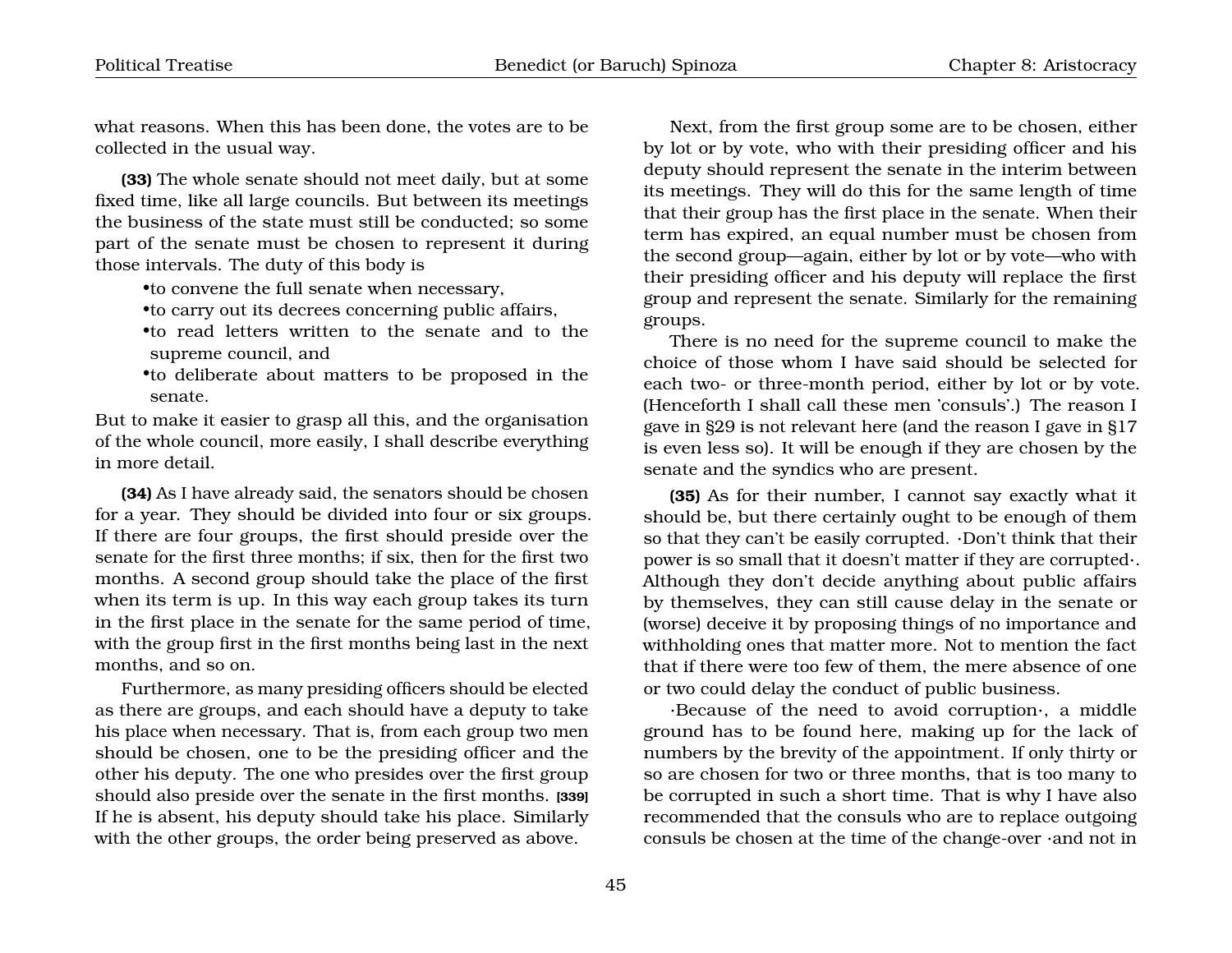advance·.

**(36)** I have said that it is the duty of these consuls

•to convene the senate when some of them—even if only a few—judge that this is necessary,

•to propose the matters to be decided in it,

•to adjourn the senate, and

•to carry out its decrees concerning public business. Now I shall discuss briefly the procedure that ought to be followed ·in the senate's proceedings·, so that the discussions don't turn into long and useless disputes. **[340]**

The consuls should deliberate about business to be proposed in the senate, and what must be done. If they are all of one mind about it, then when the senate has been convened and the question explained in an orderly way, they should say what their opinion is, and collect the votes in an orderly way, without waiting for any other opinion. But if the consuls have disagreed about the matter in question, they should first state in the senate the position the majority of the consuls have supported. If a secret ballot shows that the senators and consuls who support this position are outnumbered by those who oppose it or abstain, then the consuls should inform the senate of the position that had the next biggest support among the consuls, and so on down the list.

But if no position is approved by a majority of the whole senate, the senate should be adjourned till the next day or a little later, to give the consuls time to explore whether they can come up with something else that more of the senators would accept. If they fail in that, or if what they come up with doesn't get majority support in the senate, then each senator's opinion must be heard.

If a majority of the senate still does not approve any position, then a vote must be taken again on each position. This time not only the ballots of those voting 'aye' are to be

counted, as was done before, but also the votes of those abstaining and those voting 'nay.' If more are found to vote 'aye' than either abstain or vote 'nay,' the position should carry. If more vote 'nay' than either abstain or vote 'aye', it should fail. But if on each position the number of abstentions is greater than the number of 'nays' or 'ayes,' then the council of syndics should be added to the senate, to vote with the senators. Only affirmative or negative votes should be counted; those who cannot make up their minds should be omitted. The same procedure is to be followed concerning things that are referred to the supreme council from the senate. So much for the senate.

**(37)** As for the court, or tribunal, it cannot rest on the same foundations it did under a monarchy as I described that in 6§§26–29. That is because (by §14) it is not consistent with the foundations of this ·aristocratic· state that any account be taken of lineage or clans. Certainly, **[341]** judges chosen only from the patricians might be deterred from pronouncing an unfair sentence against one of their class by fear of the patricians who succeed them ·as judges·; but they might also ·through group loyalty· be kept from punishing them as they deserve, and they would have no inhibitions in their treatment of the plebeians, regularly plundering the rich ·among them·.

I know that this is why many approve of the policy of the Genoese, because they choose their judges from foreigners, not from ·Genoese· patricians. But to me, considering the matter in the abstract, it seems absurd for foreigners, not patricians, to be called upon to interpret the laws. For what are judges but interpreters of the laws? So I am convinced that in this matter the Genoese gave more weight to the mentality of their people than to the nature of this ·aristocratic· state. If we consider the matter in the abstract, we must find the means that agree best with the form of this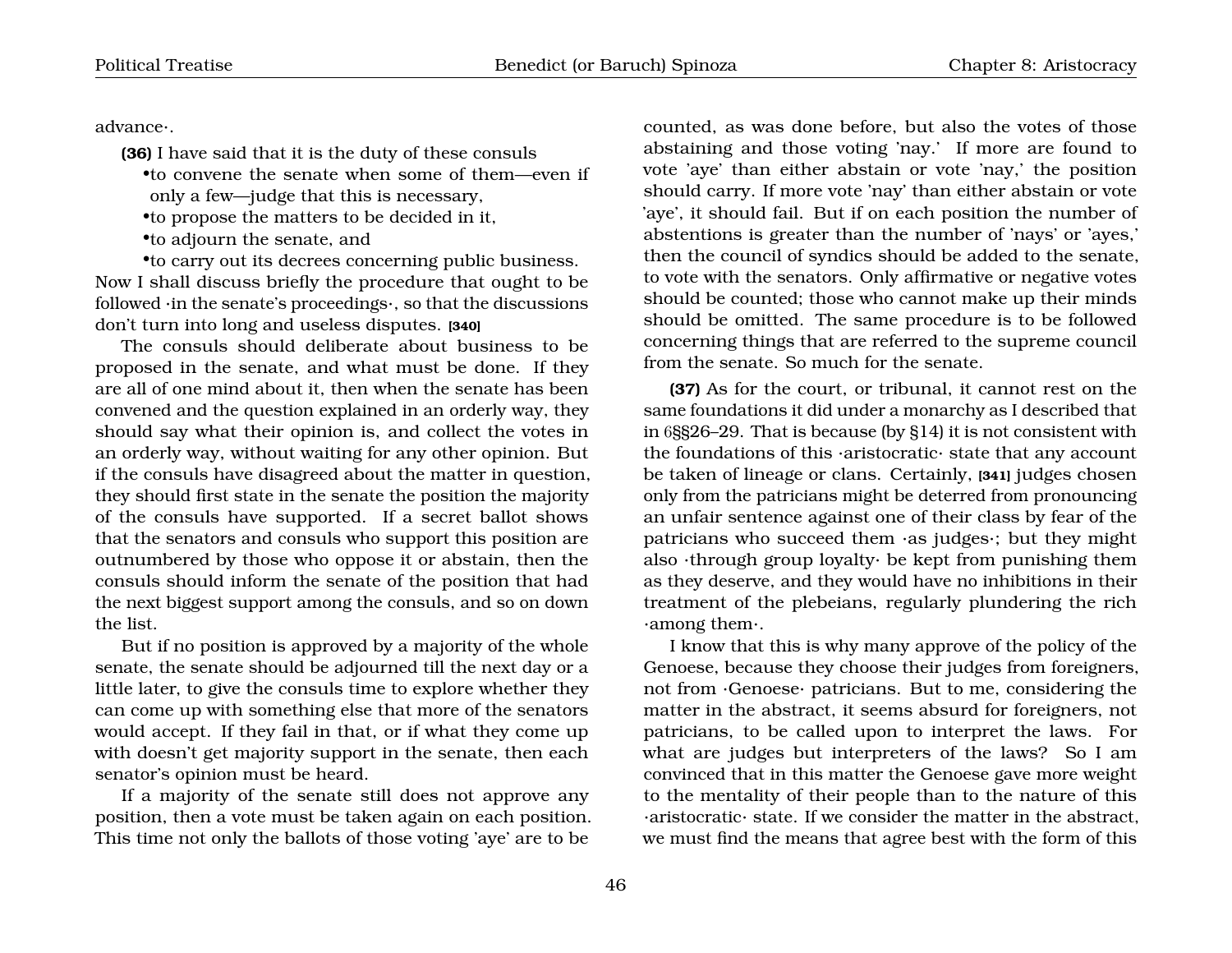state.

**(38)** As for the number of judges, the nature of this aristocratic state doesn't require any particular number. As in a monarchy, so also here: the main thing is that there should be more judges than can be corrupted by any private man. For their duty is only

•to ensure that one private person doesn't wrong another,

•to settle disputes between private parties, whether patricians or plebeians, and

•to impose punishments on offenders—even patricians, syndics and senators—if they have disobeyed laws binding everyone.

As for disputes arising between the towns under the state, they must be settled in the supreme council.

**(39)** Furthermore, the principle governing the length of judges' terms is the same in each state, as is the principle that some should step down each year. So, finally, is this principle: though there is no need for each judge be from a different clan, it is still necessary that no two blood-relatives sit on the courts at the same time.

This rule ought to be observed in all the other councils except for the supreme council. All that is needed ·to prevent undue familial bias· there is for the law governing elections to say that no-one may nominate a near relative, or vote for one if he is nominated by someone else, and that if, when lots are being drawn for the nomination of public officials, two near relatives are both drawn, one of those nominations must be rejected.

This, I say, is all that is needed **[342]** in the supreme council, which is composed of such a large number of men, and for which no particular remunerations are decreed. So there will be no harm to the state from that, ·i.e. from not having a law saying that no two blood-relatives can be in the supreme council at the same time·. As I said in §14, it is absurd to make a law excluding from the supreme council the relatives of all the patricians ·who are already there·. The absurdity is obvious:

> The patricians couldn't establish that law without absolutely yielding their own right in this matter. So the defenders of this law would not be the patricians, but the plebeians. This is directly contrary to what I have shown in §§5–6.

Anyway, the right and power of the patricians must be preserved, so that they are not too few to rule the multitude; that is the main point of the law—·see §13·—requiring that we preserve the same proportion between the number of patricians and the number of the multitude.

**(40)** ·Back to the judges·. The supreme council must choose the judges from the patricians, that is (by §17), from the very founders of the laws. The opinions they hand down, concerning both civil and criminal matters, will be valid if reached by the proper procedure and without favouritism. The law will allow the syndics to investigate, judge and ·if necessary· rectify these doings.

**(41)** The remuneration of judges ought to be as I said in 5§29: for each opinion they hand down in civil matters they should get *some percentage* of the award from the losing party. As for sentences in criminal cases, the only difference is that *the whole* value of the goods they have confiscated and the fines they impose for minor crimes should be set aside for them—but on the condition that they are not allowed ever to use torture to force anyone to confess.

This will be a sufficient precaution against their being unfair to plebeians and favouring the patricians too much out of fear ·of retaliation·. For one thing, this fear should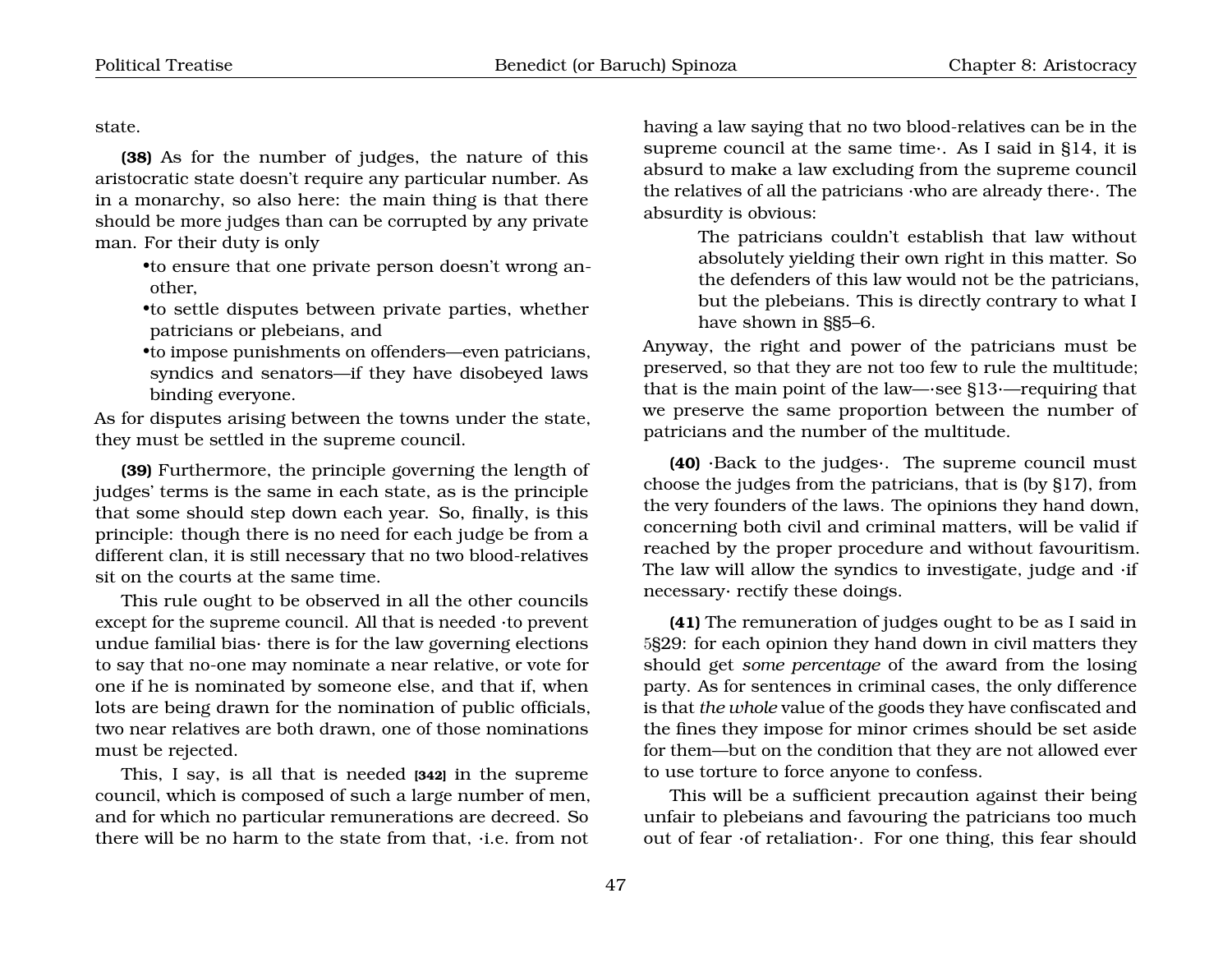be moderated simply by greed, cloaked in the fine-sounding name of justice [he means: greed for the money they will get from fines and other penalties]; for another, the judges are many and their votes are cast secretly, so that someone who is angry because he has lost his case ·cannot retaliate because he· cannot pick on any one judge to blame.

Next, ·the judges'· respect for the syndics will deter them from pronouncing an unfair sentence (or at least, an absurd one), and prevent any of them from **[343]** acting deceitfully, not to mention the fact that in such a large number of judges there will always be one or two who love justice and whom the unjust ones hold in awe.

Finally, as far as the plebeians are concerned, they will be adequately protected if they are permitted to appeal to the syndics. As I have said, the law authorises the syndics to investigate, judge, and ·if necessary· rectify the actions of the judges. Certainly they—·the syndics·—will inevitably be hated by many patricians, whereas they will always be in favour with the plebeians, whose applause they will be anxious to win as much as they can. To that end they will take every available opportunity to reverse judgments that violate the laws of the court, to examine judges, and to impose penalties on ones who judge unfairly. Nothing wins the hearts of the multitude more than this.

It is not a problem that such examples can rarely happen; on the contrary, that is a very good sign. As I showed in 5§2, a commonwealth that regularly has to make examples of wrong-doers cannot be well organised; and extremely rare examples of something are the ones that will stick longest in peoples' minds.

<span id="page-49-0"></span>**(42)** Those sent into cities or provinces as governors

ought to be chosen from the senatorial order, because it is the duty of the senators to take care of the fortification of cities, finances, armed forces, etc. But those sent into rather remote regions won't be able to regularly attend meetings of the senate. So only those destined for cities in the homeland should be called upon from the senate itself; governors for more remote places should be selected from those who are not yet quite old enough to be in the senate.

Still, I don't think that the peace of the whole state will be adequately taken care of if the cities on the periphery do not have the right to vote. (It would be otherwise if they were all so weak that they could be openly treated with contempt; but that is inconceivable.) So they should be granted the right of citizenship. And from each city, twenty, thirty or forty selected citizens should be enrolled in the ranks of the patricians—the number being proportional to the size of the city. From these, three, four or five should be chosen each year to belong to the senate; and one should be made a syndic for life. Those who belong to the senate should be sent as governors, together with the syndic, to the city from which they were selected.

**(43)** Furthermore, the judges **[344]** to be set up in each city should be chosen from the patricians of that city. But I don't consider it necessary to treat these matters more fully because they don't pertain to the *foundations* of this aristocratic state.

**(44)** Because the secretaries in each council, and the other ministers of that kind, don't have the right to vote, they should be chosen from the plebeians. But because their lengthy experience dealing with public affairs gives them an exceptional knowledge of how to conduct them, it often

<sup>16</sup> [This is commonly taken to refer to Johan van Oldenbarnevelt (1547–1619) and Johan de Witt (1625–72), leading figures in the Dutch Republic whose ability and industry gave them an influence beyond the official powers of their positions. [Adapted from a note by Curley]]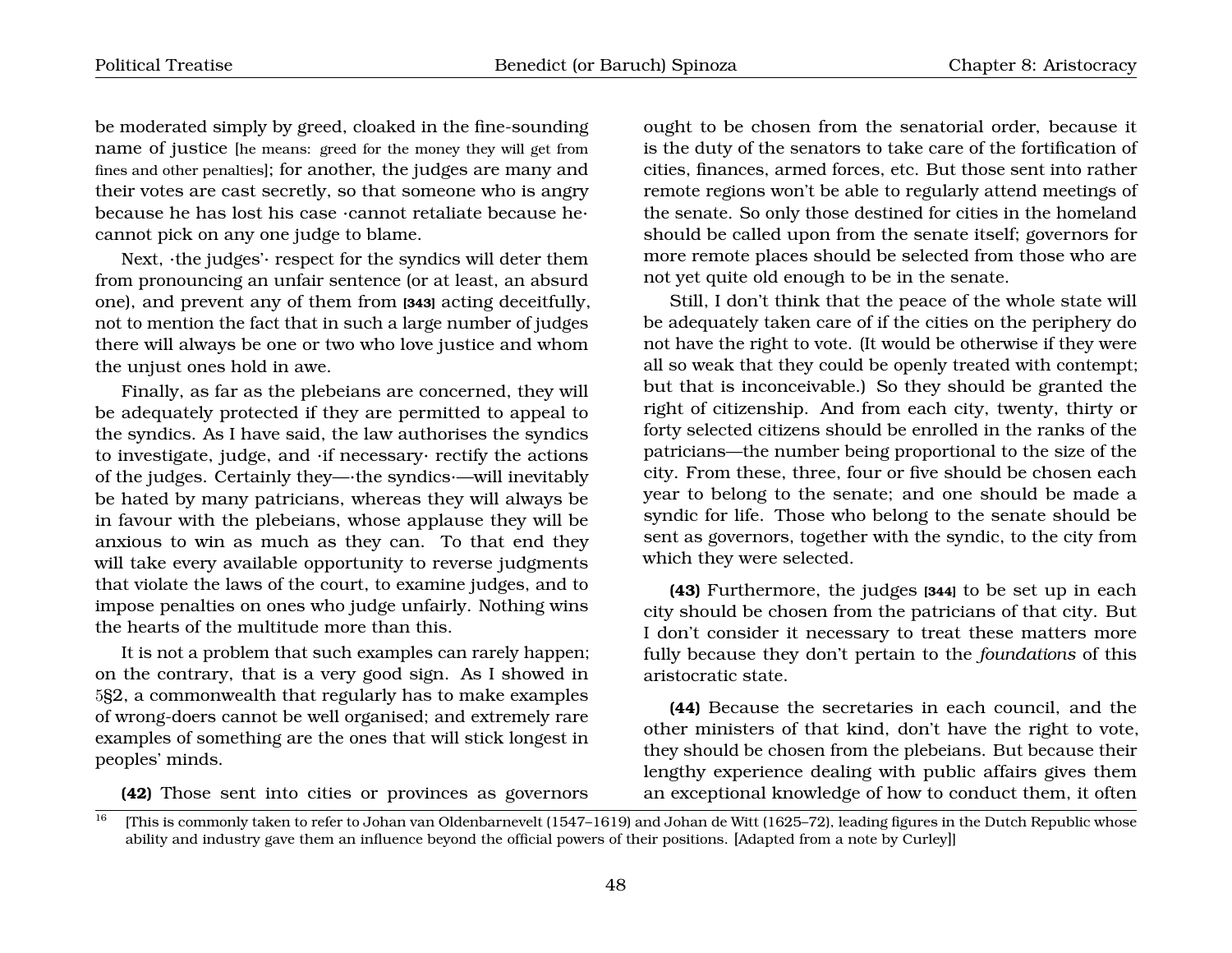happens that more deference is given their advice than is due to their rank, and that the condition of the whole state depends chiefly on their direction.[16](#page-49-0)

This has been disastrous for Holland. ·The rise of a plebeian to power in an aristocracy· is bound to arouse great envy among many of the elite. And of course we can't doubt that a senate whose prudence is derived from the advice not of the senators but of their ministers will be populated mostly by incompetents. The condition of this state will be not much better than that of a monarchic state in which a few councillors of the king govern. On this, see 6§§5–7.

But how open a state is to this evil will depend on how well it has been set up. If a state does not have firm enough foundations, its freedom is never defended without danger. When such danger threatens, the patricians choose as ministers plebeians who are ambitious for glory. Afterwards, when affairs take a different course, these men are sacrificially killed to appease the anger of those who plot against freedom  $\cdot$  and who created the danger in the first place $\cdot$ .<sup>[17](#page-50-0)</sup> Where the foundations of freedom are firm enough, the patricians demand for themselves the glory of protecting it and make sure that the prudent direction of affairs is derived only from *their* advice ·and not from that of subordinate ministers·.

In laying the foundations of this ·aristocratic· state, I have particularly observed those two things, ·the tendency of ambitious commoners to seek more power than they should have, and the tendency of patricians to resent this·. The foundations require that:

- **(i)** the plebeians be excluded both from the councils and from voting (see §§3–4), and thus that
- (ii) the supreme *power* of the state rests with all the patricians, while
- **(iii)** authority [here = the active appplication of the laws] rests with the syndics and the senate; and finally
- **(iv)** the right to convene the senate, to propose and discuss matters to be decided there concerning the common well-being, and to carry out the senate's decisions, rests with consuls selected from the senate itself.

If it is also established that

**(v)** the secretaries in the senate or the other councils are chosen for four or five years at most, and that each will have an assistant designated for the same period of time, **[345]** who sometimes takes on part of the work. . . .

it will never happen that the power of the ministers will amount to much.

**(45)** The treasury officials should also be chosen from the plebeians and should be required to give an account of their performance, not only to the senate, but also to the syndics.

**(46)** In my *Treatise on Theology and Politics* I showed fully enough what I think about religion. But there are some things that I did not cover there, because that was not the place for them. I present them now.

**(1)** All the patricians should be **a** of the same religion, **b** a very simple and most universal religion such as I described in that *Treatise*; for it is very necessary to ensure that **a** they aren't divided into sects with different political attitudes, and that **b** they aren't led by superstition to try to deprive their subjects of the freedom to say what they think.

**(2)** Next, though everyone must be granted the freedom to say what he thinks, nevertheless large assemblies should be prohibited. And thus, although those who adhere to some

<span id="page-50-0"></span><sup>&</sup>lt;sup>17</sup> This again refers to **a** Oldenbarnevelt and **b** de Witt (see preceding footnote), of whom **a** one was tried and executed by the patrician who took over from him and **b** the other was murdered by a street mob, possibly at the instigation of his partrician successor.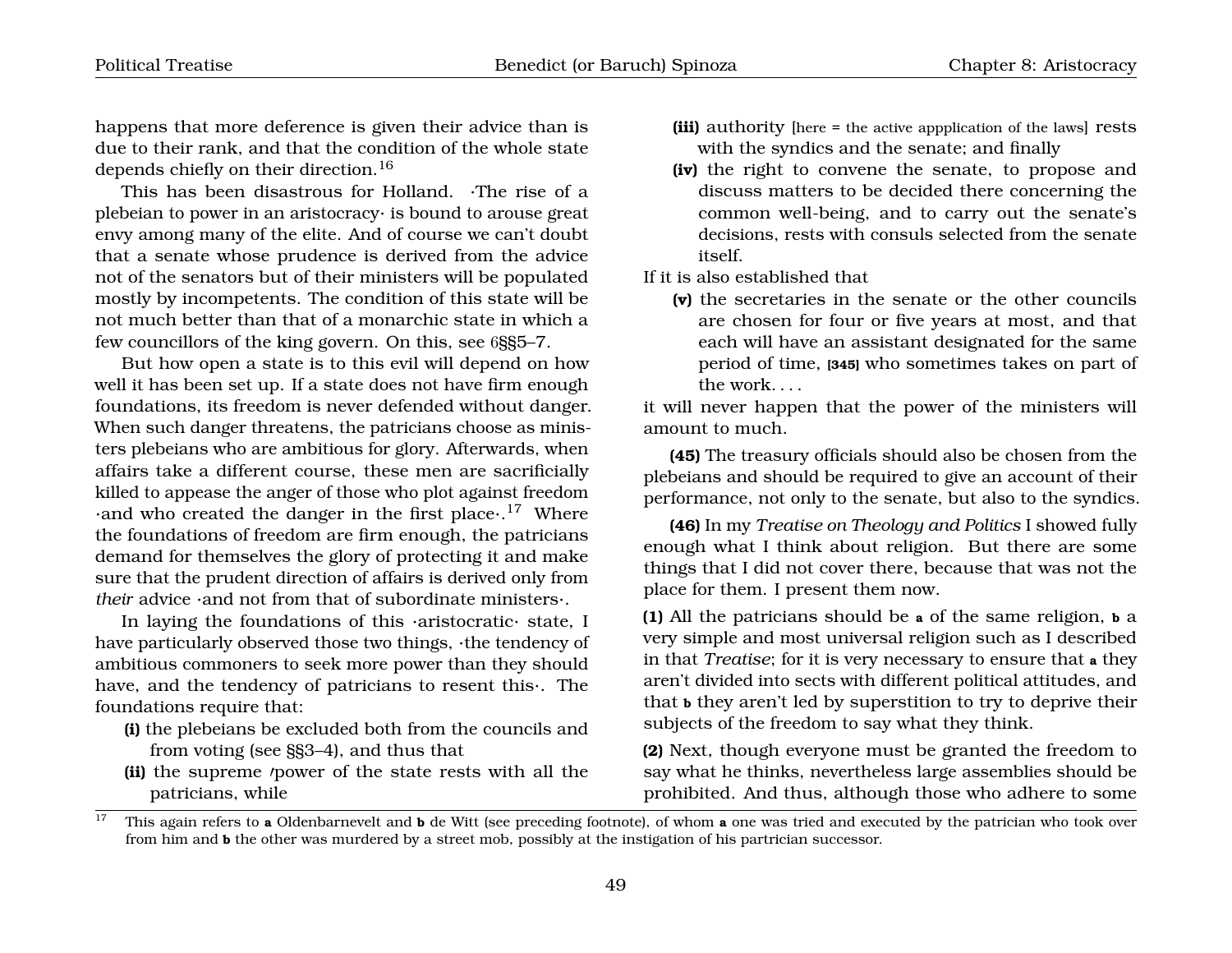other religion must certainly be allowed to build as many houses of worship as they wish, these should be small, of some definite size, and at some distance from one another.

**(3)** But it is very important that the temples dedicated to the national religion be large and magnificent, and that only patricians or senators be permitted to officiate in its chief rituals. So only patricians should be permitted to baptize, to consecrate a marriage, lay on hands, and unconditionally be recognised as priests and as defenders and interpreters of the national religion.

**(4)** On the other hand, for the management of church gatherings, and administering the church's financial affairs and daily business, the senate should select some of the plebeians, who will be, as it were, the senate's representatives; and for that reason they will be bound to render to the senate an account of everything they do.

**(47)** Those are the things that concern the foundations of this state. I shall add a few others, which are less important, but still quite significant. •The patricians should dress in a way that lets them be recognised; •they should be greeted with some special title; and •a plebeian should always step aside to allow a patrician to pass. If a patrician has lost his goods, and can show clearly that this came about through some unavoidable misfortune, he should be made whole from the public goods. **[346]** But if it is established that he has squandered his fortune through extravagance, arrogance, gambling, prostitutes, etc., or that he ·is worse than penniless because he· owes absolutely more than he can pay, he should lose his status and be considered unworthy of every honour and office. For someone who cannot manage his private affairs will be even less able to consult the public interest.

**(48)** Those whom the law compels to swear will be much more careful to avoid perjury if they are commanded to swear by their country's well-being and freedom, and by its supreme council, than if they are commanded to swear by God. He who swears by God pledges a private good, whose value he determines;[18](#page-51-1) but he who pledges the freedom and well-being of his country swears by the common good of all, whose value he does not determine. If he perjures himself, he thereby declares himself the enemy of his country.

**49)** Academies supported at the expense of the state are instituted not so much to develop minds as to keep them in check. But in a free republic both the arts and the sciences are cultivated best if anyone wanting to teach pubicly is allowed to do so, at the risk of his own resources and reputation. But I save these and similar things for another place. For I had resolved to treat here only things pertaining to an aristocratic state.

### <span id="page-51-0"></span>**Chapter 9: Aristocracies with several cities**

**(1)** Up to this point I have considered only **a** the aristocratic state that takes its name from one city, which is the capital of the whole state. Now it is time to treat of **b** aristocracies that have several cities, which I think are preferable to the kind I have been discussing. To show the difference between them, and the excellence of each, I shall review the foundations of **a** the preceding state, one at a time, reject the ones that are alien to **b** this kind of state and lay down others that ought

<span id="page-51-1"></span> $\frac{18}{18}$  [The point seems to be that if a man is required to swear by a god in whom he does not believe, he will not fear divine punishment for lying. [note by Curley]**]**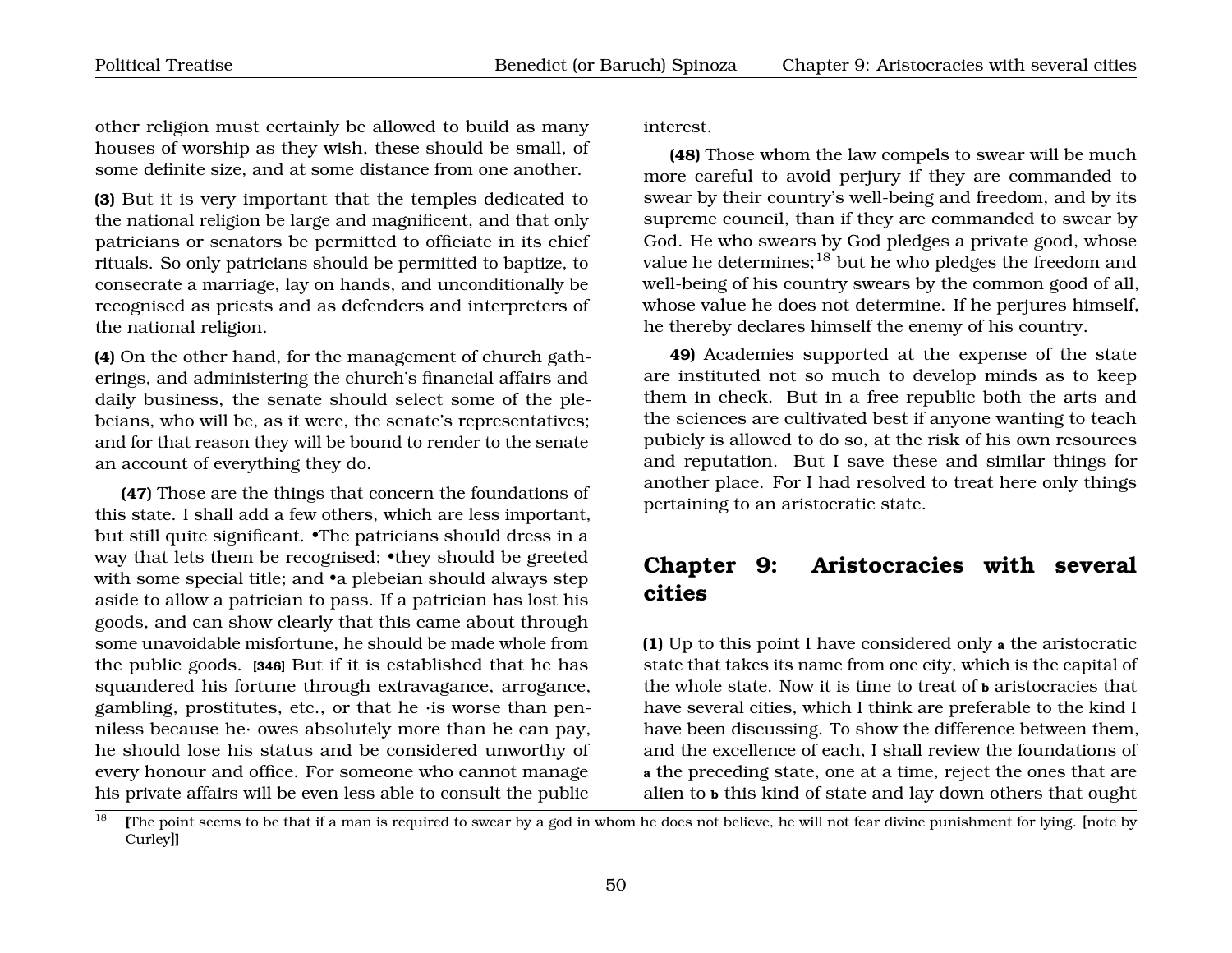to take their place.

**(2)** The cities that enjoy the right of citizenship must be so established and fortified that none of them ·is so strong that it can survive on its own, but also that none  $\cdot$  is so weak that it· can secede from the rest without great harm to the whole state. In this way they will always remain united. But the cities that are so constituted that they cannot preserve themselves **[347]** or be a threat to the rest ·by secession·, are not their own masters but are absolutely subject to the control of the other cities.

**(3)** The things I showed in 8§§9–10 are deduced from the common nature of an aristocratic state, such as •the ratio of the number of patricians to the number of the multitude, and •what should be the age and condition of those to be made patricians. Whether the state has one city or several, these things will still apply. But ·where there are several cities· the nature of the supreme council should be different. For if any city in the state were designated for  $\cdot$ all $\cdot$  meetings of the supreme council, that city would really be the capital of the state, ·which is unacceptable·. So the arrangement would have to be either

•that the cities take turns ·in housing the supreme council·, or

•that the council always meets in some one place that does not have the right of citizenship, so that the choice of it is neutral with respect to the cities which do have that right.

Either way: easy to say, hard to do. Each solution requires thousands of men to frequently go outside their cities, perhaps to meet now in one place, now in another.

**(4)** To infer from the nature and condition of this state the right conclusions about how this problem should be solved—·i.e. how the councils of this state should be set up·—here is what we must consider:

- **(i)** the right of each city exceeds that of a private man as much as its power does (by 2§4);
- **(ii)** so each city in this state (see §2) has within its walls i.e. within the limits of its jurisdiction—as much right as it has power.
- **(iii)** The cities are all combined with one another and united not as allies but as jointly constituting a single state;
- **(iv)** but in such a way that each city has greater right in the state than the others do just to the extent that its power is greater ·than theirs·.

For to seek equality among unequals is absurd. The citizens are rightly thought equal, because the power of each one is negligible compared to the power of the whole state. But the power of each city constitutes a great part of the power of the state itself—*how* great depending on the city's size. So, the cities can't all be considered equal; just as the power of each city should be reckoned from its size, so should its right.

The ties by which they must be bound, so that they compose one state, **[348]** are chiefly (by 4§1) the senate and the court. But ·there remains a question about· *how* all the cities are to be united in such a way that—despite these ties—each city's right remains as great as it can be. I shall now show briefly how this is to be done.

**(5)** I conceive that in each city the patricians—whose number ought to be proportional to the city's size (by §3)—have the greatest right over their city. In that city's supreme council they have the supreme *power* to fortify the city, to expand its walls, impose taxes, make and repeal laws, and do absolutely everything they judge to be necessary for the city's preservation and growth.

And a senate must be created to deal with the common business of the state, on the conditions I set out in chapter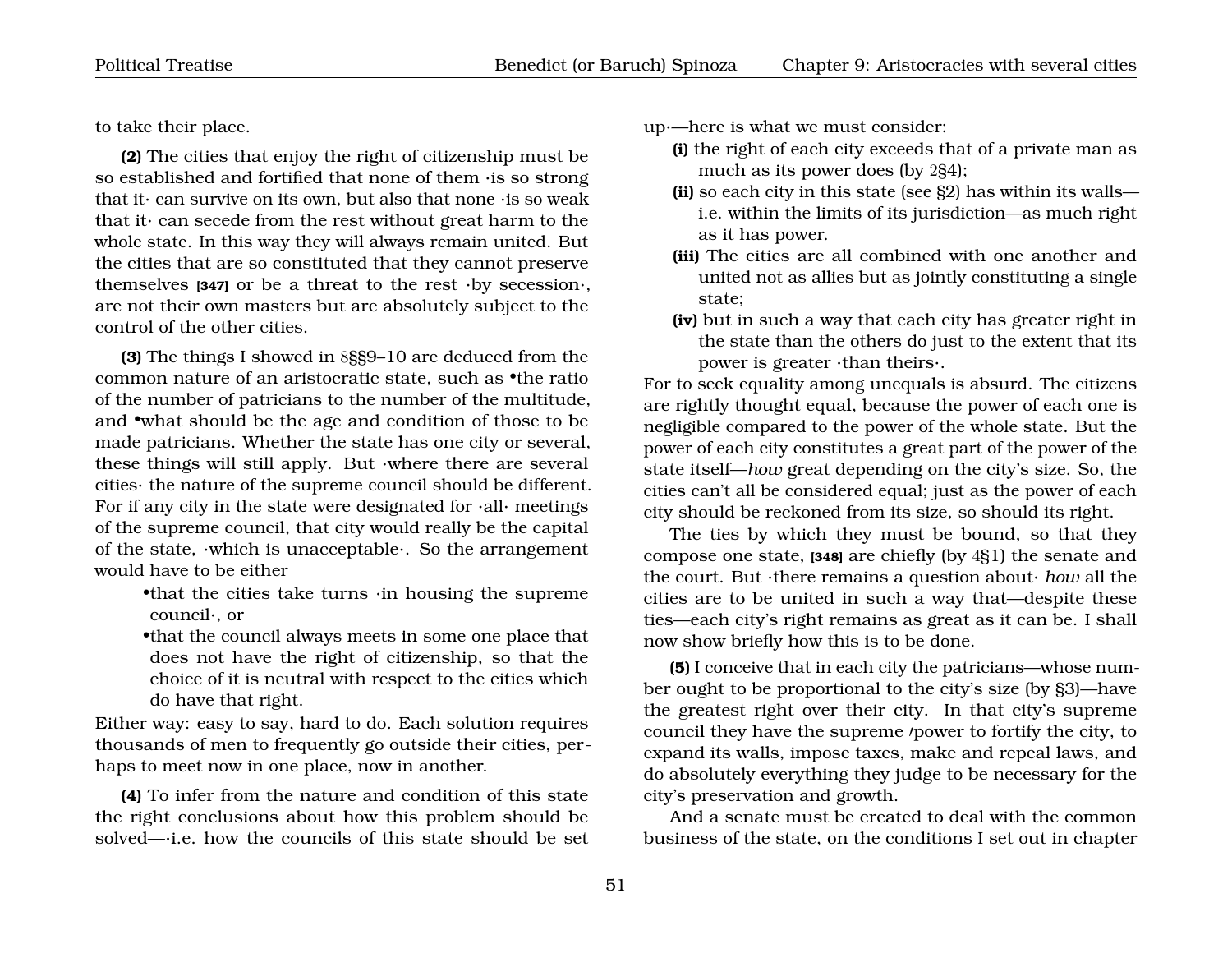8, so that •this senate differs from •the one described there only in that this one has the authority to settle disputes between the cities. For in this state, which has no capital, the supreme council cannot do this as it does in the other, ·i.e. in an aristocracy that has a capital·. (See 8§38)

**(6)** Moreover, in this state the supreme council is not to be convened unless it is needed when the structure of the state is at issue or in some difficult business that the senators don't think that they can carry through. So it will rarely happen that all the patricians are called into council. For (as I said in 8§17) the supreme council's principal function is to make and repeal laws and secondly, to choose ministers of state. Now, the laws—or common rights of the whole state—ought not to be changed as soon as they have been made; but if time and circumstances require some new law to be established or an existing one to be changed, the question ·of what to do about this· can be considered first in the senate. After the senate has agreed on it, it should next send representatives to each city to explain the senate's decision to that city's patricians. And finally, if a majority of cities agree with the senate's decision, it will remain valid; otherwise it will be null and void. This same procedure can be followed in choosing generals for the army, in sending ambassadors to other governments, and in deciding whether to go to war **[349]** or accept conditions for peace.

But in choosing the other ministers of state, a different procedure must be observed, because (as I showed in §4) each city ought to remain its own master as far as possible, and possess more right in proportion as it is more powerful than the others. The patricians of each city must choose the senators: that is, the patricians of a city in their council will choose from among their fellow citizens a certain number of senators, in a 1 to 12 ratio to the number of patricians the city has (see 8§30). And they will designate the ones

they want to be of the first, second, third etc. rank. In the same way the patricians of the other cities will choose more or fewer senators, in proportion to their own number, and distribute them into as many orders as I have said the senate is to be divided (see 8§34). So in each rank of senators there will be more or fewer senators in proportion to the size of each city. As for the presiding officers of the ranks and their deputies, whose number is less than the number of cities, they must be chosen by lot from those selected as consuls by the senate.

The same procedure is to be retained in choosing the supreme judges of the state. The patricians of each city should choose from their colleagues more or fewer judges, in proportion to their own number. The result will be that in choosing ministers each city is its own master as far as possible, and the more powerful a city is the greater is its right, both in the senate and in the court, if the procedure in the senate and the court in deciding matters of state and settling disputes is entirely as I described in 8§§33–34 and 37–38.

**(7)** Next, commanders of companies and other army officers ought also to be selected from the patricians. Because it is fair that each city should be bound to assemble a certain number of soldiers (in proportion to its size) for the common security of the whole state, it is also fair that each city should be permitted to select from among its patricians as many officers, commanders, standard bearers, etc. as are required for organising their share of the armed forces they are supplying to the state—*what* share depending on the number of regiments they are bound to support.

**(8)** The senate must not impose any taxes on the subjects, **[350]** but must call on the cities themselves, not the subjects, to provide the funds needed for the public business it has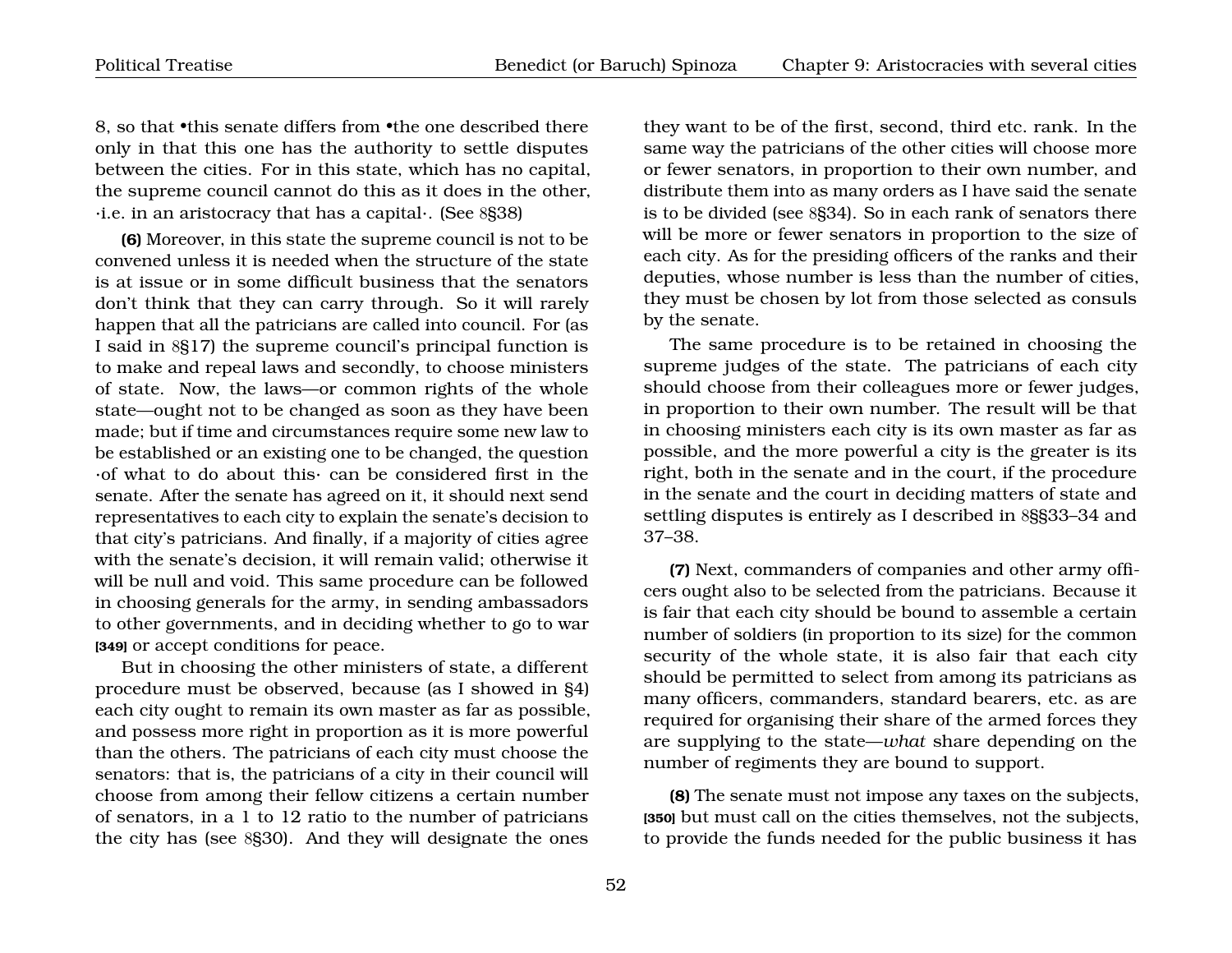decreed; so that each city will bear a part of the expenses proportional to its size. The patricians of the city shall extract that part from the city-dwellers in whatever way they wish, either by assessing them according to how wealthy they are, or—much fairer—by imposing duties on them.

**(9)** Next, even though not all the cities of this state are on the coast, and not all the senators are drawn from coastal cities, nevertheless, we can assign them the same recompense we mentioned in  $8\frac{19}{19}$  $8\frac{19}{19}$  $8\frac{19}{19}$  For this purpose we can devise means, in accordance with the constitution of the state, to unite the cities more closely with one another. Furthermore, the other points that I made in chapter 8 concerning the senate and the court, and the whole state in general, are to be applied to this ·federal· state also. So we see that in a state that has several cities it is not necessary to designate a definite time or place for convening the supreme council. But the place to be designated for the senate and the court is in a village or in a city that does not have the right to vote. Now back to the things that concern the individual cities.

**(10)** The procedure of a city's supreme council in choosing public officials for the city and the state, and in deciding on policies, should be one I indicated in 8§§27 and 36; for the reasoning is the same here as there. Also, subordinated to the council there should be a council of syndics, which •relates to the council of the city in the way the state's council of syndics is relates to the council of the whole state (see chapter 8), •has a function within the limits of the city's jurisdiction that is also the same ·as the state's council has in relation to the state·, and •enjoys the same recompense. But if a city, and hence its number of patricians, is so small that it can create only one or two syndics (and thus not enough to constitute a council), then that city's supreme council ought either •to designate judges to assist the syndics in their inquiries as circumstances require or •refer the problem to the ·state's· supreme council of syndics. For from each city some of the syndics also must be sent to the place where the senate meets, to ensure that the rights of the whole state are kept inviolate, and to sit in the senate without a vote.

**(11)** A city's patricians should also choose its consuls **[351]** , who constitute that city's senate, so to speak. I can't determine how many consuls there should be, but I don't think there is any need to do so. The affairs of the city that are of great weight will be dealt with thoroughly by •its supreme council, and those that concern the state as a whole by •the state's senate. (If a council has few members, they will have to vote openly, not secretly as in the large councils. Why? Because when votes are cast secretly in small councils someone who is a bit shrewder than the others can easily learn the author of each vote and outmanoeuvre the less attentive in many ways.

**(12)** Furthermore, the supreme council of each city must establish judges, whose opinion can be appealed to the supreme judgment of the state, unless the person's guilt is proven unambiguously and he confesses his guilt. But there is no need to pursue these matters further.

**(13)** What remains, then, is for me to say something about cities that are not their own masters. If these are built in the territory of the state, and their inhabitants are of the same nation and language, they must be counted as parts of the neighbouring cities (like villages), so that each of them is under the government of some city that *is* its own master.

<span id="page-54-0"></span> $\frac{19}{19}$  **[** This sudden mention of 'coastal' cities—the only one in the whole work—makes sense in the light of 8§31, where the payment of senators is based on income from imports and exports.**]**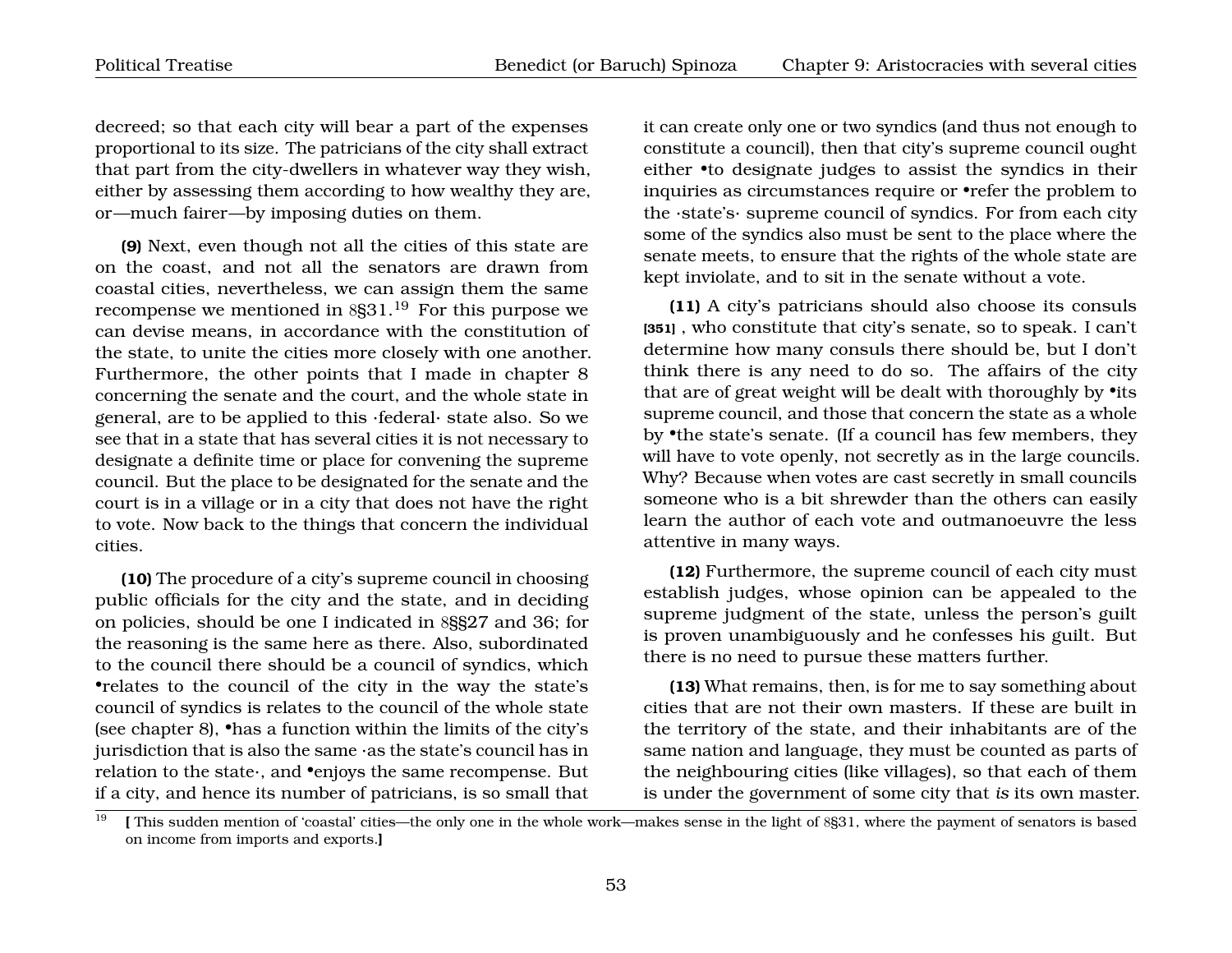Here is why this matters:

The patricians in each city are chosen not by the supreme council of the state but by the supreme council of that city. The city's council has more or fewer members in proportion to the number of inhabitants within the limits of its jurisdiction (by §5). So  $\cdot$ a lot is at stake in the principle that $\cdot$  the populace of a city that is not its own master must be included in the population-tally of a city that *is*, and must depend on that city's governance.

As for cities taken by the right of war and added to the state, what should be done is either

> •they are considered as allies of the state, won over, and put under an obligation by favourable treatment, or

> •colonies are sent there, whose members will enjoy the right of citizenship, while the original inhabitants are sent elsewhere, or

•the cities are completely destroyed.

**(14)** These are the matters that concern the foundations of this ·federal aristocratic· state. Its condition is better than that of an aristocratic state which takes its name from a single city. I infer this from the fact that the patricians of each city, having the usual human desires, will be eager to retain—and if possible to increase—their right, both in the city and in the senate; so they will do their best to draw the populace to them, and consequently to make the wheels of the state turn more by benefits than by fear, **[352]**. They will also want to increase their own number: the more of them there are, the more senators they will elect from their council (by §6), and so the more right they will have in the state.

Some will object that  $\cdot$ the federal = many-city aristocratic state has an enormous disadvantage, because·

> while each city is consulting its own interest and is jealous of the others, they frequently quarrel with one another and waste time arguing. There is a saying: 'While the Romans deliberate, Saguntum is lost.'[20](#page-55-0)

This objection doesn't hold. Look at the other side of the contrast. In a one-city aristocratic state, all the decisions are made by a few people on the basis of their own affects; and when that happens, freedom and the common good are lost. Human wits are too sluggish to penetrate everything right away; but they are sharpened by asking advice, listening, and arguing. When people try all means, they eventually discover how to get the things they want by means that everyone approves, ones that no-one had ever thought of before. We have seen many examples of this in Holland.

But if someone retorts that this state of the Hollanders has not lasted long without a Count, or a representative who could act in his place, I reply: the Hollanders thought that to maintain their freedom it was enough to renounce their Count, cutting the head off the body of the state. They didn't think about reforming it, but left all its members—·i.e. all its working parts, all its governmental systems·—as they had been set up before, so that Holland remained a county without a Count, or a body without a head, and the state itself remained without a name.

So it is not at all strange that most subjects didn't know who possessed the supreme /power of the state. Even if this hadn't been so, those who really had the authority were far too few to be able to govern the multitude and overcome powerful opponents; so that their opponents were often able to plot against them with impunity and eventually

<span id="page-55-0"></span><sup>&</sup>lt;sup>20</sup> **IA** proverbial expression, going back to Livy. It refers to the Romans' loss of Saguntum to Hannibal in the First Punic War, attributed to their indecision about how to respond to the threat he posed. [Note by Curley]**]**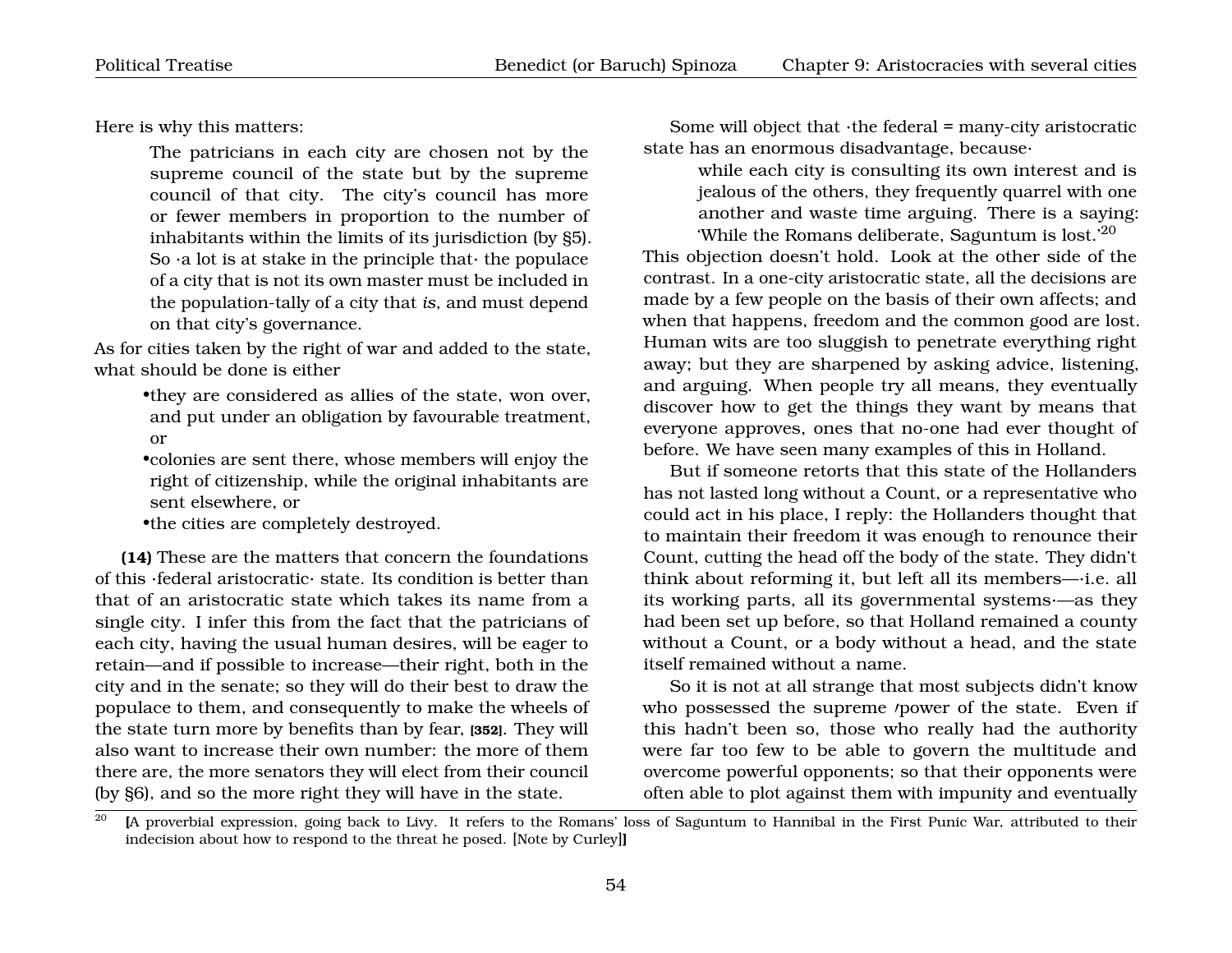to overthrow them. The sudden overthrow of the republic resulted not from wasting time in useless deliberations but from the defective constitution of the state and the small number of its regents.

**(15)** Another reason an aristocratic state where several cities share the rule is to be preferred to one where they don't is that there is no need to guard against its general supreme council being overpowered by a sudden attack, since (by §9) there is no time or place designated for convening it.

Furthermore, in this state powerful citizens are less to be feared. For where several cities enjoy freedom, it is not enough for someone who is trying to secure rule over the whole state to occupy one city.

Finally **[353]** in this state freedom is shared by more men. For where one city alone rules, the good of the others is considered only to the extent that it serves the interests of the ruling city.

#### <span id="page-56-0"></span>**Chapter 10: The fall of Aristocracies**

**(1)** Now that I have explained and shown the foundations of each kind of aristocratic state, it remains to ask whether they can, from some inherent defect, be dissolved or changed into another form. The primary cause for the dissolution of states of this kind is the one which that very acute Florentine ·Machiavelli· noted in his *Discourses on Livy*, namely that in the state, as in the human body, 'something is added daily that eventually requires treatment'. So, he says, a state needs the occasional occurrence of something that leads—by chance or by the judgment and wisdom either of the laws or of a man of outstanding excellence—to its return to the principle on which it was established. If this return doesn't happen when it should, the state's defects increase to the

point where they can't be removed except by abolishing the state itself.

We can't doubt that this is a matter of the greatest importance. If there has been no provision for dealing with this problem, the state won't be able to last by its own excellence; it will last only by good luck. On the other hand, when a suitable remedy for this evil has been adopted, the state will not be risk falling because of its own defect; its only risk will be of falling because of some inevitable fate. I shall soon make this quite clear.

The first remedy people thought of for this evil was that every few years they would appoint, for a few months, a supreme dictator who would have the authority to investigate and judge the deeds of senators and public officials, and decide on any punishments for them; thereby restoring the state to its founding principle. But those who ·favour aristocracy because they· are anxious to avoid the disadvantages of sovereignty ought to adopt remedies that agree with the nature of the state ·that they prefer· and can be derived from its foundations. Otherwise, in their effort to escape Charybdis they fall into Scylla.

It is true that everyone—the rulers as well as the ruled must be kept in bounds by the fear of punishment or loss, not being allowed to sin with impunity, let alone with profit. On the other hand, it is also certain that if both good men and bad have this fear, the state will be in the greatest danger. Now, since dictatorial *'power* is absolute, it cannot be anything but terrifying to everyone **[354]**, ·which motivates everyone to want to *be* the next dictator·. If it is legally required that the dictator is appointed at a fixed time, everyone eager to be esteemed would seek this honour most zealously. ·And it's obvious which sorts of men are likely to succeed·: excellence is not valued as highly in peace as wealth is, so the grander a man is the more easily he'll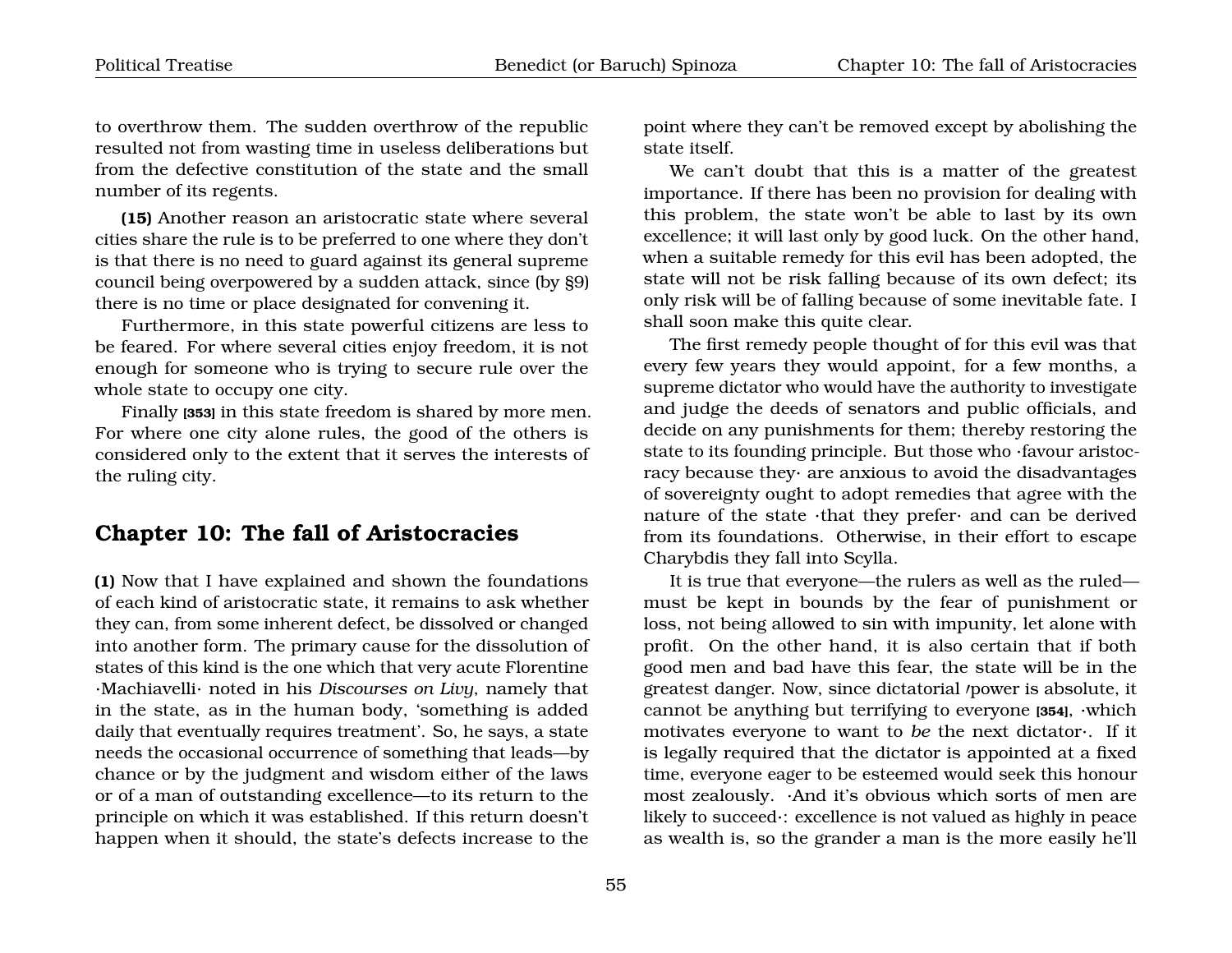achieve honours.

Perhaps this is why the Romans usually appointed a dictator not at a designated time but only when some chance need forced them to. Even so, as Cicero says, 'talk of a dictator was unpleasant to good men'. Truly, the state cannot be changed for a time into a monarchy (this dictatorial /power is absolutely royal) without great danger to the republic, however short the time is. Moreover, if no definite time has been designated for appointing a dictator, there would be no point in trying to regulate the time between one dictator and another. This is something I said ought to be preserved most carefully; but if it is not precisely defined, it may easily be neglected. So if this dictatorial *power* is not permanent and stable—in which case it cannot be entrusted to one man without changing the form of the state—it will be very uncertain, and so the well-being and preservation of the republic will also be uncertain.

**(2)** On the other hand (by 6§3) we cannot doubt that if it is possible to

•make the sword of the dictator perpetual,

•make it a terror only to bad men, and at the same time

•preserve the state's form,

then the state's defects can never become too great to be removed or corrected. To achieve all these conditions, I have said that the council of syndics ought to be subordinated to the supreme council, so that dictatorial sword would be perpetual, in the hands not of some *natural person* but of a *civil person* whose members are so numerous that they cannot divide the state among themselves (by 8§§1–2) or agree in any crime.

In addition, they—·the syndics·—•are prohibited from holding other offices of the state, •don't pay the armed forces, and •are of an age when they prefer familiar and safe things

to new and dangerous ones. So there is no danger to the state from them. They cannot be a terror to good men, but only to bad men. And they *will* be ·hard on bad men·: the less power they have to commit crimes themselves, the more they will have to restrain wickedness. They can oppose the leaders ·of a threat· without delay, because the council is constantly in session; and **[355]** they are numerous enough to dare to accuse and condemn this or that powerful man without fear of his ill-will, especially since the votes are cast secretly, and the sentence is pronounced in the name of the whole council.

**(3)** But ·it may be objected· in Rome the Tribunes of the plebeians were constantly at work, yet they couldn't suppress the power of a Scipio. Moreover, they had to refer what they judged to be salutary to the senate for decision. Often the senate outmanoeuvred them, getting the plebeians to give most support to the Tribune the senators feared less. In addition, the authority of the Tribunes against the patricians was defended by the support of the plebeians; and whenever they called upon this support they seemed to be promoting sedition rather than convening the council. These disadvantages have no place in the state I have described in the preceding two chapters.

**(4)** However, what the authority of the syndics can do to ensure that the form of the state is preserved is only to prevent people from breaking the laws and profiting from sin. It can't ensure that there won't be outbreaks of the sorts of vices that men fall into when they have too much leisure, and that often lead to the ruin of the state. In peace, when fear has been set aside, men gradually change from being savage and warlike to being political or civilised, and from being civilised, they become soft and lazy. They try to surpass one another, not in excellence but in arrogance and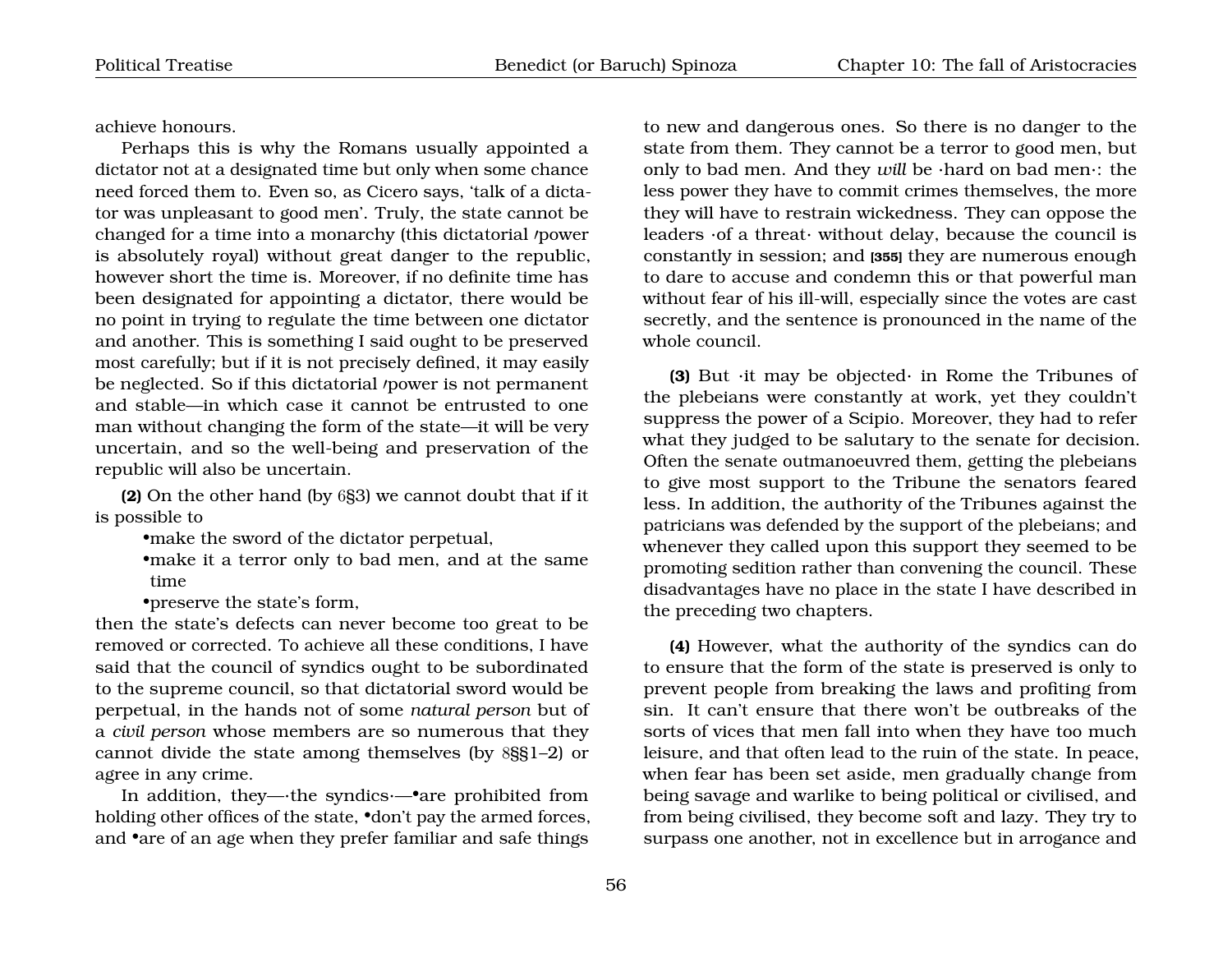extravagant living. As a result, they begin to disdain their home-grown customs and to take on foreign fashions—that is, to become slaves.

**(5)** To avoid these evils many have tried to pass sumptuary laws,[21](#page-58-0) but in vain. For all laws that can be broken without harming anyone are laughed at; and far from reining in men's desires and lusts, they make them stronger. We always want and try to get what is prohibited. And even idle men are clever enough to get around laws concerning banquets, games, adornments, and other such things things that cannot be absolutely—across-the-board—prohibited. Those are bad only when excessive; and what count as excessive for a given person depends on his wealth; so it cannot be fixed by any general law.

**(6)** I conclude, then, that the common peace-time vices that are my topic here should never be prohibited directly, but only indirectly. **[356]** This is done by giving the state foundations that will result, not in

•most people being eager to live wisely (that is impossible), but in

•their being guided by affects [see Glossary] that are more advantageous to the republic.

Thus, what is most desirable is that the rich, if they aren't thrifty, should still be greedy. If this universal and constant affect of greed is fostered by eagerness to be esteemed, it can't be doubted that most people will put their greatest zeal into increasing their possessions without disgrace. That way they achieve honours and avoid the greatest shame.

**(7)** If we pay close attention, then, to the foundations of the kinds of aristocratic state I have explained in chapters 8 and 9, we'll see that this result follows from them. For in each one there are so many regents that most of the rich

have access to rule and to achieving the honours of the state. If it is also established (as I said in 8§47) that patricians who have borrowed more than they can repay will be expelled from the patrician order, whereas those who have lost their possessions by misfortune will be restored to their place, there is no doubt that everyone will do his best to preserve his possessions. Moreover, if the law establishes that the patricians and those who seek offices are distinguished by special clothing (see 8§47), they will never want foreign dress or scorn that of their native land. In addition to these things, for each state others can be devised that are agreeable to the nature of the place and the mentality of the people, taking special care that the subjects do their duty voluntarily rather than because the law compels them to.

**(8)** A state that provides only fear as the motive for men's actions will lack vices rather than possess virtue. Men must be so led that they seem to themselves not to be led, but to live *ex suo ingenio* [see Glossary] and from their free decision, so that they are restrained only by love of freedom, the desire to increase their possessions, and the hope of achieving honours. Portraits, triumphs, and other incentives to virtue are signs of bondage, not freedom. Rewards for virtue are for slaves, not free men.

I concede, of course, that these incentives spur men on more than any others. But while in the beginning they are decreed for great men, later, as envy increases, they are granted to ignoble men, puffed up by the size of their fortunes—to the great indignation of all good men. Furthermore, those who boast of the triumphs and portraits of their ancestors believe they themselves are wronged if **[357]** they are not preferred to others. Finally, not to mention other things, this is certain: once equality has been set aside, the

<span id="page-58-0"></span><sup>21</sup> **[**That is, laws that limit private expenditure.**]**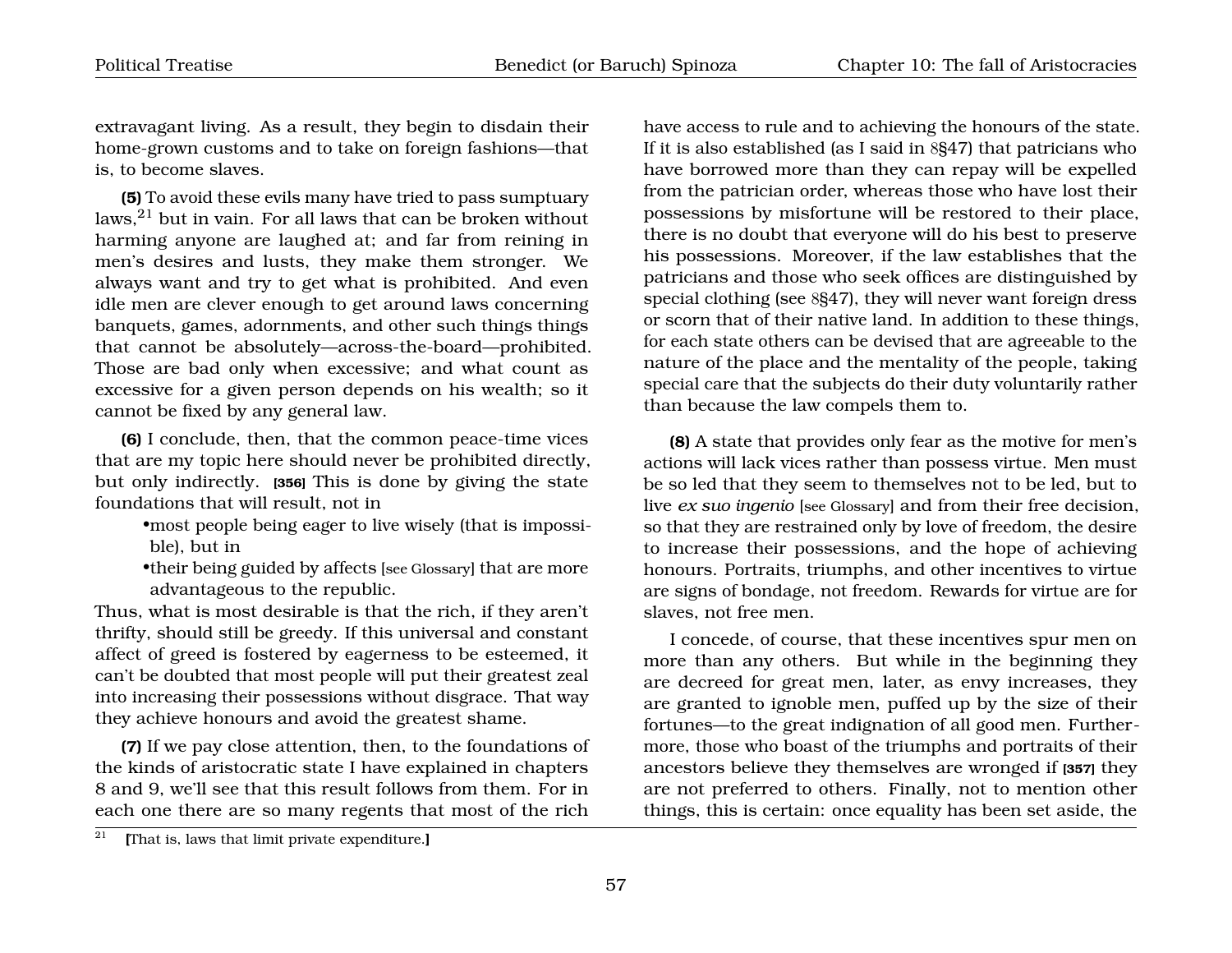common freedom necessarily perishes, and there is no way equality can be preserved once the public law awards special honours to some man famous for his excellence.

**(9)** With these things settled, let us see whether states of this kind can be destroyed by some inherent defect. Surely, if any state can be everlasting, it must be one whose laws, once properly established, remain inviolate. For the laws are the soul of the state. So if they are preserved, the state itself must be preserved. But laws cannot be stay firm unless they are defended both by reason and by men's common affects; for if they rest only on the support of reason, they are weak and easily overcome. So since I have shown that the fundamental laws of each aristocratic state agree both with reason and with the common affect of men, we can maintain that if any state is everlasting, this one must be everlasting, or ·at least· that it cannot be destroyed by any inherent defect but only by some inevitable fate.

**(10)** But here is another objection someone might make:

Although the laws of the state presented here may be defended both by reason and by the common affect of men, they can still sometimes be overcome. For there is no affect that is not sometimes overcome by a stronger, contrary affect; we see that the fear of death is often vanquished by the desire for someone else's property. Those who flee an enemy, overawed by fear, can't be restrained by fear of anything else, but rush headlong into rivers or into a fire to escape their enemies' steel. So, however properly a commonwealth is organised and however well its laws are set up, when that state is in a crisis, when (as often happens) everyone is seized by panic, then everyone looks only to what the present fear urges, without giving any thought to the future or to the laws. All heads turn

toward a man who is famous for his victories. They release him from the laws and (a very bad precedent) extend his term in command, entrusting the whole republic to his honesty. That is why the Roman state perished.

In response to this objection I say **(i)** that in a properly constituted republic a terror like that doesn't arise except from some just cause; so that terror and the confusion stemming from it cannot be ascribed to any cause that human prudence could have avoided, ·and so cannot be the basis for criticising the way the republic was structured·. **(ii)** In a republic **[358]** such as I have described in chapters 8 and 9, it cannot happen (by 8§§9 and 25) that any one man has such an outstanding reputation for excellence that all heads turn toward him. On the contrary, he must have several rivals whom many others support. So however much terror gives rise to confusion in a republic, no-one can cheat the laws and declare someone elected to military command contrary to law without an immediate challenge from those who want someone else. To settle this dispute it will eventually be necessary •to go back to the things established previously, to laws everyone has approved, and •to order the affairs of the state according to these laws.

I can assert unconditionally, then, that a state that one city alone controls, and especially a state that several cities control, is everlasting, or cannot be dissolved or changed into another form by any internal cause.

#### <span id="page-59-0"></span>**Chapter 11: Democracy**

**(1)** I come finally to the third—the completely absolute—state, which we call democratic. I have said that this state differs from an aristocratic one chiefly in this: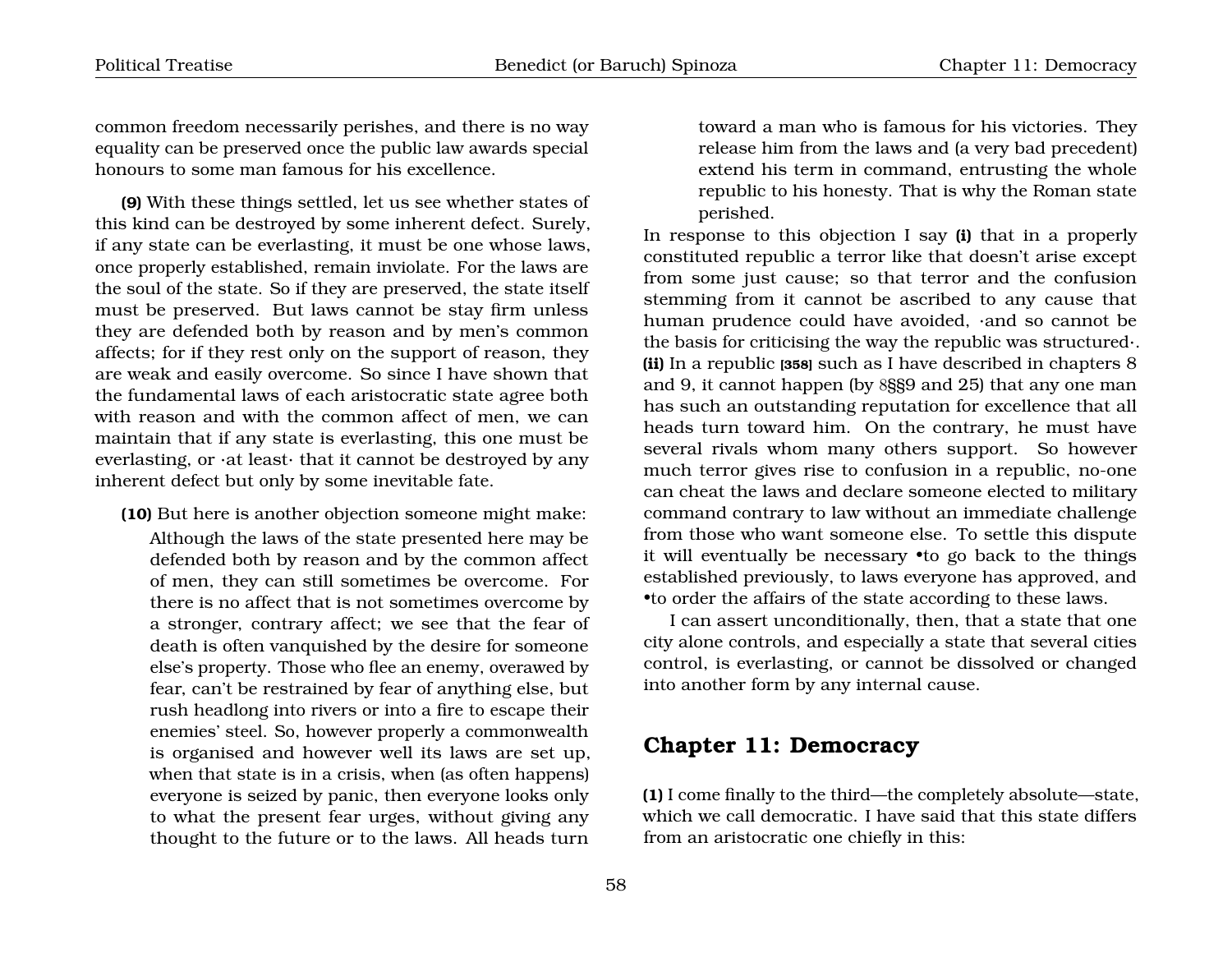In an aristocratic state. it is entirely up to the supreme council to choose the persons who are to become patricians. So no-one has a hereditary right to vote or stand for political offices, and no-one can demand this right for himself by law, as happens in a democratic state.

Whereas ·in a democracy· everyone who

•has parents who were citizens, or

•was born on the country's soil, or

•has deserved well of the republic, or

•has the right to be a citizen for any other reason prescribed by Law

is entitled to demand the right to vote in the supreme council and to stand for political office, a demand that can be denied only on account of a crime or disgrace.

**(2)** ·There could be legally imposed limits to that entitlement. For example·, it might be established by law that

•only elders who have reached a certain age, or

- •only first-born sons (as soon as their age permits), or
- •only those who contribute a certain sum of money to the republic

can have the right to vote in the supreme council, and to manage the business of the state. Any of these could lead to the supreme council's being composed of fewer citizens than the council of an aristocratic state of the kinds I have discussed. Nevertheless, states of this kind ought to be called democratic, because their citizens who get to govern the republic are not chosen **[359]** by the supreme council as the best, but get there by law.

States of this kind—where it is not the best who come to rule, but those who *happen* to be rich or eldest sons or

the like—may seem inferior to an aristocratic state. But if we consider actual life or the common condition of men, the result will be the same. For the men who seem best to the patricians will always be the rich, or their own close relatives, or their friends. Of course, if patricians were the kind of people who in choosing colleagues were free of every affect [see Glossary] and guided only by zeal for the public well-being, aristocracy would be incomparably the best kind of state. But experience has shown abundantly that things don't work that way—especially in oligarchies,  $2^2$  where the will of the patricians is least constrained by legalities because they lack rivals ·who might bring the law against them·. For there the patricians keep the best men off the council and try to have on it comrades who will hang on their every word. In such a state things go much less well ·than they do in a democracy·, because the selection of the patricians depends there on the absolute free will of certain men, i.e. a will unconstrained by any law. But let us go back to where I started.

**(3)** From what I have just said in §2, it is evident that we can conceive different kinds of democratic state. I don't plan to discuss each one, but only one in which absolutely everyone

•who is **a** bound only by the laws of his native land, •who is **b** under his own control [see Glossary], and •who **c** lives honourably

has the right to vote in the supreme council and to stand for political offices. I say explicitly **a** 'who is bound only by the laws of his native land' to exclude foreigners, who are counted as under someone else's control. I added that apart from being bound by the laws of the state he is **b** 'under

<span id="page-60-0"></span> $\frac{22}{2}$  [This word does not occur anywhere else in this work. But it means 'government by a few', and chapter 8 repeatedly emphasizes the need to keep the number of patricians large enough.**]**